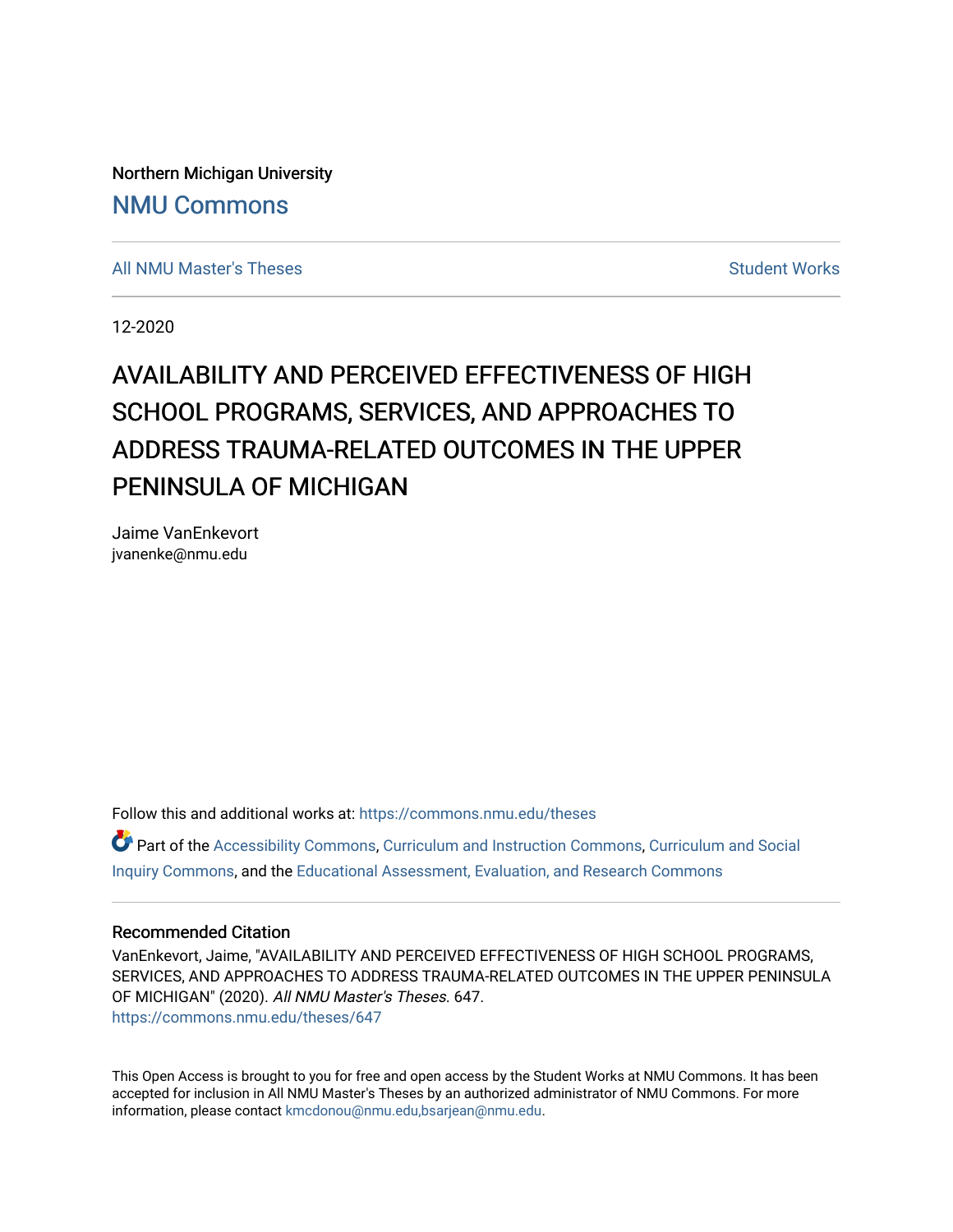# AVAILABILITY AND PERCEIVED EFFECTIVENESS OF HIGH SCHOOL PROGRAMS, SERVICES, AND APPROACHES TO ADDRESS TRAUMA-RELATED OUTCOMES IN THE UPPER PENINSULA OF MICHIGAN

By

Jaime VanEnkevort

# THESIS

Submitted to Northern Michigan University In partial fulfillment of the requirements For the degree of

MASTER OF ARTS IN EDUCATION

Office of Graduate Education and Research

October 2020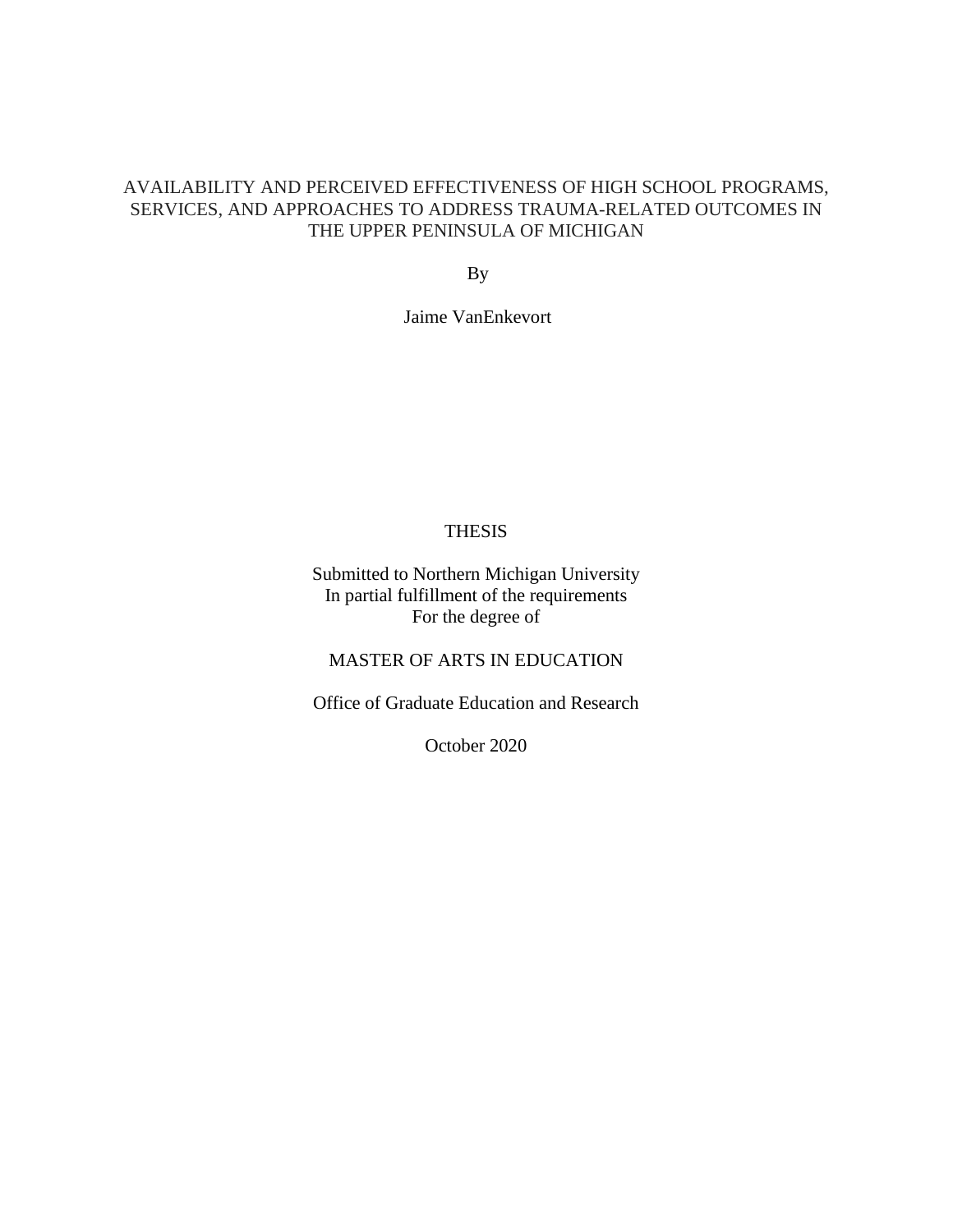# SIGNATURE APPROVAL FORM

*Availability and Perceived Effectiveness of High School Programs and Services to Address Trauma-related Outcomes in the Upper Peninsula of Michigan*

This thesis by Jaime VanEnkevort is recommended for approval by the student's Thesis Committee and Department Head in the Department of The School of Education, Leadership, and Public Service and by the Dean of Graduate Education and Research.

Jubith Puncachan 11/04/2020

Committee Chair: Dr. Judith Puncochar **Date** Date

 $-$  funder  $|\sqrt{l}$  who

First Reader: Dr. Kristen White Date

 $\overline{a}$ 

Second Reader: Jean Kupper, LMSW, CAADC, MAC, CTMH Date

 $\overline{0}$   $\overline{0}$   $\overline{0}$   $\overline{0}$   $\overline{0}$   $\overline{1}$   $\overline{1}$   $\overline{1}$   $\overline{1}$   $\overline{1}$   $\overline{1}$   $\overline{1}$   $\overline{1}$   $\overline{1}$   $\overline{1}$   $\overline{1}$   $\overline{1}$   $\overline{1}$   $\overline{1}$   $\overline{1}$   $\overline{1}$   $\overline{1}$   $\overline{1}$   $\overline{1}$   $\overline{$ 10/26/2020

Department Head: Dr. Joseph Lubig Date

Liga Ecopent 11/16/2020

\_\_\_\_\_\_\_\_\_\_\_\_\_\_\_\_\_\_\_\_\_\_\_\_\_\_\_\_\_\_\_\_\_\_\_\_\_\_\_\_\_\_\_\_\_\_\_\_\_\_\_\_\_\_\_\_\_\_

Dr. Lisa Schade Eckert **Date** Date Dean of Graduate Education and Research

11/04/2020

11/05/2020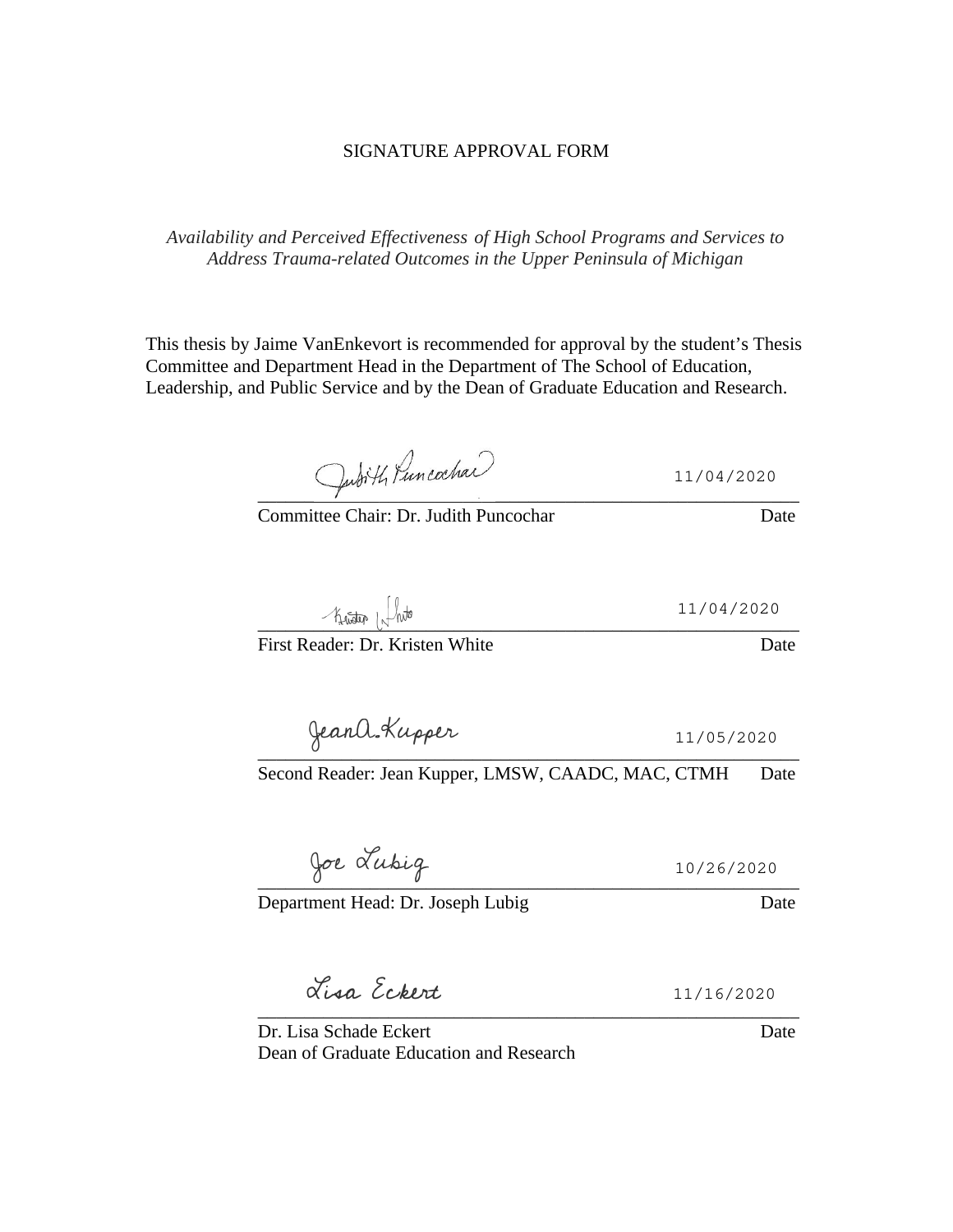# ABSTRACT

# AVAILABILITY AND PERCEIVED EFFECTIVENESS OF HIGH SCHOOL PROGRAMS, SERVICES, AND APPROACHES TO ADDRESS TRAUMA-RELATED OUTCOMES IN THE UPPER PENINSULA OF MICHIGAN

By

# Jaime VanEnkevort

Twelve administrators at Michigan Upper Peninsula (U.P.) high schools participated in 12 separate structured interviews to identify programs, services, and approaches to address traumarelated outcomes. Participants were three U.P. superintendents, eight principals, and one Intermediate School District (ISD) social worker who described a convergence of factors affecting assessment measures of programs, services, and approaches to address student trauma-related outcomes in U.P. high schools. The interviews addressed the identification of programs, services, and approaches to address trauma-related outcomes at U.P. high schools and the assessment measures in use to evaluate available programs, services, and approaches. A systems theory approach and understanding of trauma-informed schools were used to ground interpretation of the results. Data analysis was conducted utilizing mixed-methods. Key findings of the research clarified extent of use of program assessment methods to measure trauma-related program effectiveness and quality, identified goal outcomes of trauma-related programs, services, and approaches to include student attendance, wellness, and GPA, and determined perceived extent to which mission statements were inclusive to address student trauma-related programs, services, and approaches in U.P. high schools.

A product of the research included a compilation of programs, services, and approaches in use at U.P. high schools to address trauma-related outcomes in students (see Appendix A).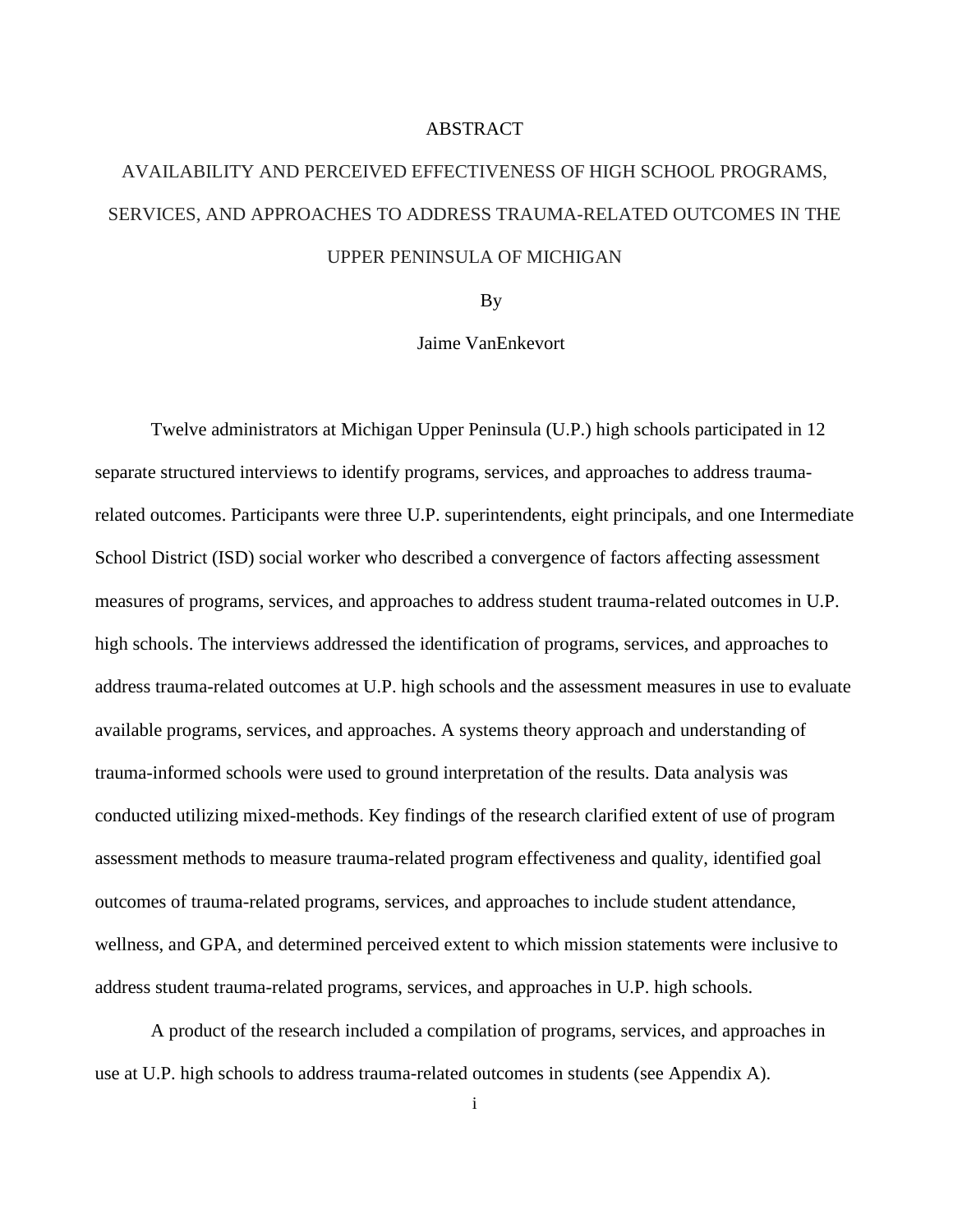Copyright by

# JAIME VANENKEVORT

2020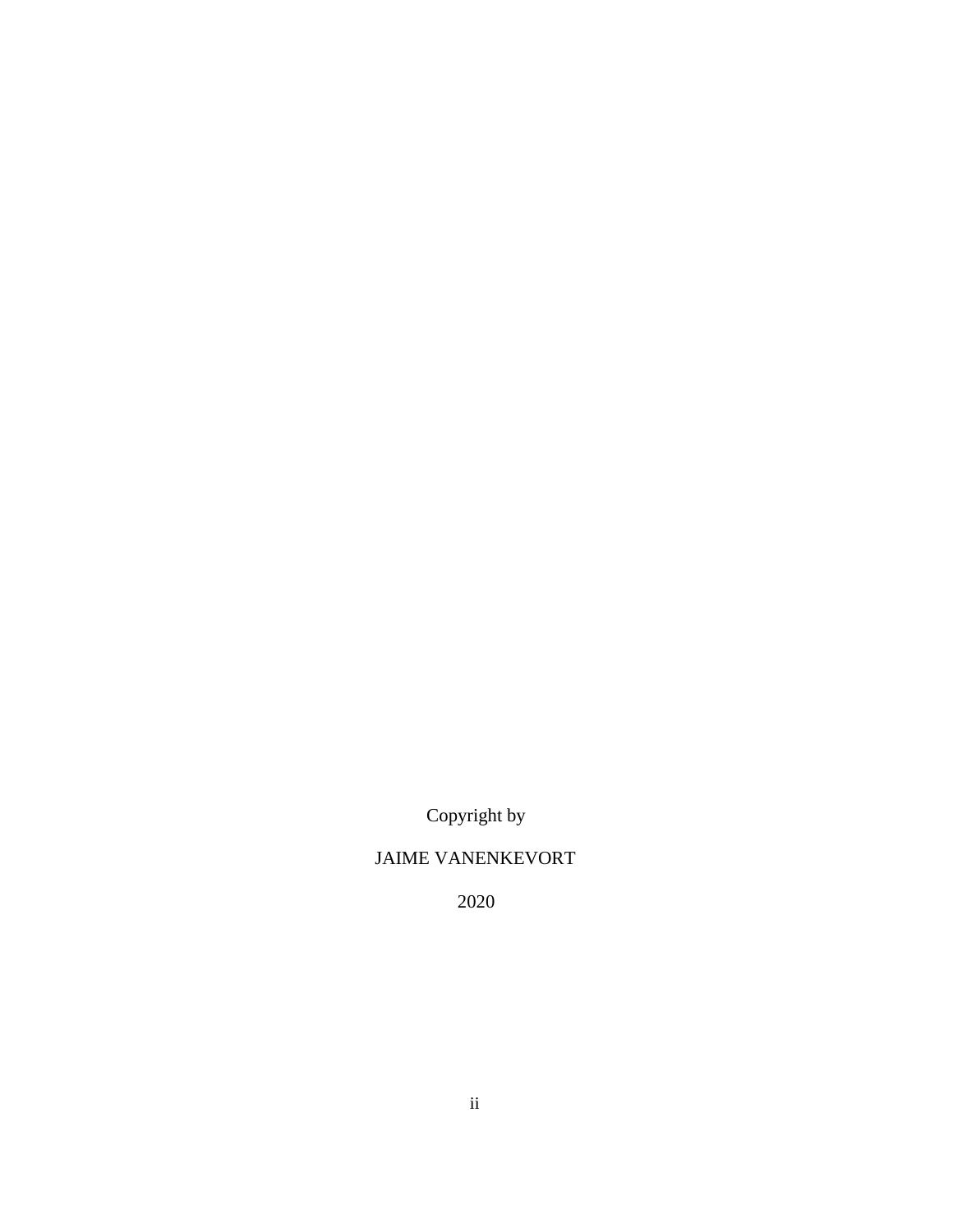# DEDICATION

For Lena, and for Isabelle

Who I sat with in schools

Holding on together

To the razor sharp edge

Of our connected

Metal thin lives.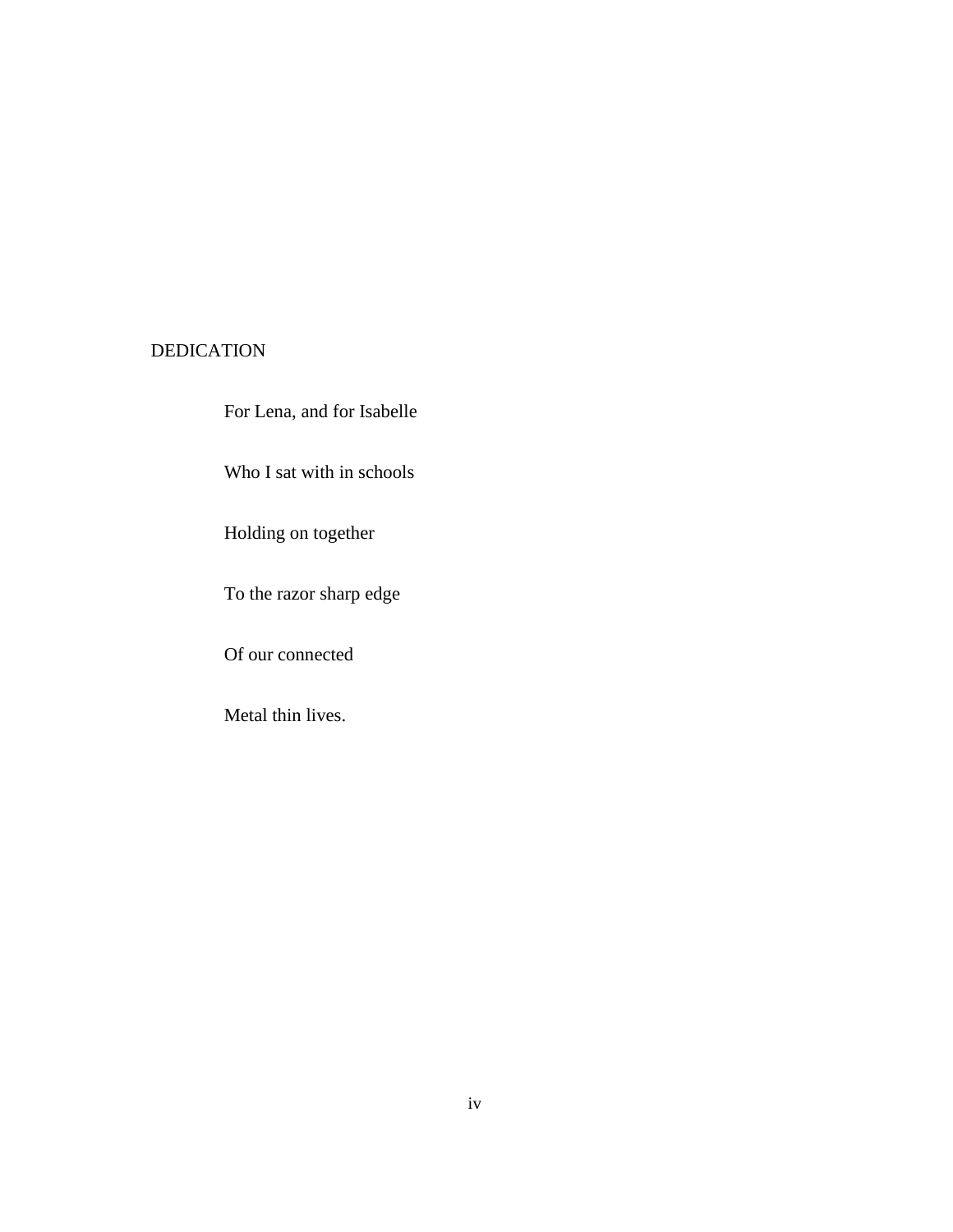# ACKNOWLEDGMENTS

I acknowledge the incredible team in the School of Education, Leadership, and Public Service (SELPS). I would like to thank my thesis advisor and knowledgeable other, Dr. Judith Puncochar and the members of my thesis committee, Dr. Kristen White and Jean Kupper. I would also like to recognize and offer my gratitude to the 12 administrators who opened their hearts and schools to this research process and to my GED and K-12 students. You continue to inspire me every day.

A heartfelt thank you is extended to SELPS Professor and Associate Dean Dr. Joseph Lubig for authorizing financial support for transcription services and research costs, Northern Michigan University (NMU) Field Experiences Administrative Assistant Paula Ritari for providing an Upper Peninsula principals and intermediate school district contact database, NMU teacher candidate and research teammate Manpreet Chandi for his assistance with data analysis, and to the Excellence in Education Scholarship Committee for the summer 2019 financial and academic support I received to begin my research.

Finally, I want to thank Justin, my rare and beautiful partner, Harlow and Maris, my extraordinary children, and Laura and Dirk, my mom and dad, lifetime advocates and supports. This project is one result of the combined efforts of us all.

This thesis follows the format prescribed by the Publication Manual of the American Psychological Association (APA), Seventh Edition.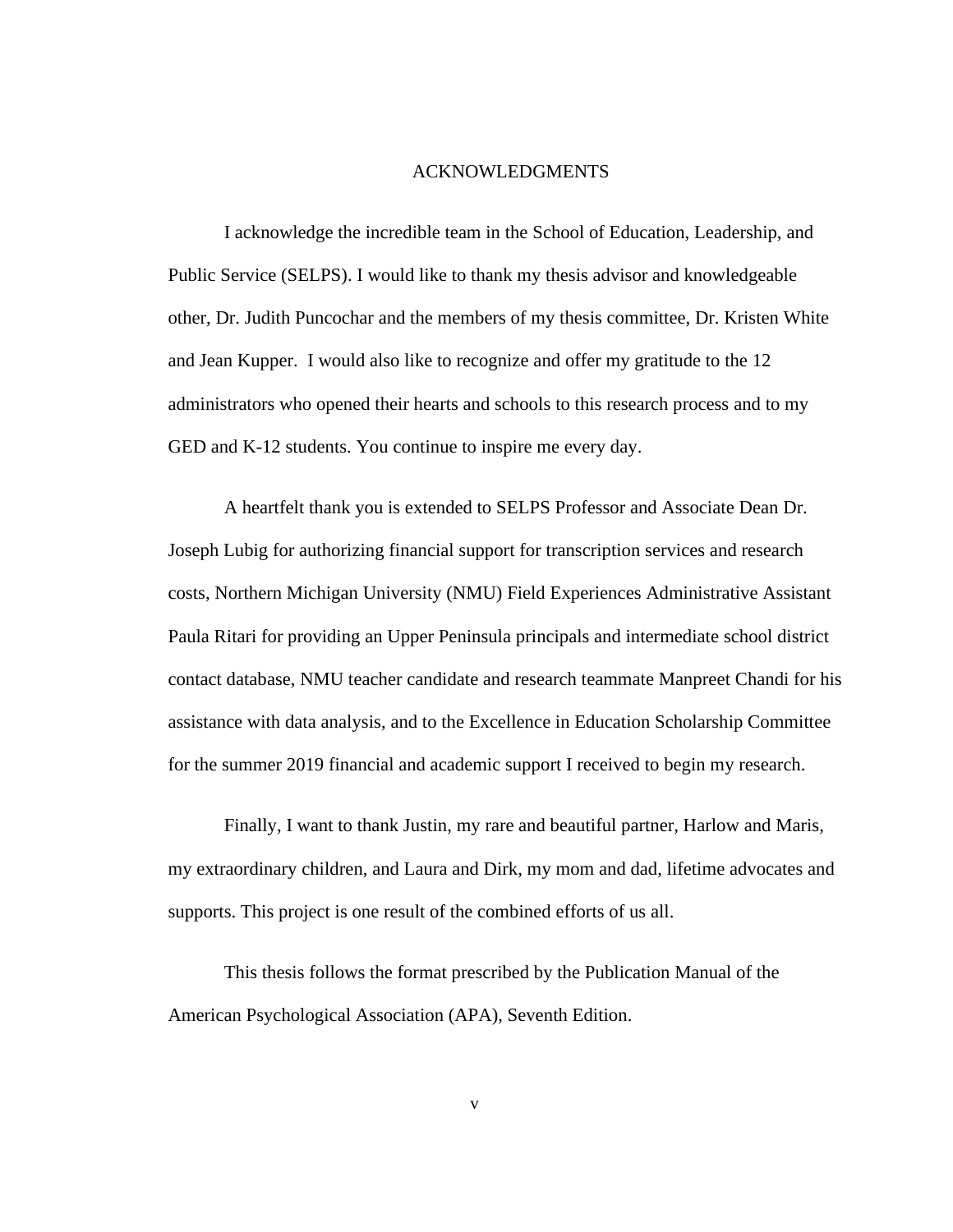# TABLE OF CONTENTS

| Perceived Barriers to Accessing Effective or Improved Programs, Services, and Approaches  24 |  |
|----------------------------------------------------------------------------------------------|--|
|                                                                                              |  |
|                                                                                              |  |
|                                                                                              |  |
|                                                                                              |  |
|                                                                                              |  |
|                                                                                              |  |
|                                                                                              |  |
|                                                                                              |  |
|                                                                                              |  |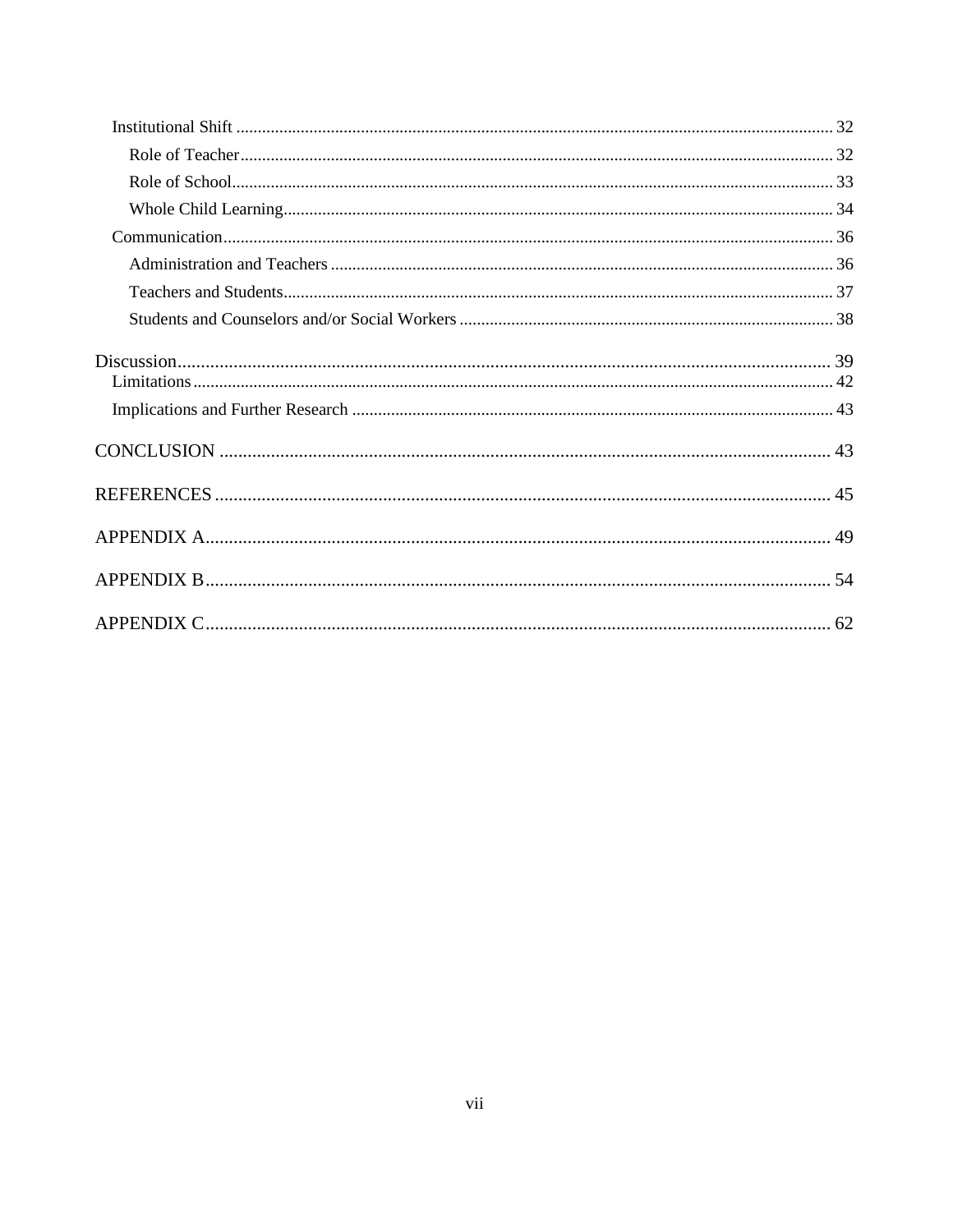# LIST OF TABLES

<span id="page-9-0"></span>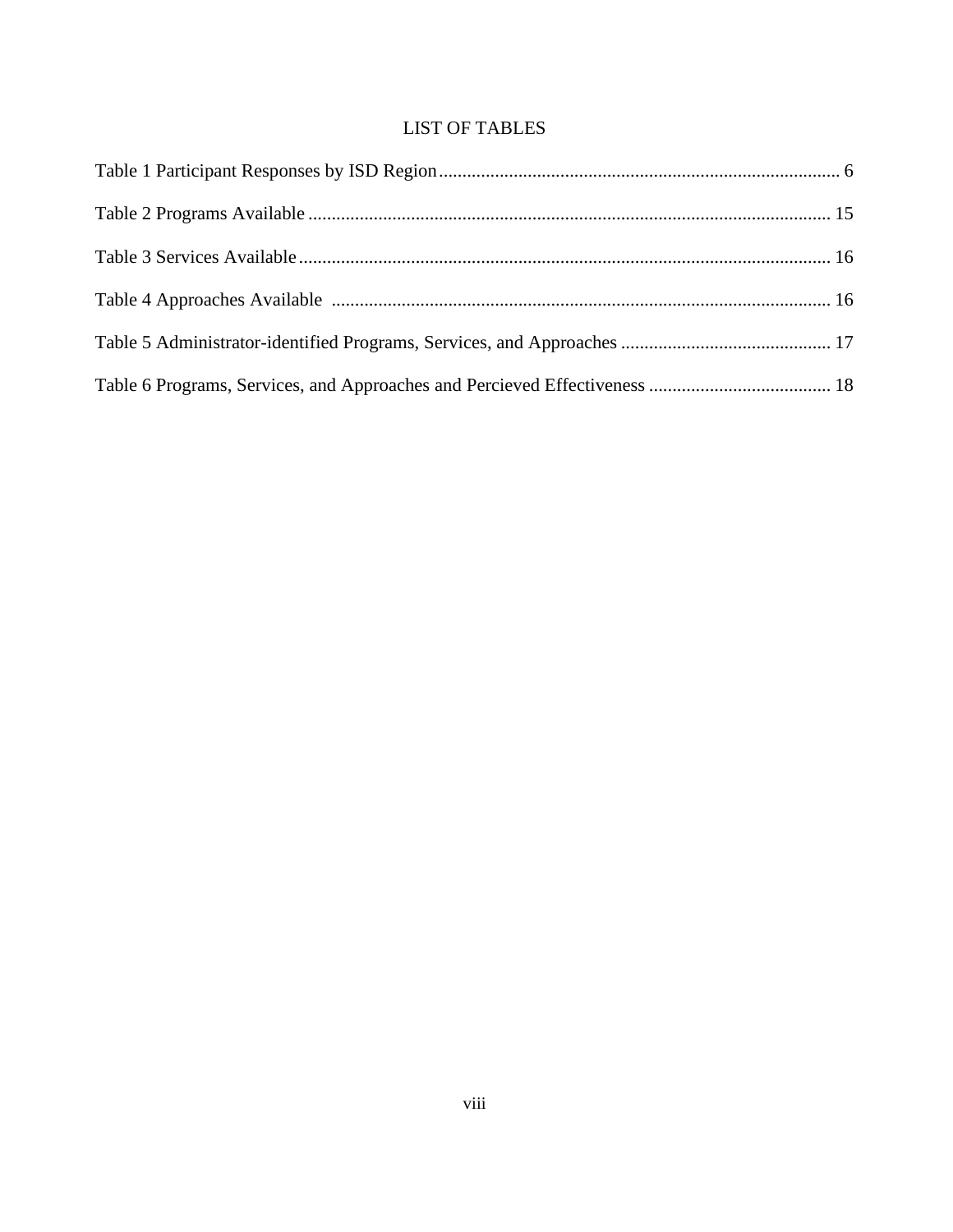# **LIST OF FIGURES**

<span id="page-10-0"></span>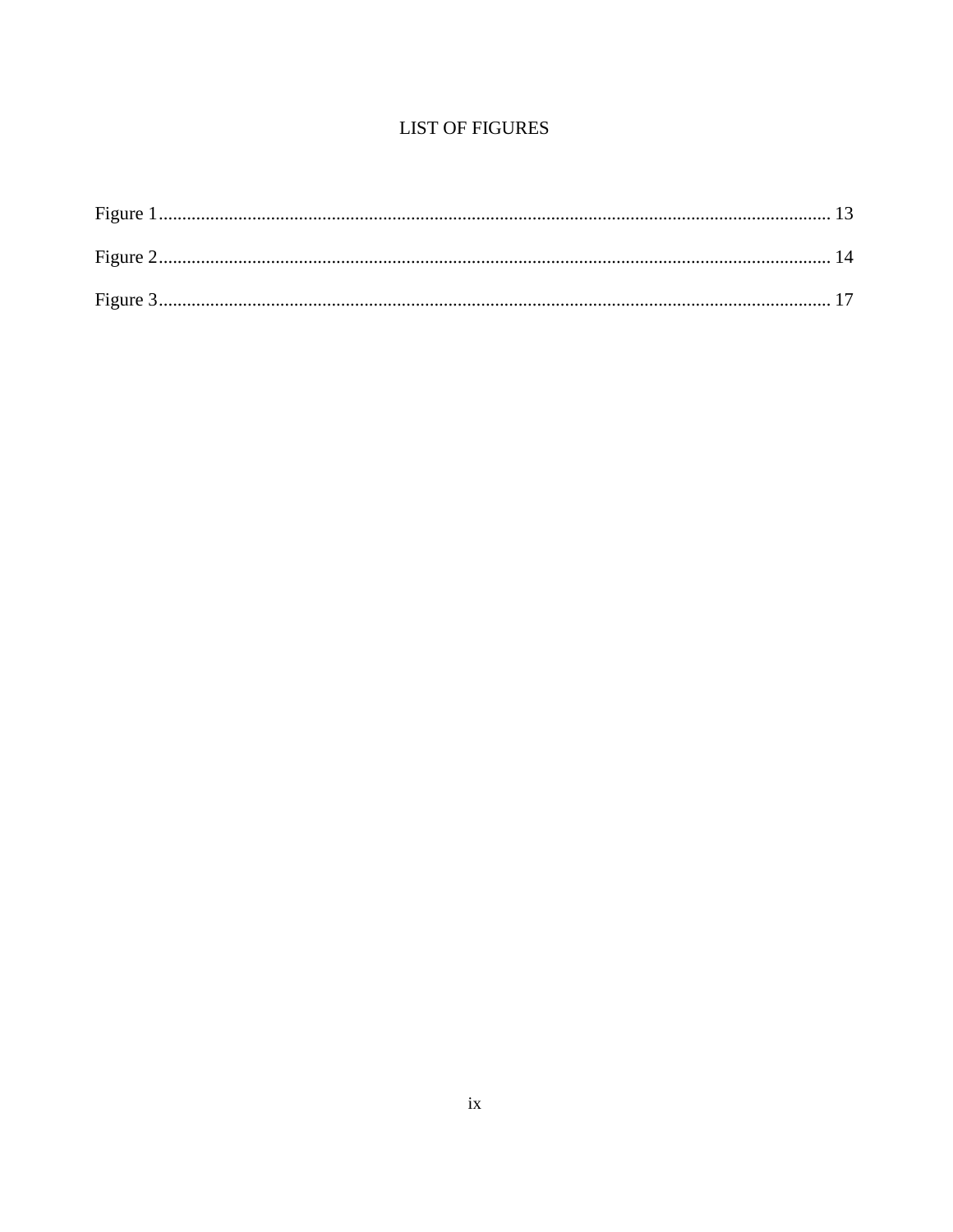#### INTRODUCTION

<span id="page-11-0"></span>The Michigan Department of Education (MDE) recognized trauma as widespread (Governor Gretchen Whitmer et al., 2020). Epidemiological researchers have documented the prevalence of childhood trauma (Felitti et al., 1998; Anda et al., 2006; Finkelhor et al., 2011; Kilpatrick & Saunders, 1997; Costello et al., 2016), and public awareness of the prevalence of trauma has increased. In response, communities and community organizations have recognized greater awareness of trauma-informed approaches.

Exposure to trauma has affected student academic performance (McInerney & McKlindon, 2014; Oehlberg, 2008). Consequently, schools have been placed in the critical position of addressing trauma to promote student learning. Implementing programs with trauma-informed approaches has been one way schools have responded to the trauma experienced by students. The National Child Traumatic Stress Network (NCTSN, 2018) defined a trauma-informed school system as

"one in which all teachers, school administrators, staff, students, families, and community members recognize and respond to the behavioral, emotional, relational, and academic impact of traumatic stress on those within the school system. Addressing the impact of trauma exposure on students and school personnel directly, resisting punitive responses, and providing practical skills and supports to manage traumatic stress reactions are essential for building a positive school climate for students and teachers."

In a report released in summer 2020, the MDE defined the role of a trauma-informed school:

"A trauma-informed school recognizes that exposure to trauma is widespread and impacts student social, emotional, academic, and physical functioning; and responds by fully integrating and sustaining trauma awareness and knowledge into all school policies, procedures, practices, and the physical environment in order to create a culture that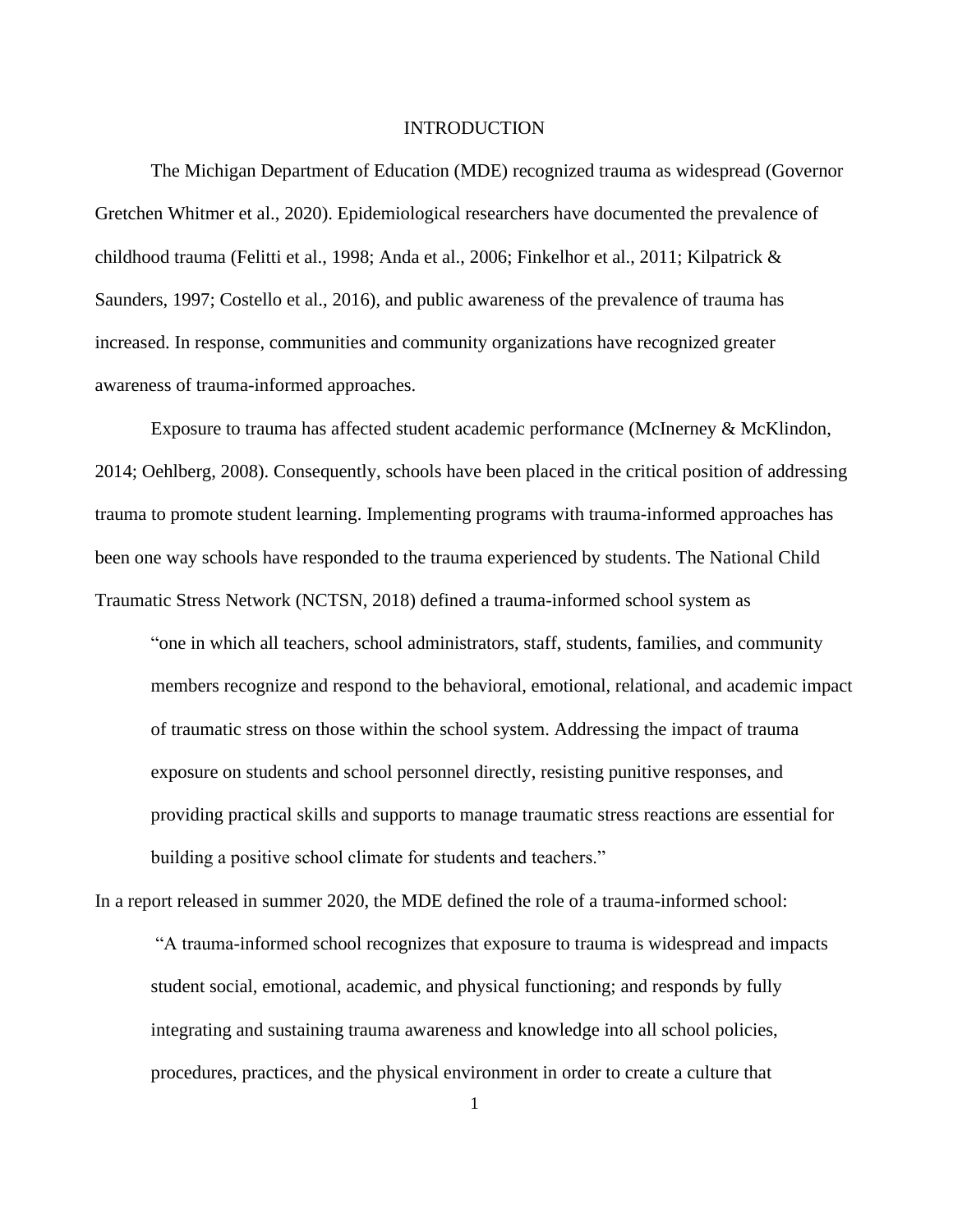emphasizes the safety and wellbeing of both staff and students and that creates opportunities for students who are trauma survivors to rebuild a sense of control and empowerment and to thrive academically. For many schools, becoming trauma-informed requires a paradigm shift across all levels to re-focus on understanding what may have happened to a child and what supports will help a child heal, rather than on setting universal expectations or applying punitive discipline to shape student learning and behavior" (Governor Gretchen Whitmer et al., 2020).

The current study aimed to identify available programs, services, and approaches to address trauma-related outcomes in high schools in the Upper Peninsula (U.P.) of Michigan, determine assessment measures U.P. high schools use to evaluate the programs, services, and approaches, and describe administrator perceived effectiveness of assessment measures of the programs, services, and approaches. Trauma-related outcomes are defined by Anda et al. (2006) as mental health disturbances, somatic disturbances, substance use and abuse, early intercourse, promiscuity, sexual dissatisfaction, impaired memory of childhood, high perceived stress, difficulty controlling anger, and perpetration of intimate partner violence.

### <span id="page-12-0"></span>**Local Context**

The U.P. is a large, sparsely populated, rural region located in Northern Michigan comprising approximately 40% of the state's total land mass, 3% of the state's population, 4% of the nation's Native American population, and five federally recognized tribes (United States Census Bureau, 2017). The U.P. is an economically distressed region with a per capita income lagging well below the national average (Michigan Small Business and Technology Development Center, 2009). In addition, the U.P. maintains the highest rate of babies born addicted in all of Michigan (Fetal Infant Mortality Review, 2016).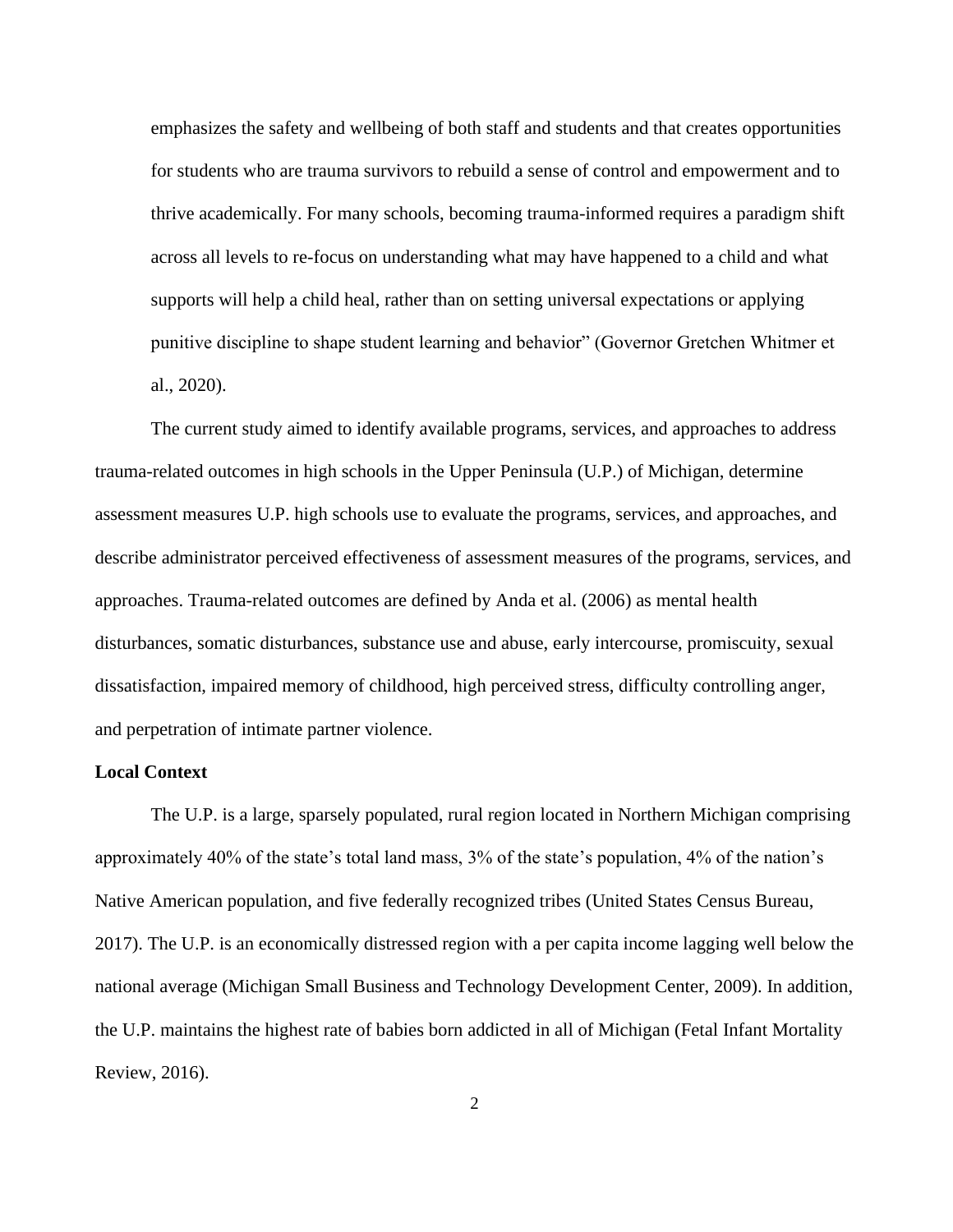Barriers to accessing mental health services for children and families living in rural poverty include increased physical distance from mental health providers, poor retention of highly qualified individuals, and a negative stigma regarding mental health problems and help-seeking (Meyers, Tobin, Huber, Conway, & Shelvin, 2015). Children and families living in rural poverty were more likely to experience "violence, hunger, marital conflict, and poor health" and "often have a parent with little education, live in single parent households, and attend low-performing schools" (Curtin, Schweitzer, Tuxbury, & D'Aoust, 2016, p. 3-4).

# <span id="page-13-0"></span>**Assessment Measures**

The current study focused on assessment measures U.P. high schools used to evaluate programs, services, and approaches to address trauma-related outcomes. Educational outcomes defined by schooling institutions are distinct from trauma-related outcomes defined in the fields of social work and mental health. An educational outcome is defined as an "expected result… of work the [institution] does" (Puncochar, 2018, p. 2). Educational outcomes are "measurable, concrete, visible, tangible artifacts" and a student "should be able to demonstrate the [program] outcome" (Puncochar, 2018, p. 2). Educational outcomes are "directly related to key functional responsibilities identified in the department/unit's mission" (Puncochar, 2018, p. 2).

The department or unit defined in this study was the educational institution. Educational institutions were responsible for the "quality of its educational programs, learning environments and support services… [and for evaluating] their effectiveness for student learning through processes designed to promote continuous improvement" (Higher Learning Commission 2015, p. 10, as cited in Kujawa & Frederick, 2016). The Michigan Merit Curriculum described educational institutions as "responsible for providing all students the opportunity to learn the content outlined by the standards" (MDE, 2017, p. 1).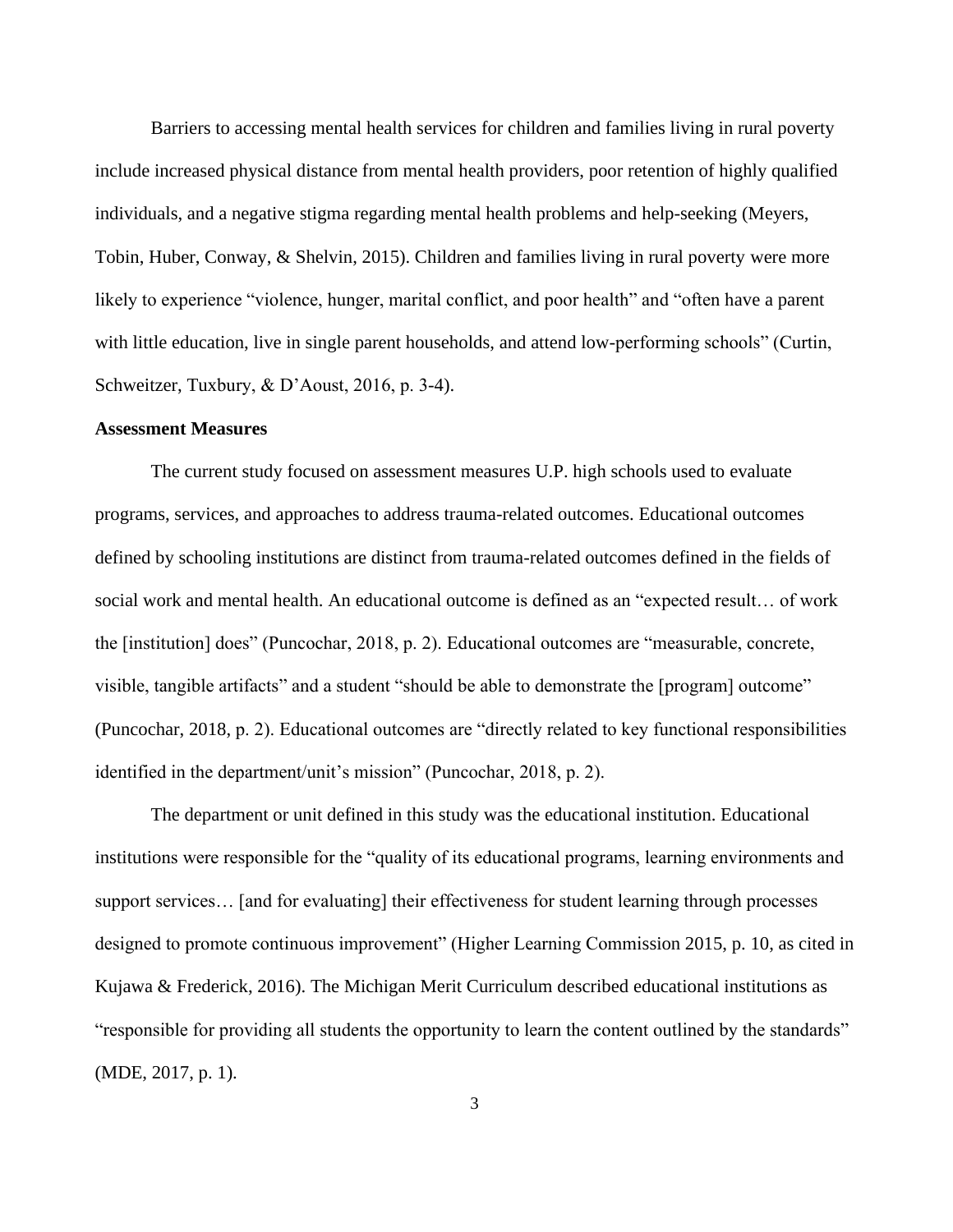As the responsibilities of schools expanded beyond providing students with the opportunity to learn, schools necessarily addressed trauma experienced by students with trauma-informed schooling practices. This study sought to examine administrator perceptions of assessment measures and the use of assessment measures to evaluate programs, services, and approaches to address trauma-related outcomes in U.P student populations.

#### <span id="page-14-0"></span>**Research Questions**

An up-to-date compilation of available U.P. high school programs, services, and approaches to address trauma-related outcomes did not exist. This project identified available programs, services, and approaches to address trauma-related outcomes in U.P. high schools, created a compilation of available programs, services, and approaches currently in use by U.P. high schools, and determined assessment measures used to evaluate available programs, services, and approaches. The research questions guiding the project were:

- 1. What is the extent and nature of programs and services related to trauma in public high schools across the U.P.?
- 2. How do administrators at U.P. public high schools assess effectiveness of programs, services, and approaches to respond to student exposure to trauma?

# <span id="page-14-1"></span>**Theoretical Framework**

A theoretical framework grounded the interpretation of data. Theory provided a lens through which to view information, propose solutions to the research questions, and provide a looking glass to frame solution proposals. The current study examined assessment measures through the lens of a Systems Theory approach. General Systems Theory originated in biology (Bertalanffy, 1973; Boulding, 1956; Keenan, 2010) to examine the interaction between and among various and multitudinous facets of a given system. Bertalanffy (1973) claimed that the inspection of an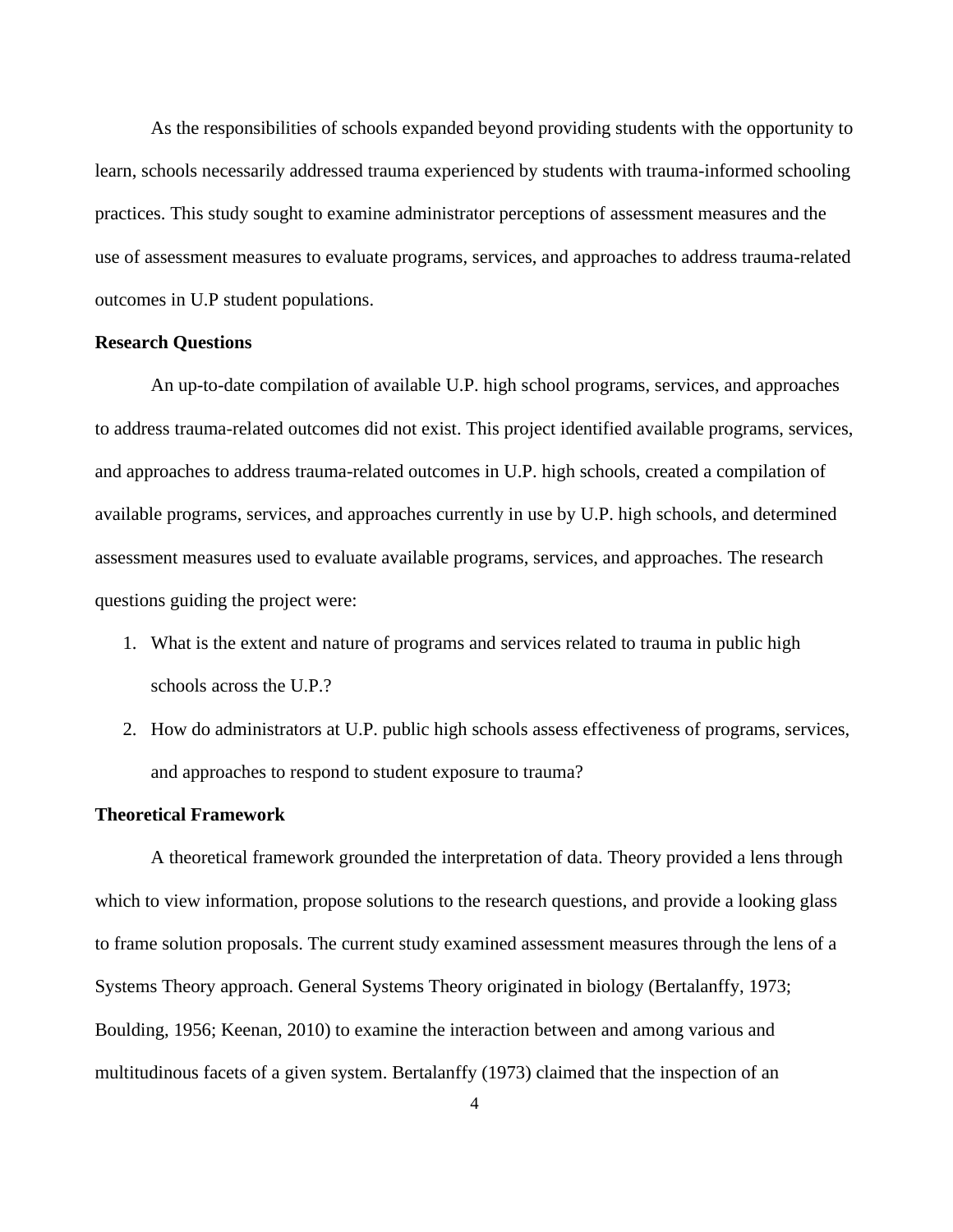individual unit could give no information regarding the coordinated operation of the organism as a whole; the task of the researcher, as such, was to develop an understanding of the organic organization of the system and the communication between and among the system's constituent parts. In utilizing this "method of investigation", the researcher would experience a "fundamental change in the world picture" (Bertalanffy, 1928, as cited in Bertalanffy, 1973, p. 410). Further developments in Systems Theory continued to examine "potent relational forces" (MacKay, 2012, p. 233).

In examining assessment measures used at U.P. high schools regarding trauma-related programs, services, and approaches, General Systems Theory provided the consideration of the organism of the school system as a cohesive, communicating "biological" unit. Assessment measures, as such, could not be examined in isolation apart from the larger body, coordinating functions, and processes of the school.

In arranging theoretical systems to describe General Systems Theory, social organization was considered as an individual level in his hierarchy of complexity (Boulding, 1956). Regarding social organizations, Boulding (1956) wrote:

"At this level we must concern ourselves with the content and meaning of messages, the nature and dimensions of value systems, the transcription of images into a historical record, the subtle symbolizations of art, music, and poetry, and the complex gamut of human emotion. The empirical universe here is human life and society in all its complexity and richness" (p. 205).

Social organizations, by nature, were multifaceted with a critical need for communication between parts. Boulding (1956) wrote about the importance of knowledge being communicated in a way receivable by another person: Knowledge was not knowledge if nobody knew it (Boulding, 1956).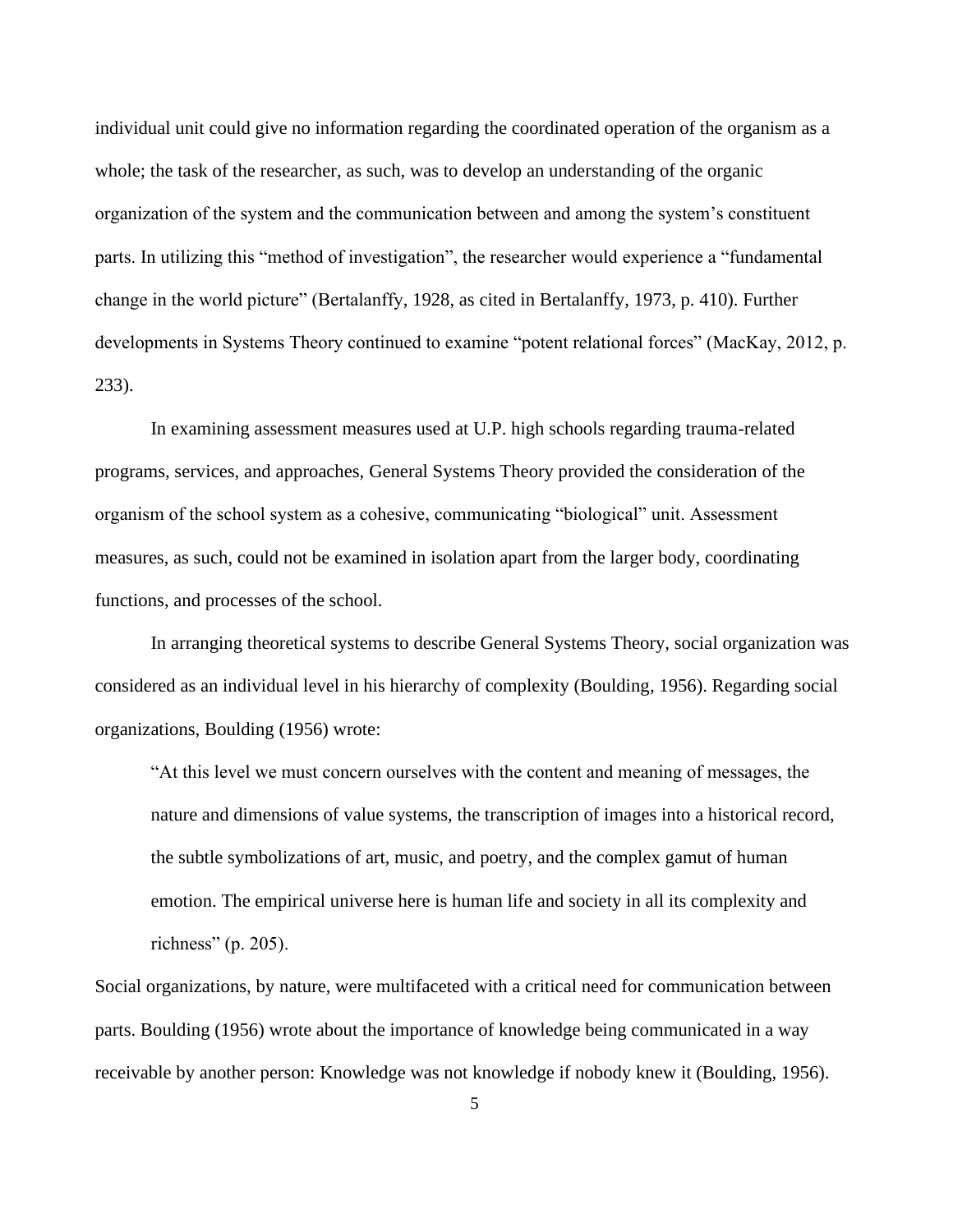hooks (1994) communicated a similar idea: theory, which "cannot be shared in everyday day conversation, cannot be used to educate" (p. 64). Theory communicated in a confounding way was a potential divisive force (hooks, 1994).

Commensurate with Boulding (1956) and hooks (1994), the author of this research study has attempted to communicate the research purpose, methods, results, and findings in clear everyday language. Systems Theory was applied to participant interviews and assessment measures to frame and honor participants' understandings of program outcomes assessment and corresponding measures within the whole of the schooling institution as a system.

## **Methods**

<span id="page-16-0"></span>This study employed a mixed-methods approach. Qualitative methods used in this research include telephone interviews guided by shared Google Drive materials and content analysis of the data. Quantitative measures included participant responses to multiple-choice items on the interview survey instrument (See Appendix A). The research participants, measures, and procedures are described below.

# <span id="page-16-1"></span>**Participants**

The target population consisted of 72 high schools and seven ISDs in the Upper Peninsula of Michigan. Twelve administrators (five female and seven male) responded from 10 public high schools, one school district, and one ISD. Three superintendents, eight principals, and one ISD social worker responded. Response requests were sent via email in May, at the end of the 2018-2019 school year. Twelve of 79 possible participants responded for a response rate of 15%.

Participant responses were broken down by ISD region (see Table 1: Participant Response by ISD Region).

#### <span id="page-16-2"></span>**Table 1**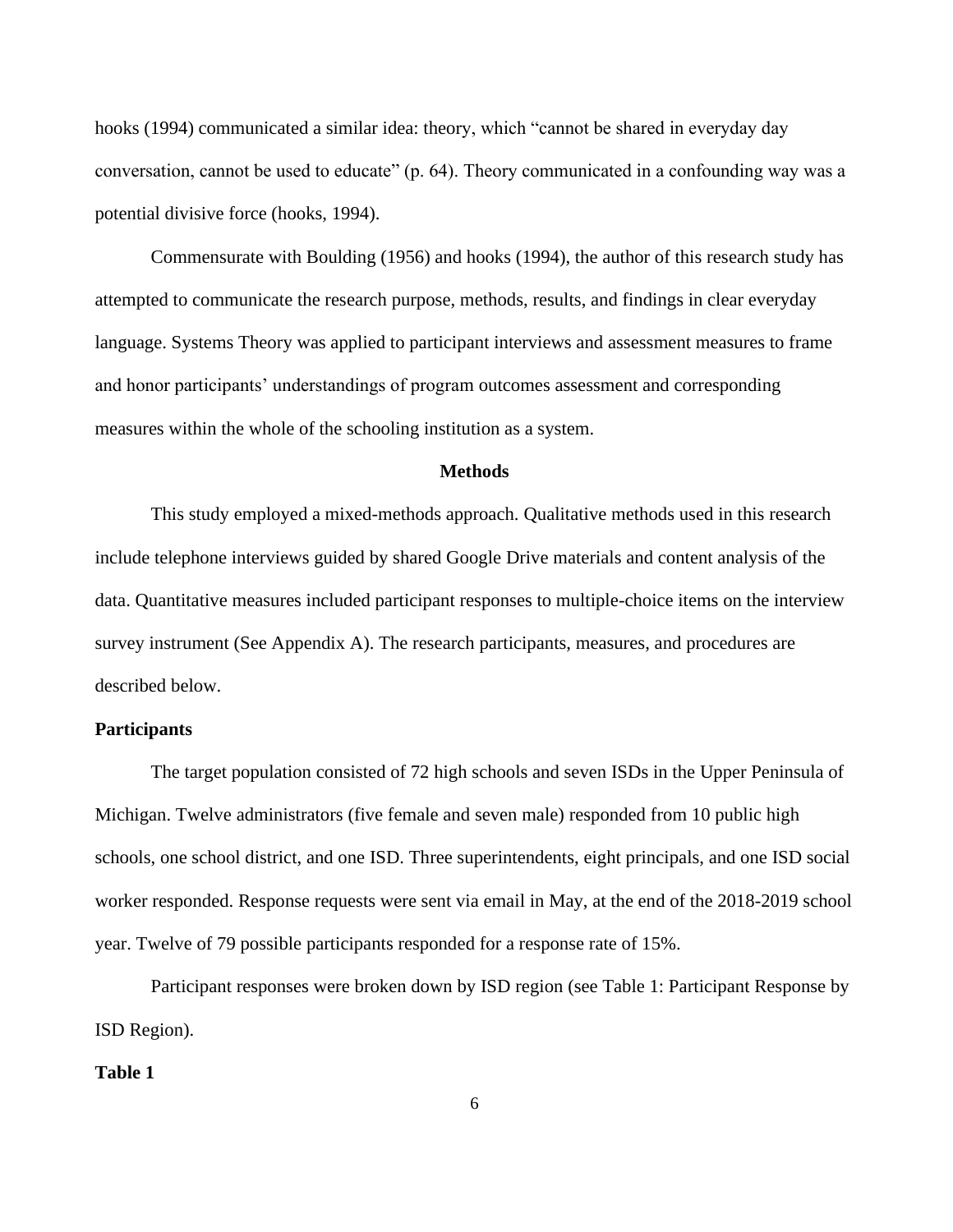# *Participant Response by ISD Region*

U.P. ISDs comprise a total of seven institutions. The highest response rates were garnered from the Gogebic Ontonagon (38%) & MARESA (21%) ISD regions (located in the northern and mid U.P.). No responses were received from the Menominee ISD region.

| <b>ISD</b>            | Frequency of High        | Total High Schools in | <b>Response Rate</b> |
|-----------------------|--------------------------|-----------------------|----------------------|
|                       | school/ISD Administrator | $ISD Region + ISD$    |                      |
|                       | Response                 |                       |                      |
| <b>MARESA</b>         |                          | 14                    | 21%                  |
| Gogebic-Ontonagon     |                          | 8                     | 38%                  |
| <b>Copper Country</b> |                          | 12                    | 17%                  |
| Eastern UP            |                          | 18                    | 11%                  |
| Delta-Schoolcraft     |                          | 13                    | 8%                   |
| Dickinson-Iron        |                          | 8                     | 13%                  |
| Menominee             |                          | 6                     | 0%                   |

# <span id="page-17-0"></span>**Measure**

The survey instrument was adapted from Kujawa and Frederick (2016) *Nonacademic assessment: Finding the "Start Line."* The survey consisted of four parts plus demographic information: programs, services, and "other," assessment measures, use of results from assessment measures, and school mission statement, goals, outcomes, and needs (see Appendix A). "Other" was defined as approaches to address trauma-related outcomes. The language "program and service" was used interchangeably with "program, service, and approach" to denote the same meaning.

Participants indicated a multiple-choice response to describe satisfaction with processes and measures used to track programs, services, and approaches to address trauma-related outcomes.

Choices included:

| ``A"                      | Yes, in use and satisfactory;      |
|---------------------------|------------------------------------|
| B                         | Yes, in use, but needs refinement; |
| ``C"                      | Not in use, but open to use;       |
| $\mathbf{``}D\mathbf{''}$ | Not in use and no interest to use; |
| $\mathbf{G}$              | Not applicable                     |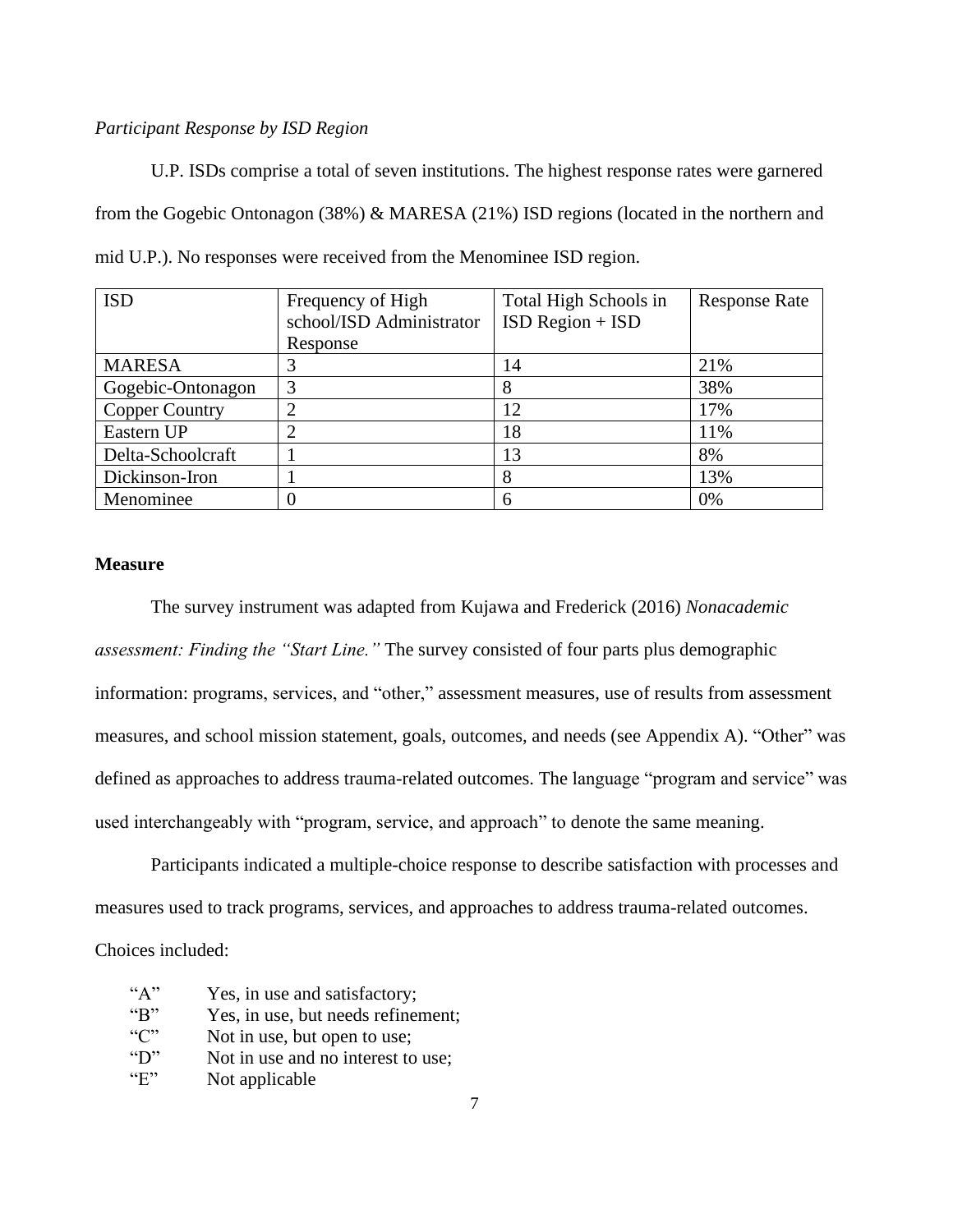Participants were also encouraged to specify processes and/or measures in an open-ended question format.

Background to the survey instrument includes the intent for the institution to use assessment measures data to increase assessment measures transparency and accountability, and to move to proactive service approaches:

"The Systems Appraisal team commented on the state of assessment in the academic support units and the need to examine current processes: 'To move to a more proactive service approach and better empower staff to make positive changes the College might consider looking at specific processing metrics (labor time, steps, errors, delays, handoffs, processing time), making the information available to staff, and reviewing it regularly to determine progress and needed actions'" (Academic Quality Improvement Program [AQIP], 2013, p. 24, as cited in Kujawa & Frederick, 2016).

# <span id="page-18-0"></span>**Procedure**

Research activities consisted of interviews conducted with administrators of public high schools and intermediate school districts (ISDs) in the Upper Peninsula (U.P.) of Michigan regarding available programs, services, and approaches to address trauma-related outcomes. Two interview sessions took place: Session I from May 22 to July 3, 2019 and Session II from August 5 to August 30, 2019.

Administrators were contacted via email with an interview request. The administrator email contact and school information list was generated by Northern Michigan University (NMU) Field Experiences Administrative Assistant at the School of Education, Leadership, and Public Service (SELPS). The email list was cross-examined by the principal investigator to verify accurate school administrator information; the email list included 72 administrator names and emails from 72 U.P.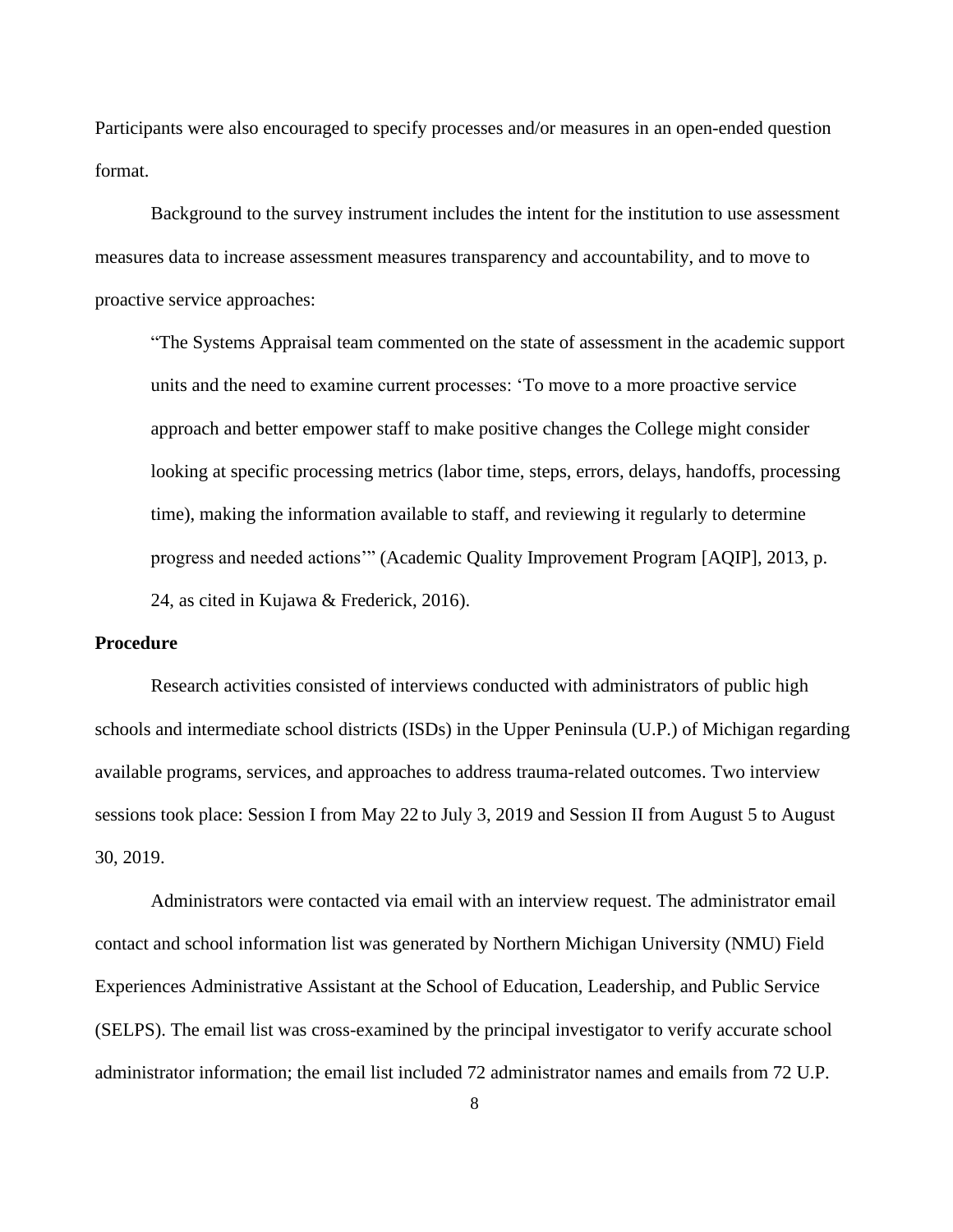high schools and 11 contact names and emails from 7 U.P. ISDs.

The email interview request included four attachments: Interview survey procedures, participant Interview Consent Form, call schedule, and survey inventory on programs, services, and approaches to address programs and services with trauma-related outcomes. Five interview requests and reminder emails were sent out between the dates of May 20, 2019 and June 11, 2019. An additional email interview request was sent out on July 31, 2019 by SELPS Professor and Associate Dean.

# <span id="page-19-0"></span>**Threats to Validity**

A discussion of internal validity and external validity is important to this research. Internal validity addresses the research design and extent to which the results represent participants' realities and are not due to methodological errors in the research design. External validity deals with generalizability, i.e., in the context of the study, how well findings in this research could be expected to apply to other Upper Peninsula (U.P.) high school settings.

#### <span id="page-19-1"></span>*Internal Validity*

Instrumentation (i.e., the interview survey) and implementation of the survey are threats to internal validity of this study. The same interviewer was used for all 12 interviews. Interviewer experience with interviewing was gained over time; however, the interview instrument remained unchanged over the 12 interviews. In addition, interviewer expectations based on lived experiences, professional interests, and sensitives might have had an influence on interviewer responses.

The lived experiences of the principal investigator include a sensitivity to trauma. The principal investigator was born and raised and received most of her K-12 schooling services in the U.P. The majority of the principal investigator's K-12 teaching experiences have occurred in U.P. high school and GED settings. Personal experience as a student and teacher with the lack of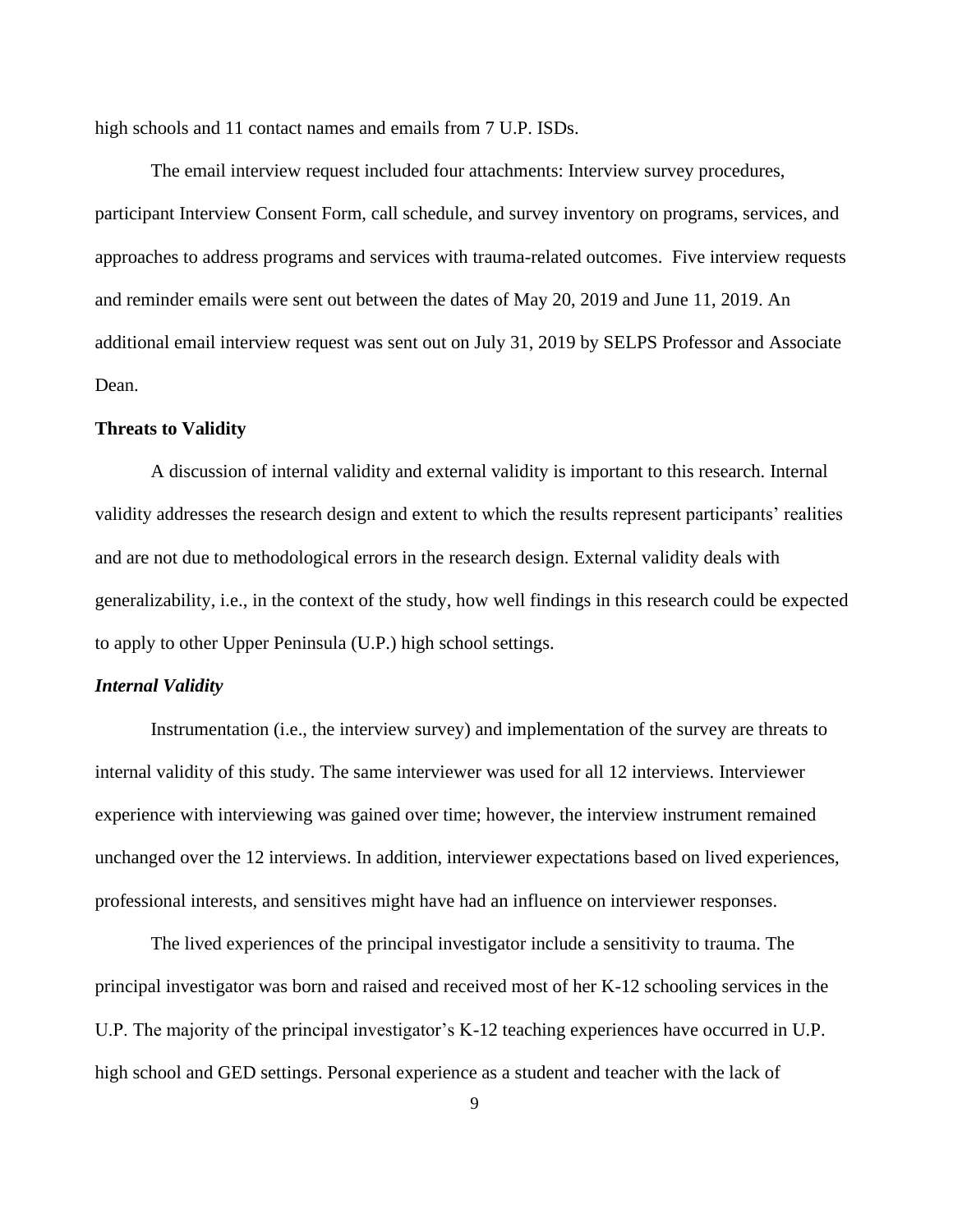programs, services, and approaches available to address trauma-related outcomes at the K-12 level in the U.P. is part of the principal investigator's personal and professional background. As such, the principal investigator acknowledges her background as influential in the pursuit of the research questions.

Care was taken to control the sympathies of the researcher. A second coder was obtained to control for possible questions of the expressed results and review of applicability of the expressed results to actual practice.

The researcher as interviewer was sensitive to the research question; however, a neutral interviewer was not available to conduct the interviews during the summer. The summer months as a seasonal effect could have influenced the number of participants available to respond to the request for research participation. More administrators could have been either available or away during the summer months.

To help offset threats to internal validity, interview data were transcribed live in a shared document during the interview and access was kept open post-interview for interviewee editing and approval. Interviews were also taped and transcribed with interviewee permission. During the interview, participant responses were summarized and recorded by the interviewer in a shared document. Participants were invited to review and approve their transcribed responses to the interview instrument. A second coder helped to control research bias in scoring and the examination of interview responses to determine observed research themes.

### <span id="page-20-0"></span>*External Validity*

Factors jeopardizing external validity included a potential reactivity or interaction effect of the interview and participants' sensitivities to the interview topic. The problems of external validity are not logically solvable in any neat, conclusive way (Campbell & Stanley, 1963, p. 17).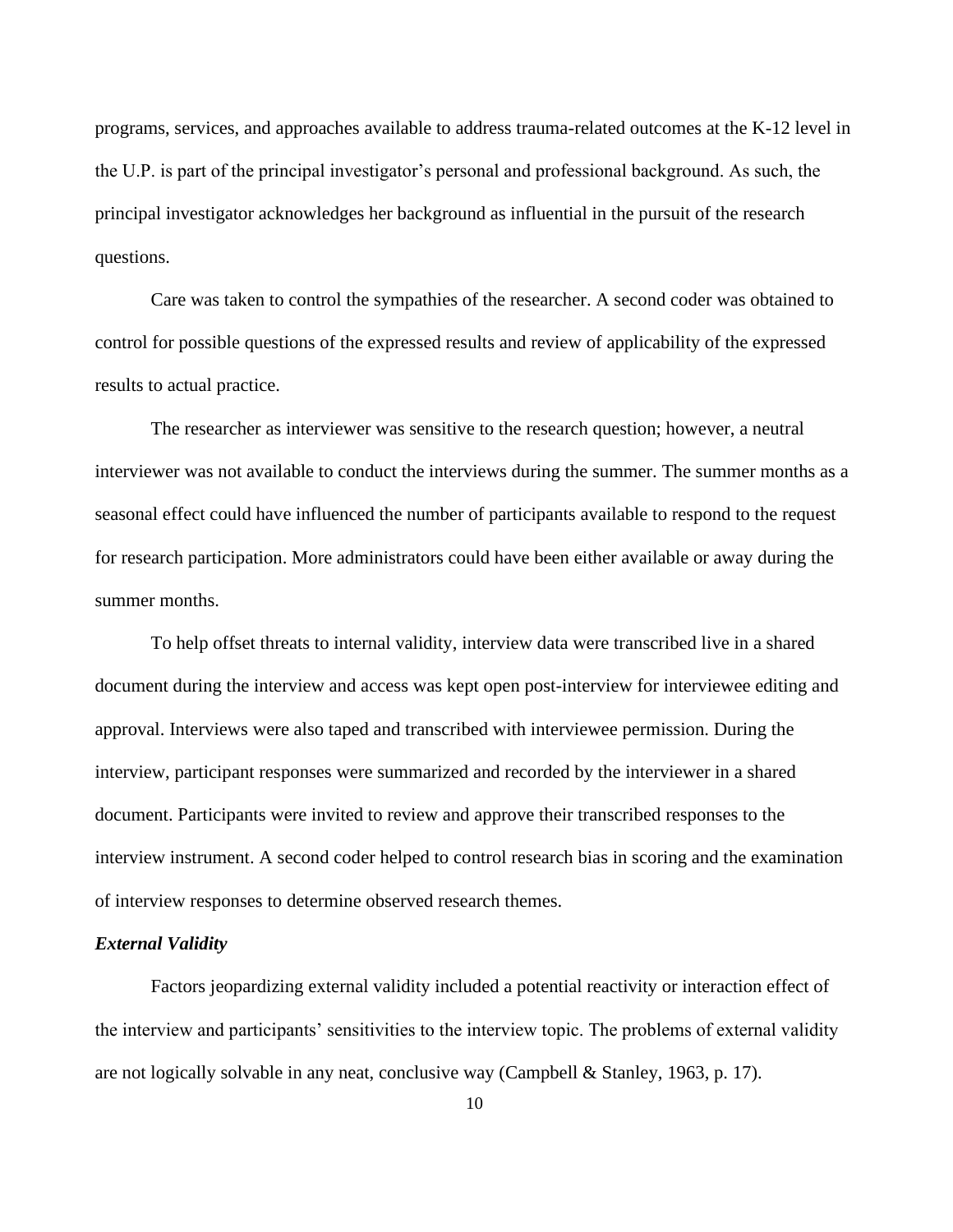#### **Interviews**

Twelve interviews ranging from  $16 - 65$  minutes per interview were conducted between the dates of May 22, 2019 and August 30, 2019. Administrators from 10 public high schools, 1 school district, and 1 ISD participated. Administrators signed up for a 30-minute interview using a secure Google link. Administrators were then contacted via email prior to the interview with an interview reminder. After the interview, a follow-up email was sent to administrators with the typed survey results. The principal investigator conducted each interview via phone and obtained participant verbal permission to record the interview using the Rev app. During the interview process, both the administrator and interviewer had live access to the survey; the interviewer typed administrator responses to the questions as the administrator spoke. Administrators had access to revise survey data after the interview for feedback on perceptions and ideas captured. Finalized surveys were saved to a secure Google Drive folder. Phone conversations were transcribed by the Rev transcription service and stored electronically.

Prior to the interview, participants were read the description and types of trauma-related outcomes as defined by Anda et al. (2006). Trauma-related outcomes include mental health disturbances, somatic disturbances, substance use and abuse, early intercourse, promiscuity, sexual dissatisfaction, impaired memory of childhood, high perceived stress, difficulty controlling anger, and perpetration of intimate partner violence (Anda et al., 2006).

A total of 12 interviews were completed. One participant did not complete the multiple choice section of the survey. The participant was contacted three times after the survey was administered with a request to fill out the multiple choice section. No response was received. Therefore, the data represents 11 responses on the multiple choice section of the survey and 12 responses on the descriptive portion of the survey.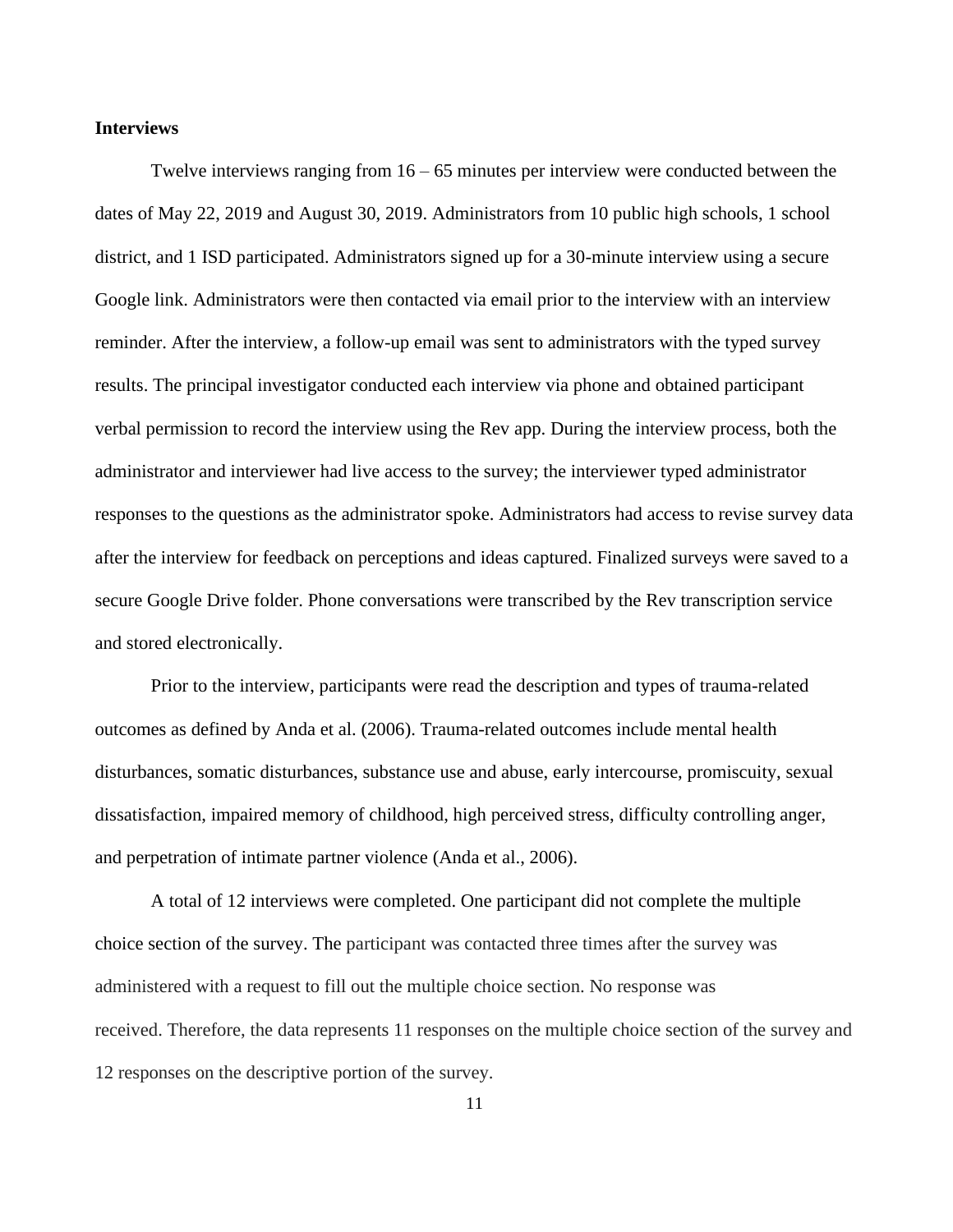#### <span id="page-22-0"></span>**Data Analysis**

Once data were collected from the 12 interviewees, the principal investigator compiled demographic data, identifying data (Part I), multiple-choice data (Part II) and descriptive data (Parts II, III, and IV) from the survey into a single Microsoft Word Excel document. The principal investigator compiled multiple-choice data into tables representing multiple-choice option, frequency of administrator multiple-choice response, and total response rate. No response was recorded as "no answer given."

Participant responses to survey data and compiled multiple-choice data were then distributed to two team members: one undergraduate student familiar with educational processes and procedures and one graduate student researcher (the principal investigator). The purpose of the analysis was descriptive. Team members sought to describe what was in place and not prescribe value judgements to participant responses. The team members read the data separately and used open coding to identify themes within participant responses. Each team member created a list of predominant themes and presented the themes to the group. Categories were allowed to emerge from the data. Utilizing group consensus, the research team identified key themes. Properties were developed pursuant to each key theme.

Data were compared with emerging categories consistently throughout the process to ground categories in participant responses. Memos were utilized by the principal investigator to highlight categories of information, consider participant responses across categories, and shape which ideas to develop.

A comparison of measures used to assess programs for students who have experienced trauma is possible because 12 administrators interpreted each method in their own way (as opposed to a single case study administrator's interpretation), so some recommendations could be drawn from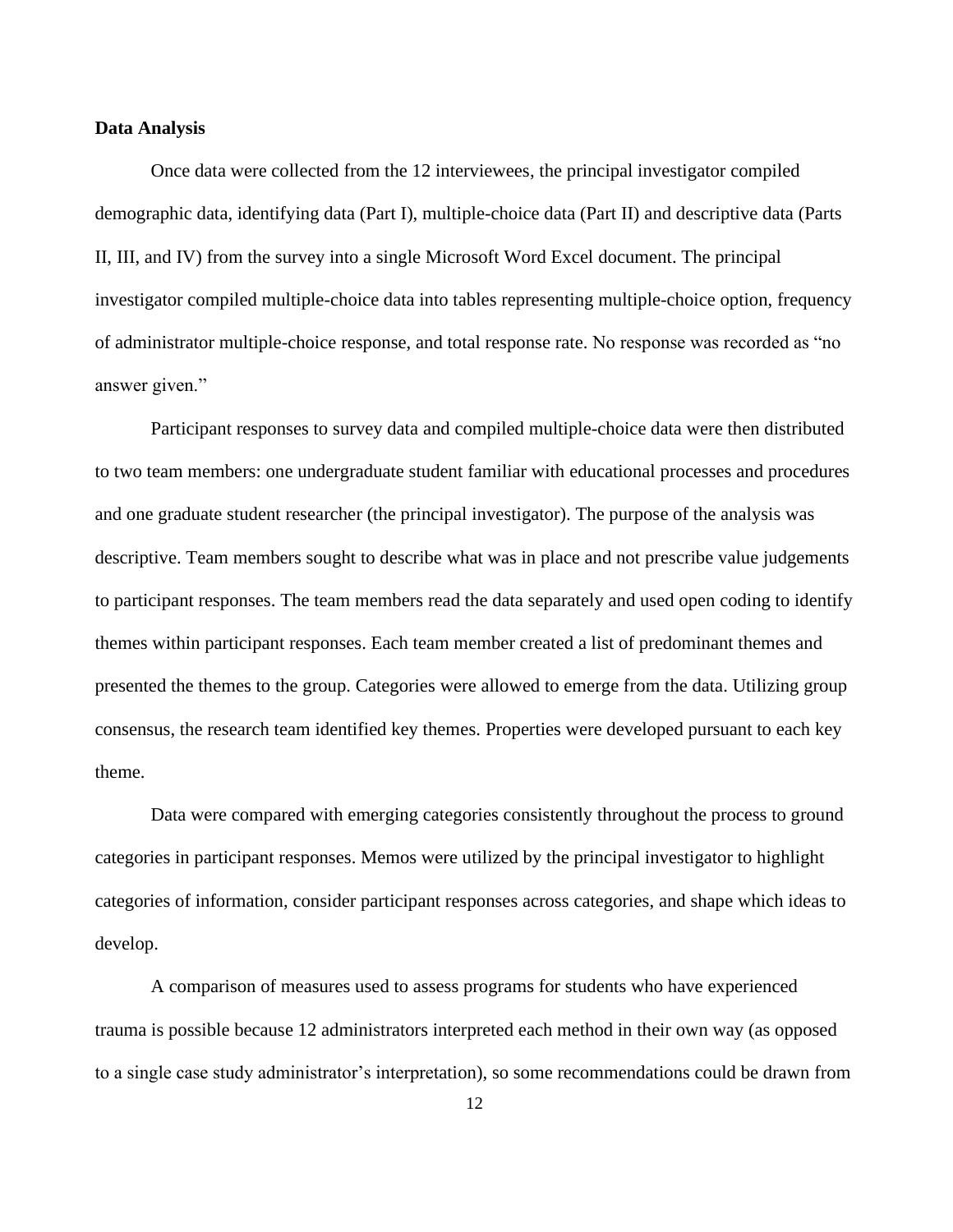<span id="page-23-0"></span>these data (see Campbell & Stanley, 1963, p. 32).

## **Results**

Results consisted of administrator described programs, services, and approaches available to address trauma-related outcomes and assessment measures of the programs, services, and approaches. Aggregated assessment measures information from survey multiple choice responses can be seen in Figure 1.

# <span id="page-23-1"></span>**Figure 1**



*Assessment Measures of U.P. High Schools for Trauma-informed Programs and Services*

A wide variety of answers constituted the identification of "what counted" as a program, service, or approach (see Appendix B). For example, building improvement goals and district goals were included as a program to address trauma. Teachers were described as a building counseling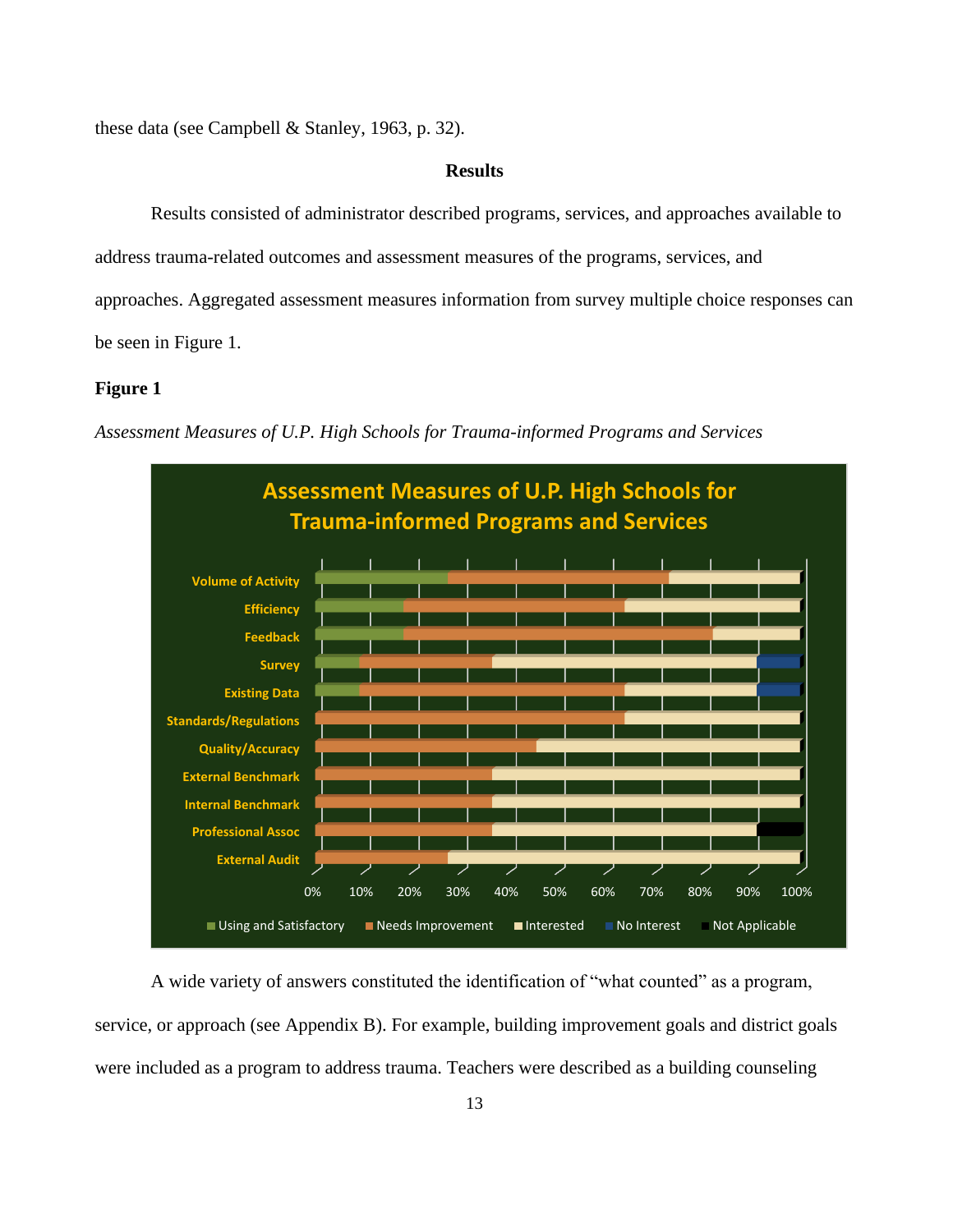service. Health class was described as both a program and a service by different administrators. In determining "what counted" as a program, service, or approach, administrator answers varied as to the category placement, even in defining the exact phrase as another administrator (i.e. health class). Additionally, some administrators counted concepts common to school programs (i.e. building and district goals) as programs or services, whereas other administrators who also had these concepts common to their school (i.e. building and district goals) did not count the concepts as a program, service, or approach. Therefore, the number and types of programs, services, and approaches need to be carefully read to understand the various types of programs, services, and approaches administrators identified to address trauma-related outcomes. The compilation of programs, services, and approaches to address trauma-related outcomes as identified by administrators and in use at public high schools in the U.P. can be found in Appendix B.

<span id="page-24-0"></span>Participant responses indicated whether participants interpreted mission statements as inclusive of high school programs and services to address trauma-related outcomes. Approximately 50% of administrators indicated mission statements were not inclusive. Approximately 50% of administrators responded missions statements were inclusive or inclusive and needing improvement.

# **Figure 2**

*Inclusivity of Mission Statements of U.P. High Schools with Trauma-informed Programs and Services*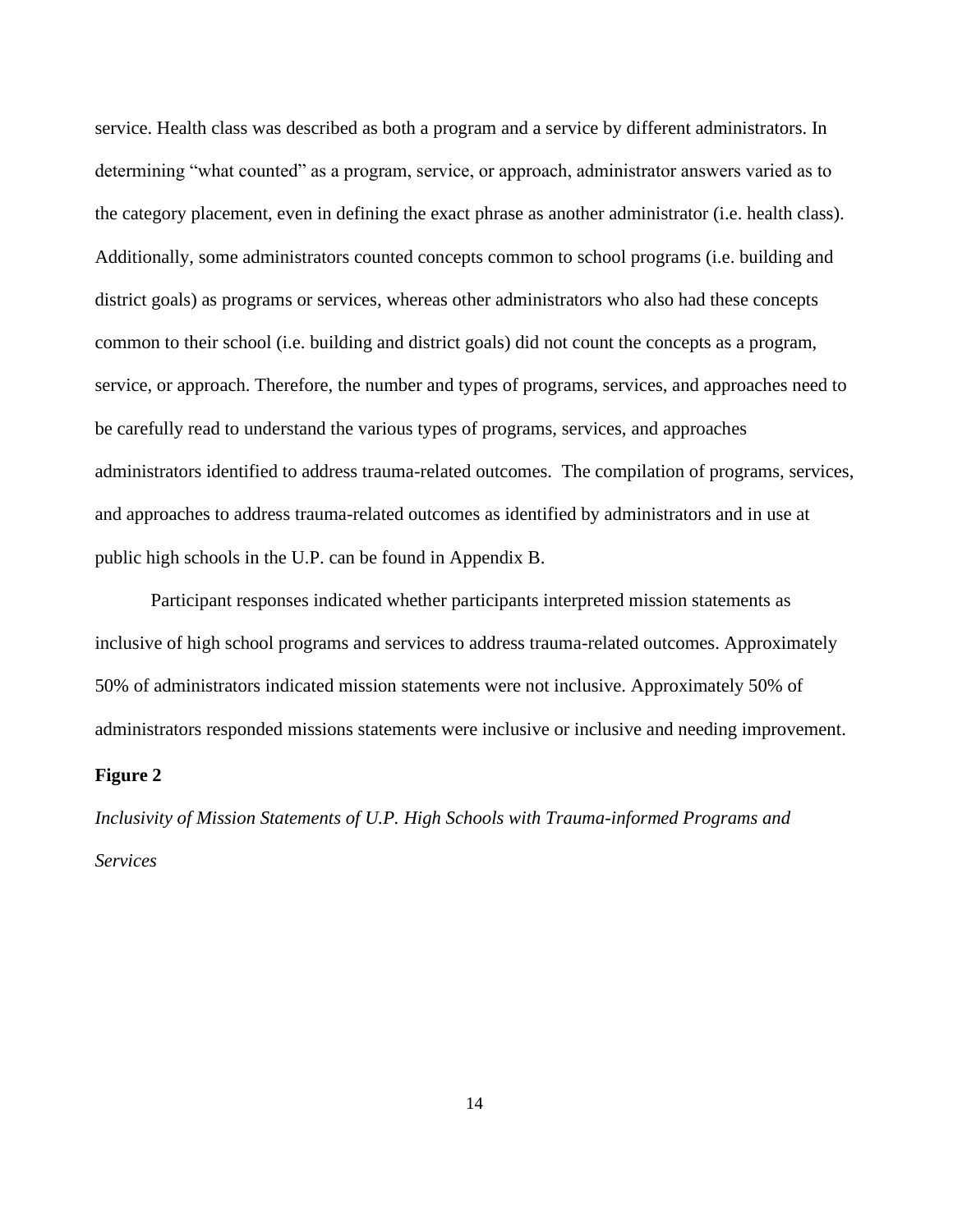

Five themes arose from the data analysis: 1) perceived efficacy of programs, services, and approaches, 2) perceived barriers to accessing effective programs, services, and approaches, 3) proactive versus reactive measures, 4) institutional shift, and 5) communication. Results will be described by theme in the order presented.

# **Programs, Services, and Approaches Available**

During interviews, administrators identified programs, services, and approaches available to address trauma-related outcomes. A breakdown of administrator responses regarding program, service, and approach availability can be found in Tables 2, 3, and 4.

Seventy-five percent of administrators responded as having one to two programs in place to address trauma-related outcomes. Twenty-five percent of administrators responded as having no programs in place to address trauma-related outcomes (see Table 2).

#### <span id="page-25-0"></span>**Table 2**

#### *Programs Available*

| Response    | Frequency of Response | Rate  |
|-------------|-----------------------|-------|
| No Programs |                       | 25%   |
| 1 program   |                       | 33.3% |
| 2 programs  |                       | 41.7% |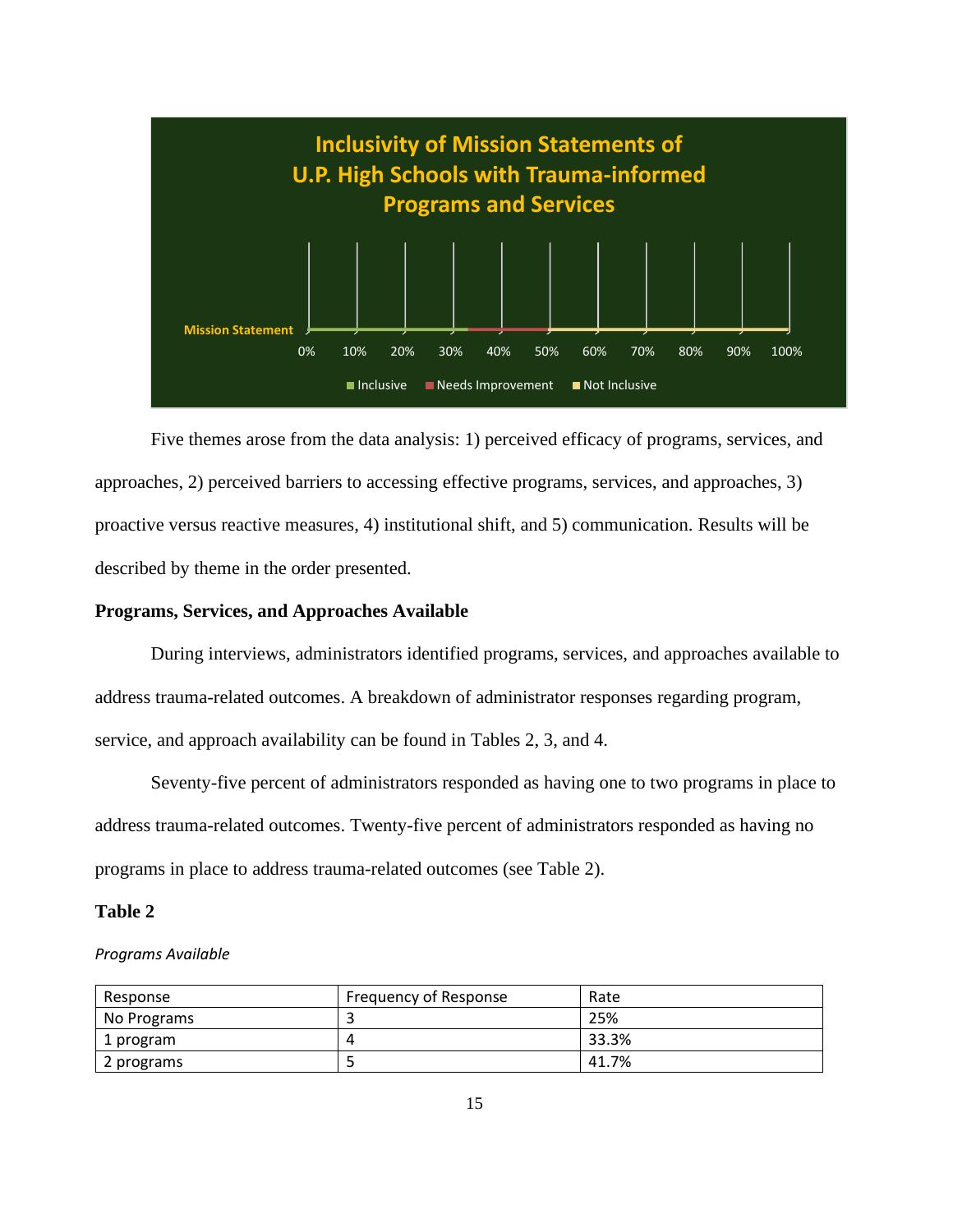| ⌒<br>' programs<br>э | 0% |
|----------------------|----|
| 4 programs           | 0% |
| 5+ programs          | 0% |

All administrators responded as having at least one service in their building to address trauma-related outcomes (see Table 3).

# <span id="page-26-0"></span>**Table 3**

# *Services Available*

| Response    | Frequency of Response | Rate  |
|-------------|-----------------------|-------|
| No services | 0                     | 0%    |
| 1 service   | 4                     | 33.3% |
| 2 services  |                       | 8.3%  |
| 3 services  |                       | 16.7% |
| 4 services  | 4                     | 33.3% |
| 5+ services |                       | 8.3%  |

The majority of administrators responded as having one process or approach to address trauma-

related outcomes. However, the range of responses varied, from administrators identifying no

processes or approaches to identifying more than five processes and approaches (see Table 4).

# <span id="page-26-1"></span>**Table 4**

# *Approaches Available*

| Response                   | Frequency of Response | Rate  |
|----------------------------|-----------------------|-------|
| No processes or approaches | ີ                     | 25%   |
| 1 process or approach      | 4                     | 33.3% |
| 2 processes or approaches  |                       | 25%   |
| 3 processes or approaches  |                       | 0%    |
| 4 processes or approaches  |                       | 8.3%  |
| 5+ processes or approaches |                       | 8.3%  |

Administrators varied in their responses as to total number of identified programs, services, and approaches to address trauma-related outcomes. The range of responses varied, from administrators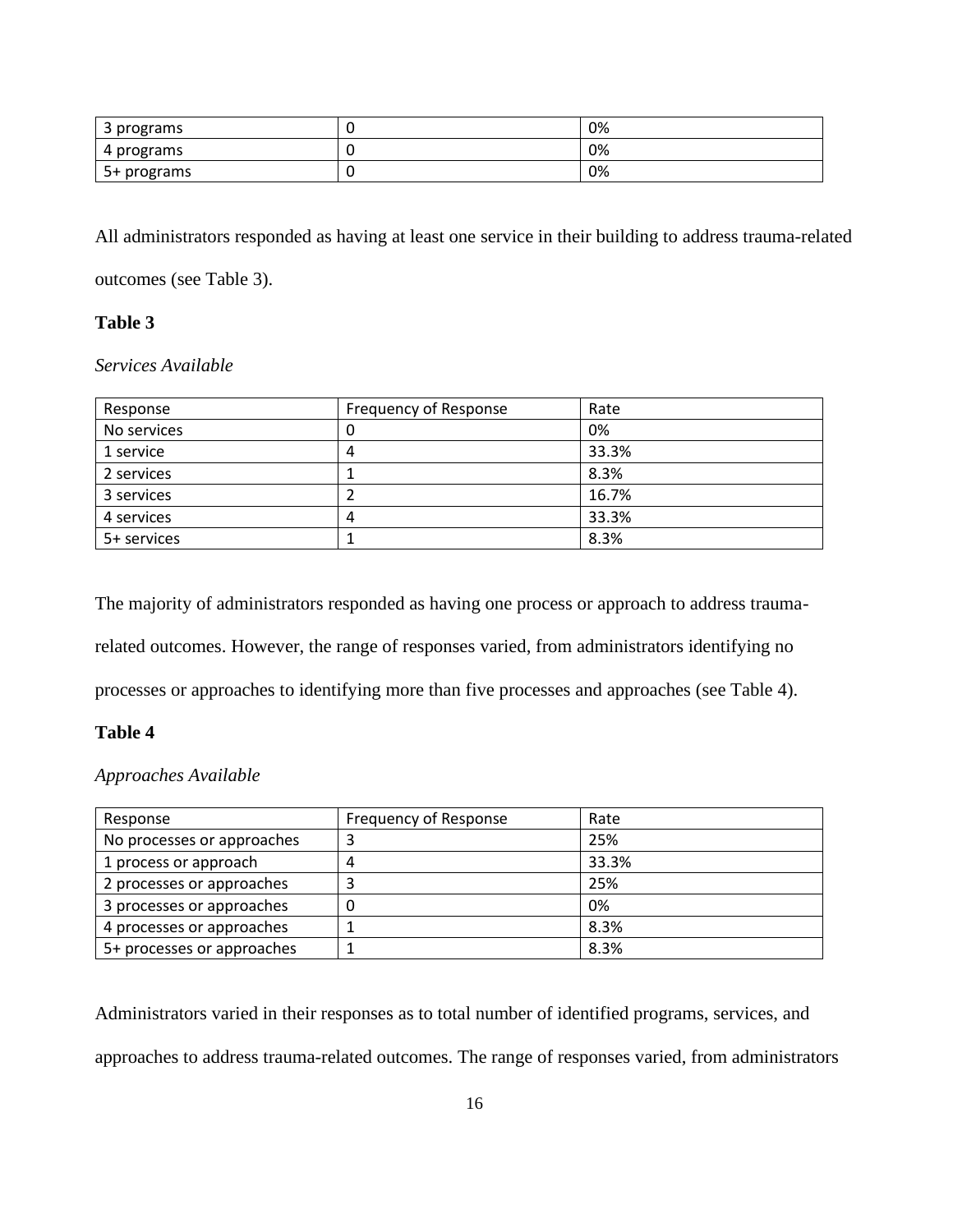identifying one total process or approach to identifying thirteen processes and approaches (see Table

5).

# <span id="page-27-0"></span>**Table 5**

| Administrator | Programs       | Services       | Approaches              | Programs, services, and<br>approaches identified |
|---------------|----------------|----------------|-------------------------|--------------------------------------------------|
| 2             | $\overline{2}$ | 4              | $\overline{\mathbf{c}}$ | 8                                                |
| 3             | $\overline{2}$ | $\overline{2}$ | 2                       | 6                                                |
| 4             | 1              | 4              | ი                       | 5                                                |
| 5             | 1              | 1              |                         | 3                                                |
| 6             | 2              | 4              |                         |                                                  |
|               | 0              | 1              | 2                       | 3                                                |
| 8             | $\mathbf 0$    | 4              | 9                       | 13                                               |
| 9             | 1              | 3              |                         | 5                                                |
| 10            |                | 1              |                         | 3                                                |
| 11            | 0              |                | 0                       | 1                                                |
| 12            | 2              | 3              | 0                       | 5                                                |
| 13            | $\overline{2}$ | 6              | 4                       | 12                                               |

*Administrator-identified Programs, Services, and Approaches*

<span id="page-27-1"></span>The number of programs, services, and approaches available appeared to have no correlation to administrator perceived effectiveness of the programs, services, and approaches (See Figure 3).

During data analysis, the research team asked the question, "Are numbers of programs, services, and approaches available correlated to administrator perceived effectiveness of programs, services, and approaches?" To test the question, the principal investigator compared the number of programs, services, and approaches identified by an administrator to the number of "Yes, in use and satisfactory" answers recorded on the multiple-choice section (Part II) of the survey. Administrator #3 was excluded from the sample, as no multiple-choice data were recorded for this administrator.

## **Figure 3**

*Programs, Services, and Approaches and Perceived Effectiveness*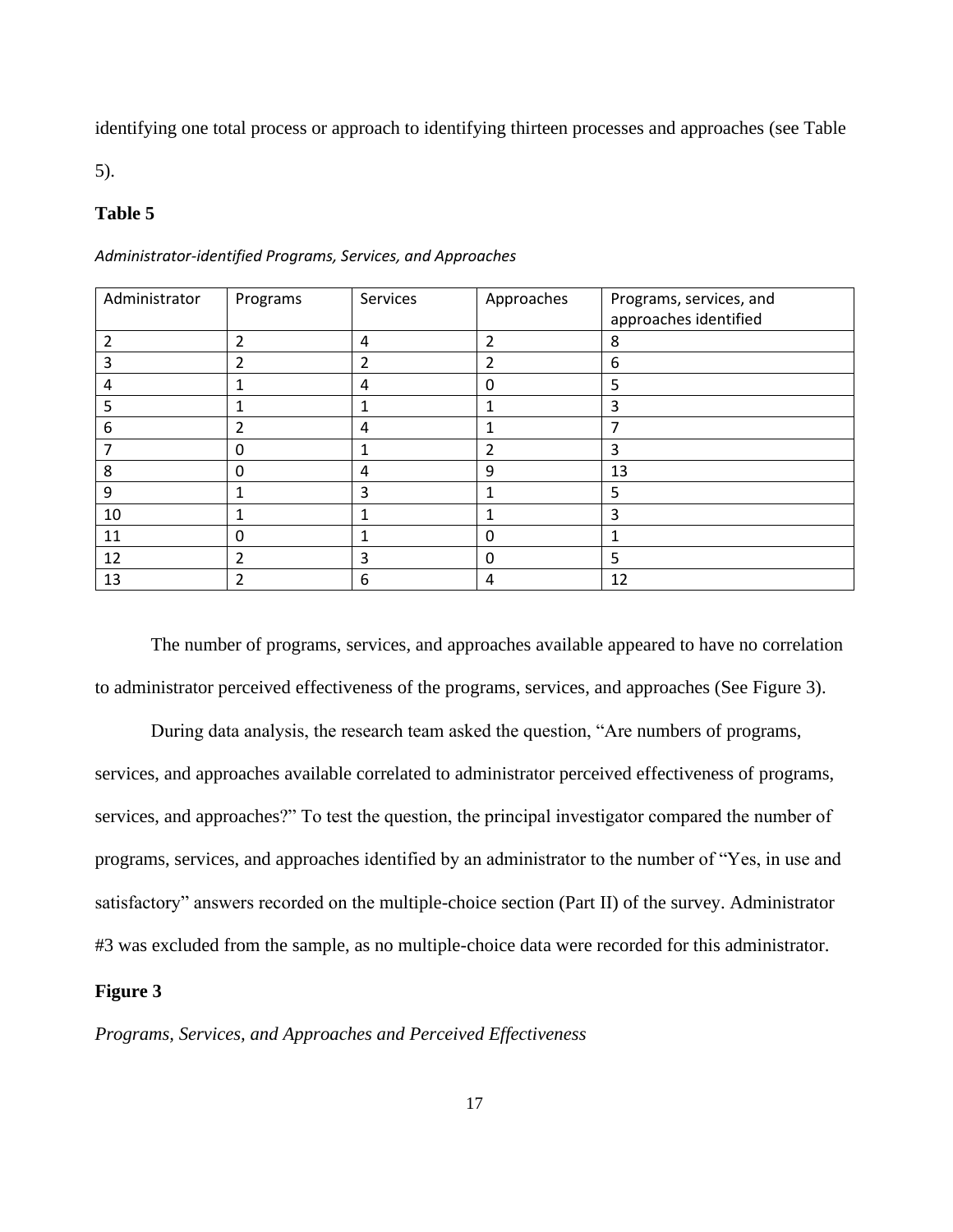

Care was taken not to extrapolate from the Goodness of Fit. The "no association" between results is descriptive of the relationship between variables.

Table 6 represents programs, services, and approaches identified by individuals and the measures in use to assess the program outcomes. Participants indicated whether the measures were in use and satisfactory. A perceived effectiveness measure of measure effectiveness was calculated as the number of programs with assessment measures in use and satisfactory relative to the total number of programs, services, and approaches identified.

# <span id="page-28-0"></span>**Table 6**

*Programs, Services, and Approaches and Perceived Effectiveness*

| Administrator | Programs, services, and | "Yes, in use and          | Rate (to measure |
|---------------|-------------------------|---------------------------|------------------|
|               | approaches Identified   | satisfactory" responses   | perceived        |
|               |                         | recorded (Part II)        | effectiveness)   |
|               |                         |                           | 0%               |
|               |                         | $NA$ – no multiple-choice | <b>NA</b>        |
|               |                         | answers recorded          |                  |
|               |                         |                           | 0%               |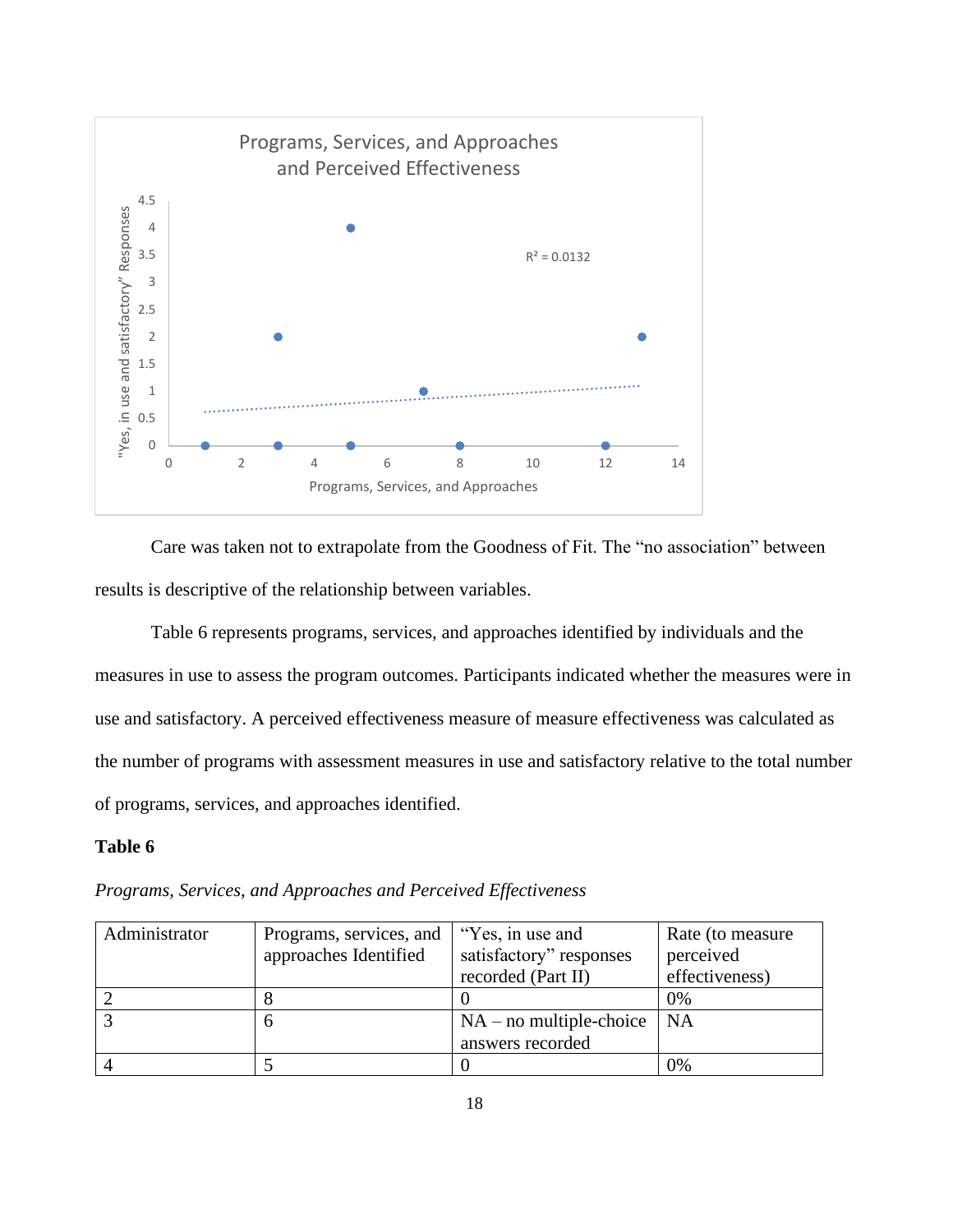|    |     | 0%    |
|----|-----|-------|
|    |     | 14%   |
|    |     | 66.7% |
|    | 13  | 15%   |
|    |     | $0\%$ |
| 10 |     | $0\%$ |
|    |     | 0%    |
| 12 |     | 80%   |
| 13 | ר ו | 0%    |

#### <span id="page-29-0"></span>**Perceived Efficacy of Programs, Services, and Approaches**

During interviews, administrators identified and spoke to the perceived efficacy of programs, services, and approaches to address trauma-related outcomes. Using a Systems Theory Approach, administrator perceptions were organized into five properties: 1) program, service, and approach quality, 2) programs, services, and approaches available, 3) perceived purpose and use of data collection, 4) "knowing" students, and 5) student attendance.

#### <span id="page-29-1"></span>*Program, Service, and Approach Quality*

Ninety percent or more administrators marked either "Not in Use, Open to Use" or "In use, Need Refinement" for the measures of service quality regarding programs, services, and approaches. Each administrator (#7, #9, #10, and #12) who included descriptive data referenced communication as the critical focus of determining service quality. The word "communication" was most often used to describe administrator, guidance counselor, or social worker communication of student information or situation to teachers, with the purpose to improve the teaching of the student. Administrators described the need to refine and improve communication:

"*The accuracy of information has more to do with families than the schools - often we struggle to receive information from the families - makes sense - if the trauma is happening in the family, it makes sense it's not coming out. We could really use ways to improve this area.*"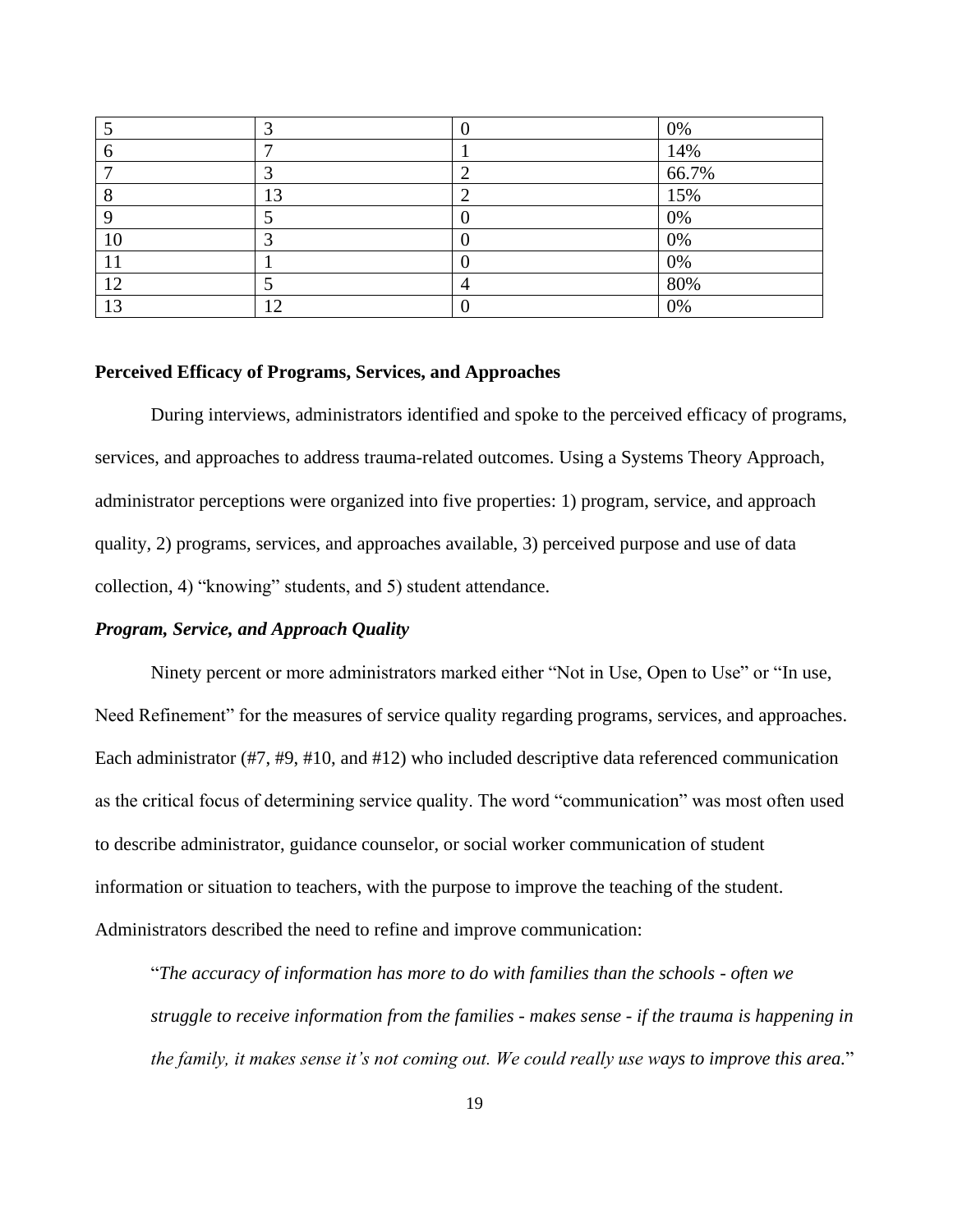#### – Administrator #9

The desire to develop further working relationships with external community partners was cited as a point of concern:

"*How do we access families as a resource?*" – Administrator #9

#### <span id="page-30-0"></span>*Perceived Purpose and Use of Data Collection*

Seventy-five percent of administrators answered either "Not in Use, Open to Use" or "In use, Need Refinement" for the measure of teacher/student survey data regarding the program, service, or approach. The majority of administrators who answered "Not in use" gave no descriptive data.

Administrators who answered, "Yes, teacher/student survey data are in use, but need refinement," described a need for refinement in the way surveys are administered (i.e., concern regarding how often students are surveyed) and how survey data is used. Both internally- and externally-sourced surveys were described as in use. Internal surveys were described as targeted toward teachers, students, parents, and community. External surveys were described as sourced from a variety of organizations (i.e., Communities that Care, MiPHY, Great Lakes Center for Youth Development, the regional county health department) and targeted primarily toward students. Administrators who described the need for refinement described a sense of a lack of efficacy surrounding the use of the survey data.

One administrator (8.3%) responded teacher/student survey data regarding the program, service, or approach are in use and satisfactory. Satisfaction with teacher/student survey data was described in regard to the use of teacher-student conferences which take place multiple times a year. The ability to gain instantaneous feedback from students was described as a key element of a satisfactory survey. Surveys asking students questions about trauma were described as harmful to students who have experienced trauma: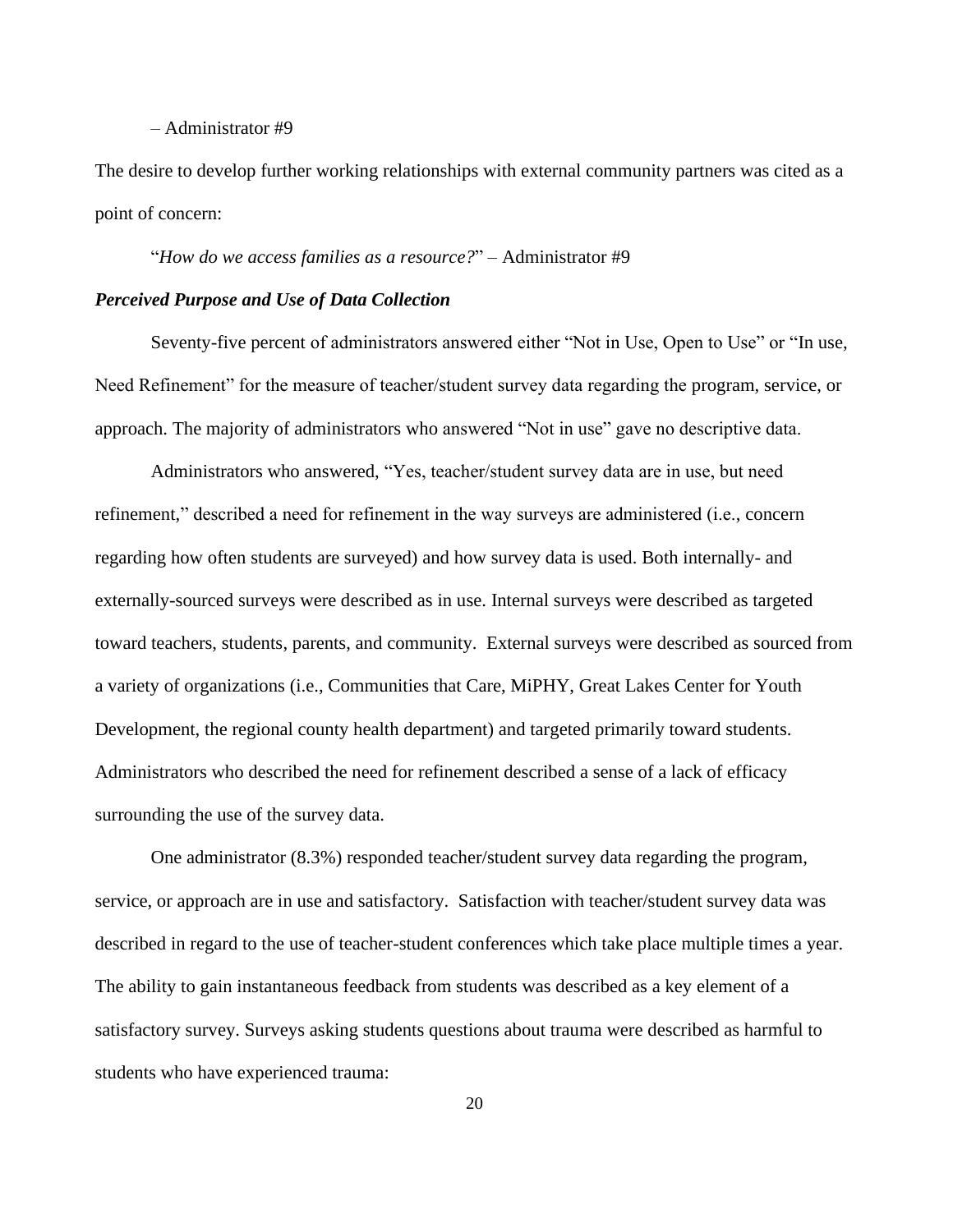"*The program [survey] was not good for our students at that time. It put a lot of kids back in a space to relive their traumas. There is a balance between harm of the data and benefits of the data.*" – Administrator #8

## <span id="page-31-0"></span>*"Knowing" Students*

Administrator perceptions of efficacy repeatedly came back to the idea of "knowing students." Administrators who described processes and/or measures of volume regarding their program and/or service as "In use and satisfactory" described a variety of ways of tracking volume data (internal and external recording); however, all responses indicated a sense of "knowing" students. The practice of frequent (weekly, bi-weekly, monthly) faculty meetings to assess teacher and administrator knowledge of students was described as a critical practice to "knowing" students:

"*One of the big things we do, we have a staff meeting every Tuesday and we go through each student, name-by-name, and if we need to stop on one, a teacher will say, "Stop." And then at that point, we'll talk about concerns we may have, excitements we may have, or what works with that student if said teacher doesn't know."* – Administrator #8

"*We have our staff meetings [once per month]. Teachers will also formally make me aware of any needs or concerns that they may have."* – Administrator #12

"*We have bi-weekly staff meetings here and we'll talk about any student needs or any hot button topics.*" – Administrator #10

Teacher learning community groups, face-to-face interactions with students, round table meetings with community partners, teacher outreach based on daily student survey data, and immediate response to student-voiced needs were also described as critical methods of "knowing" students: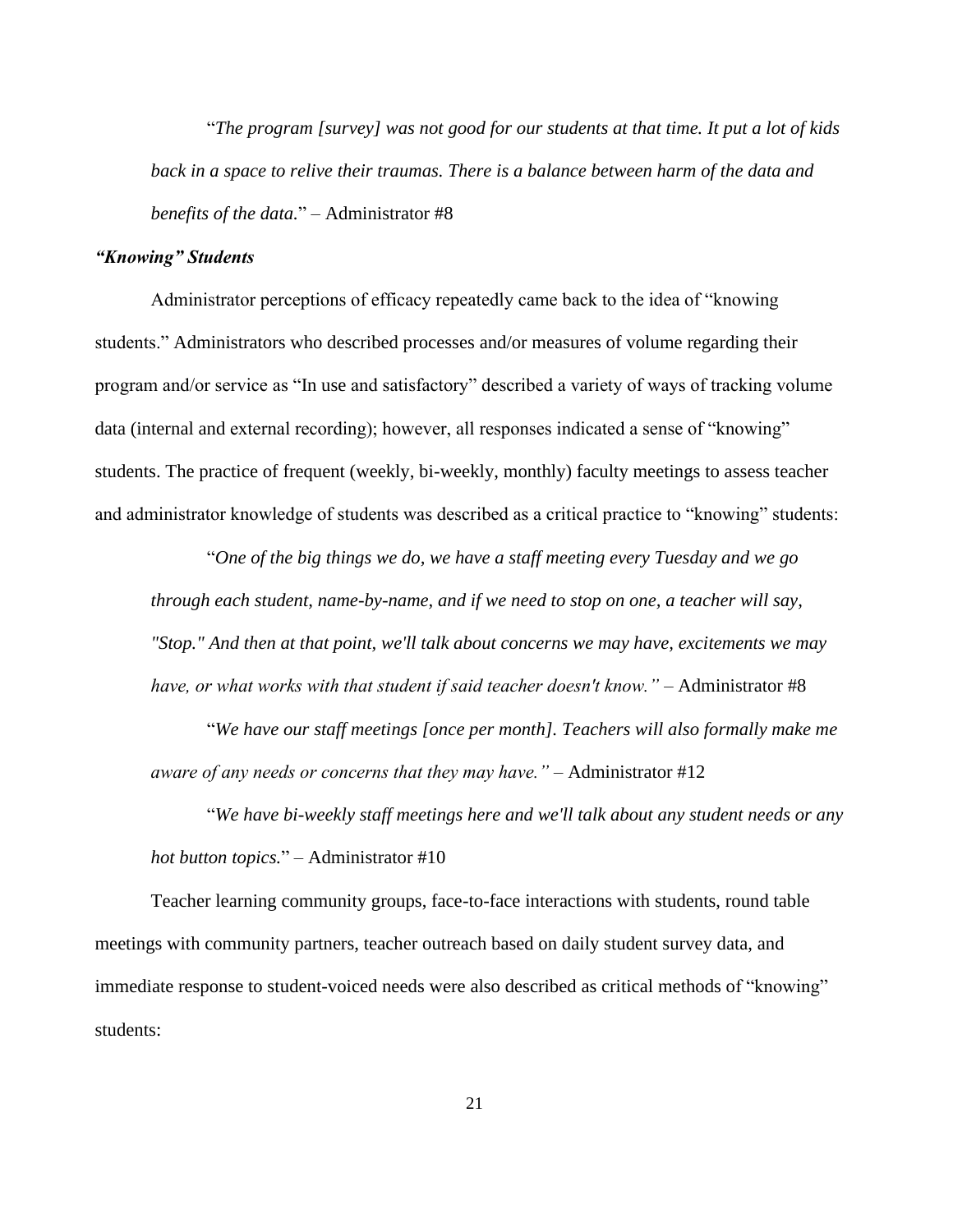"*I would say we keep in our student information system, we log entries when we are aware of issues or trauma incidents or whatever it might be for each student. So that's where we kind of keep track of everything. And I guess some of it also is, it's nothing worth writing home about, but we didn't know our students [at the beginning of the current principal's tenure]. So they're kind of, we have meetings with the various groups of people [community partnerships] and we just know who our students are. We have a pretty good idea when students walk into our building what's happening in their lives*." – Administrator #6

"*Our school has created a Google form. They've gone as far as every day, they start the day, and they report off their stress levels. They have a pyramid scale, one to 10, of their stress level. And so it's teacher guided and lead, the teachers also report their stress levels. And it's created a common language within the school, and so right from the get go, the teachers and administrators can go on the Google, see where kids are at, and try to catch some of those students that might be on the high end of the pyramid or scale and begin to address those. And each number on the scale kind of has a response, if they're at a six, teacher needs to reach out to them. If they're at a nine, the building principal needs to seek them out. And others have maybe a four or a five, basically talk to a friend, or something along those lines. So there're some things in there that they can use as coping mechanisms or finding the support they need*." – Administrator #13

"Knowing" families was also described as a way of "knowing" students:

"*We vet every single family that comes in this building. We walk, we tour, I ask really tough questions. Even if a family is causing trauma for their kid, they love their kid and want to help. We know the families we bring in to our building*." – Administrator #8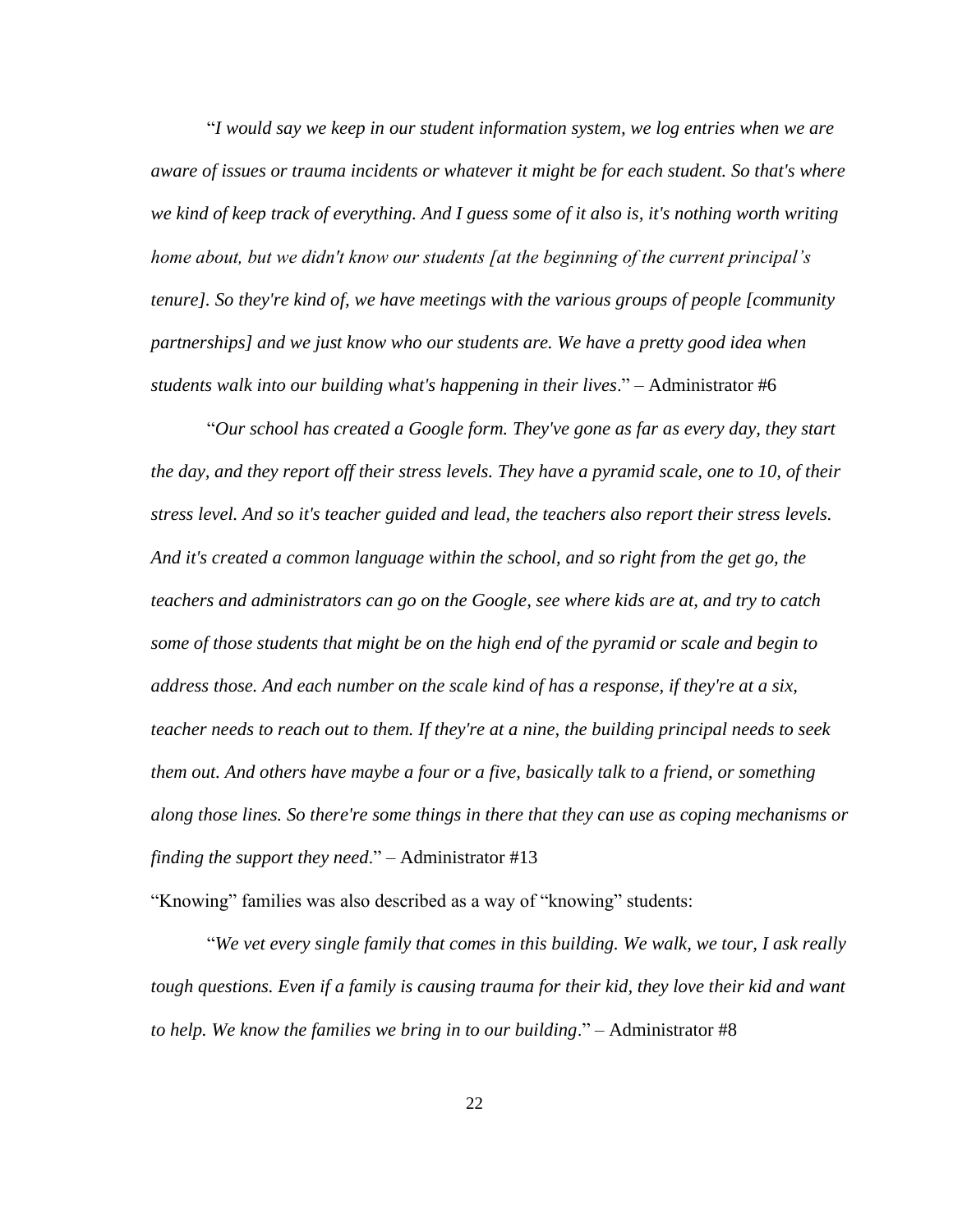Opportunities for open dialogue and creating common language between teachers and students was also described as important to "knowing" students:

"*But like I said, everyday they start in with this [the Google survey], so there are open dialogue between teachers and students in small group settings. Just an opportunity to come chat and try to get the day off to a good start, and then at the end, try to end the day on a good note. But again, like I said, it's created a common language too, so if the principal is dealing with something, and they can see, "Just so you know, I'm having to discipline you and I'm already at an eight today*." – Administrator #13

#### <span id="page-33-0"></span>*Outcomes to Measures Program, Service, and Approach Goals*

Administrators described the outcomes of attendance, wellness, and GPA to measure the goals of programs, services, and approaches to address trauma-related outcomes at U.P. high schools. Student attendance arose as a property important to administrator perceived effectiveness of programs, services, and approaches to address trauma-related outcomes. Across the board, administrators use student attendance as an outcome to measure program success:

"*We tend to see it [outcomes related to trauma] first in attendance, then academics it could be a marking period that goes by before it comes to a head - by that point in time, that student has been suffering for a while."* – Administrator #9

Repeatedly, administrators described increased attendance numbers as an outcome to measure program success and improvement. Attendance was also described as an outcome to measure program goals:

"*Attendance (is weighted). I print the attendance sheet every Monday to track who's here, who's not. I create a call list for kids I identify as not having been in school*." – Administrator #8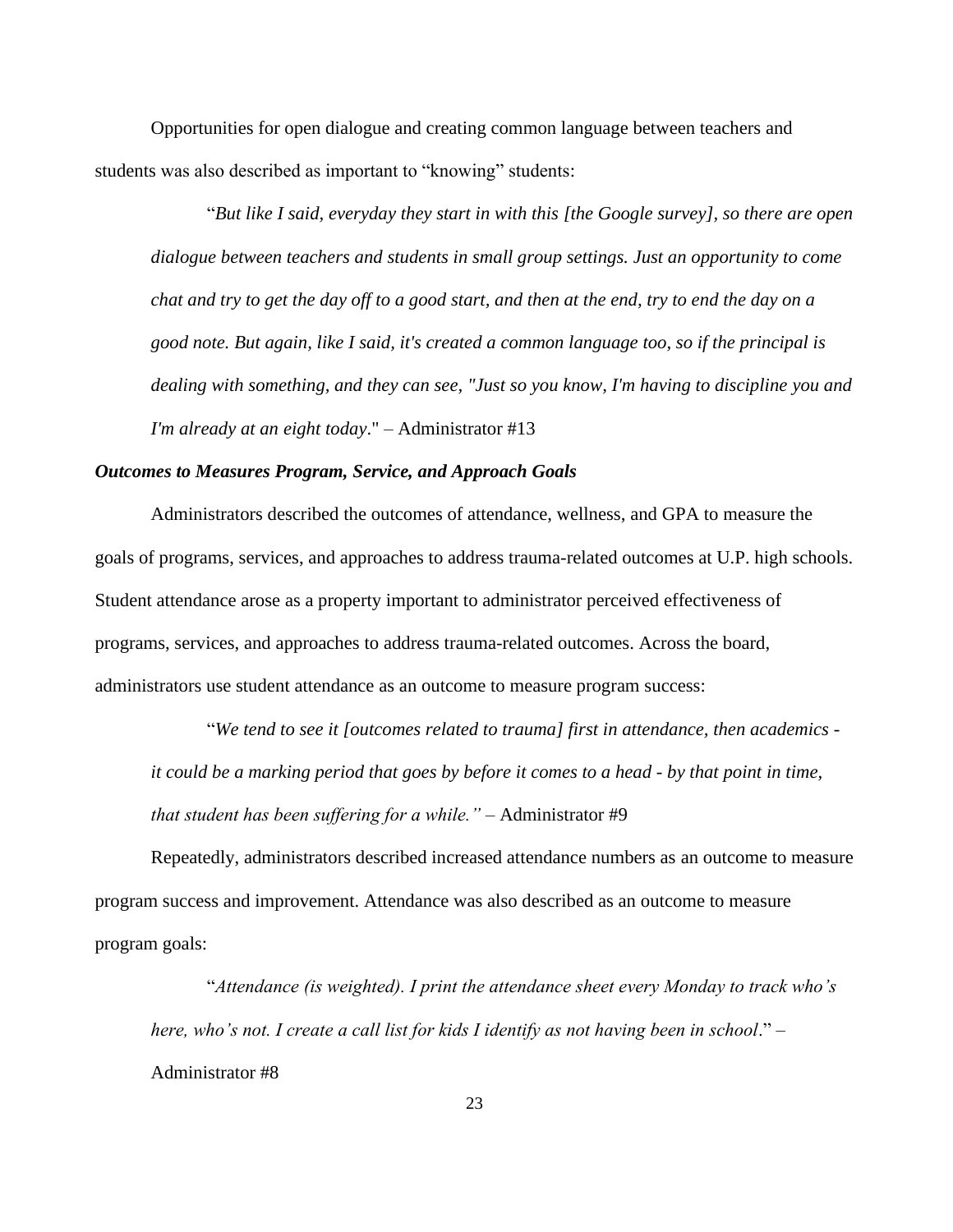#### <span id="page-34-0"></span>**Perceived Barriers to Accessing Effective or Improved Programs, Services, and Approaches**

During interviews, administrators identified and spoke to perceived barriers to accessing effective or improved programs, services, and approaches to address trauma-related outcomes. Properties from the data included administrator perception on four categories: 1) budget and funding, 2) lack of trained professionals (guidance counselors, social workers, and school psychologists), 3) need for community partnerships, and 4) institutional resource allocation.

## <span id="page-34-1"></span>*Budget and Funding*

The majority of administrators (50%) identified four or more resources needed to develop better program, service, or approach outcomes and improve program, service, or approach quality and effectiveness. Administrators budgeting and funding limitations that resulted in a shortage of financial resources and rising needs:

• Inadequate financial resources to hire full-time guidance counselors, social workers, and school psychologists.

• Inadequate financial resources for trauma-specific training for staff.

• Inadequate financial resources for trauma-specific programs.

The need for additional financial resources was consistently expressed by administrators for a multitude of reasons:

"*A counselor available at any given time if a student was experiencing a suicidal thought*." – Administrator #3

"*Financial resources. For a school our size, we should have three counselors.*" – Administrator #6

"*Reaching out to the public though, I mean that's the greatest difficulty I guess with that. We can find services here, but ultimately we're a school, we're a school district, and*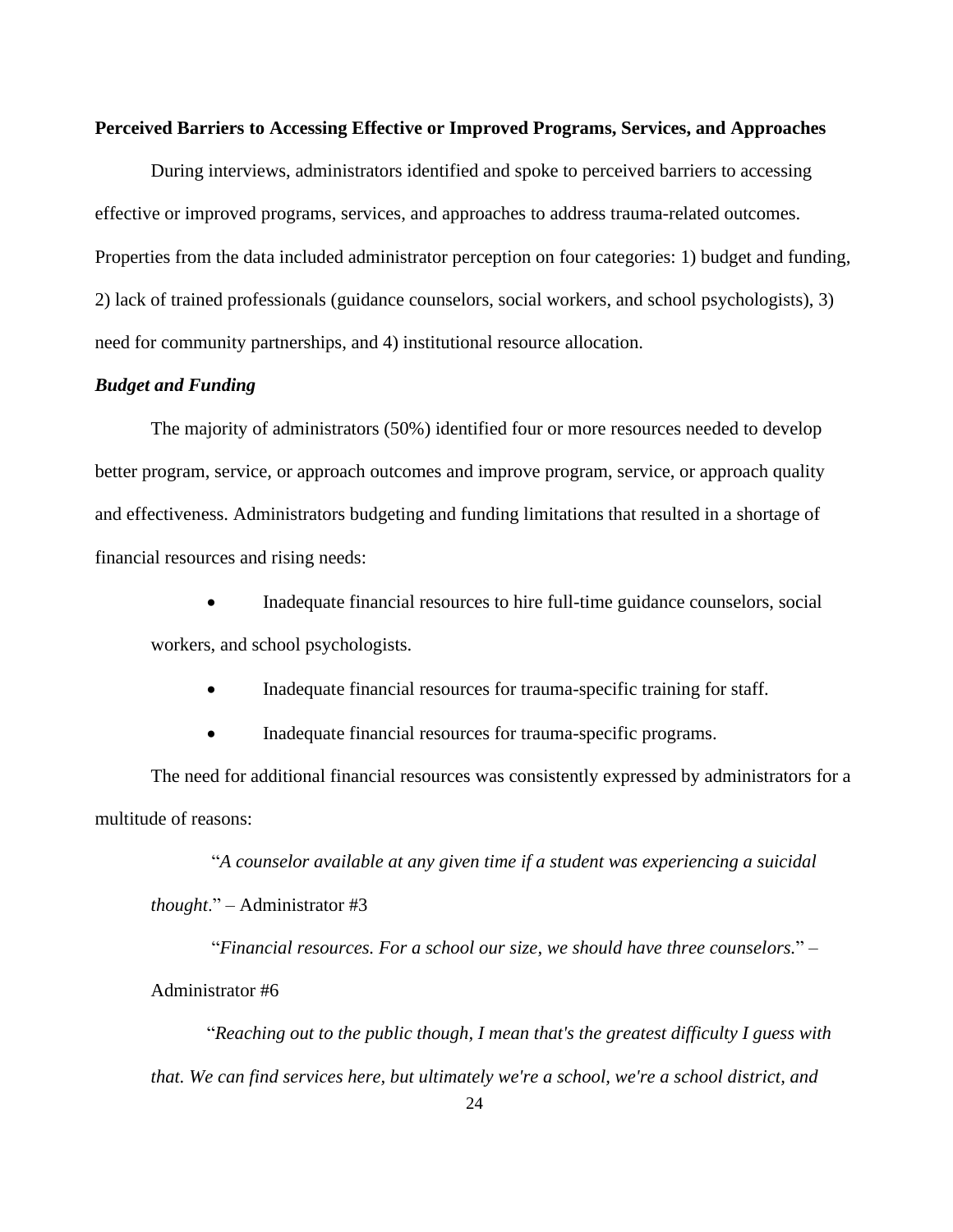*access to public health, mental health, professionals for adolescents in this community, it's a tragedy. It's the worst. It's horrible. As far as budgets and stuff go, I mean yeah, I need a counselor. I don't have the funding for a counselor*." – Administrator #8

"*Additional resources; we have not received it yet, but it's my understanding we're receiving a grant to put a social worker in our building*." – Administrator #9

"*Support. Financial resources are critical. Financial resources don't allow us to have a full-time counselor/psychologist. We could have a person in the building every day versus one day/week.*" – Administrator #10

"*I can't add to staff, I can't add a counselor under current financial circumstances*." – Administrator #11

"*All based around financial resources. If we had the financial resources, we would definitely have the Cadillac plan - the premium standard plan*." – Administrator #12

"*Financial Resources."* – Administrator #13

"*Yeah, one of the main things we're working on right now is the training components. We're really hoping that we can find the financial resources to bring in Capturing Kids Hearts. We had a group of teachers and administrators attend one down [at the local ISD]… And every one that came back said that this is what's going to turn the corner with our teachers and staff, and bringing everybody together on that. And so anyways, we're looking forward to the benefit that could bring, comes with a big price tag though unfortunately too.*" *–* Administrator #13

# <span id="page-35-0"></span>*Lack of Trained Professionals*

In addition to the need for financial resources to hire trained professionals, administrators also described a lack of access to and a shortage of trained professionals in the Upper Peninsula: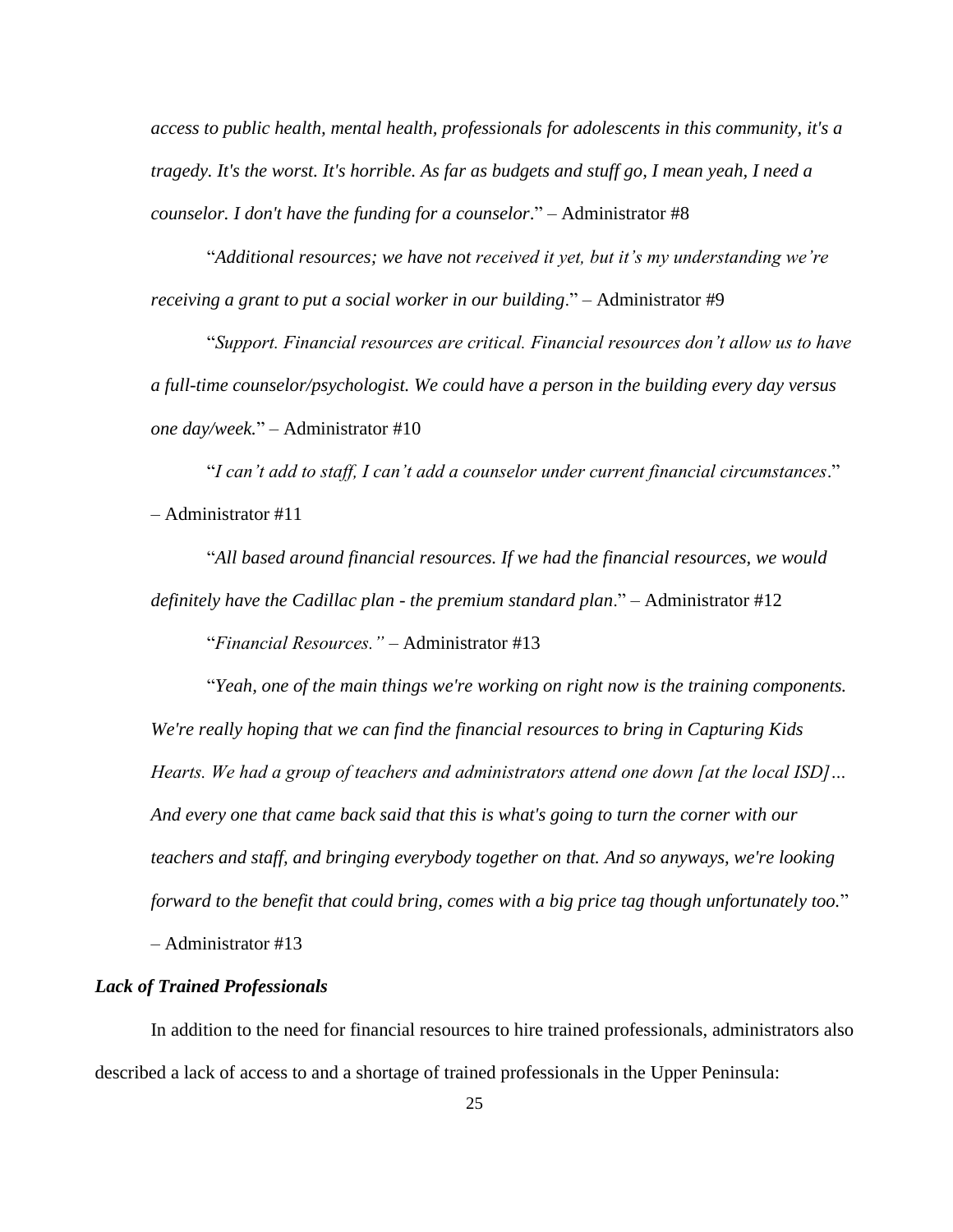"*There is really a big difference between us and across the bridge - one of the speakers we had in was appalled by the lack of services up there. For example, we have no youth beds for teens. I've had to drive as far as Grand Rapids for services. It's the same thing with placement of kids - that group between 16 - 18 - if they need shelter, they have no place to go. We had program called SHIP; students could go there for shelter, classes, life skills, etc. That's no longer in operation. It ends up being local/community outreach - I'll call someone and ask, 'Hey, can you take this kid for a day? Or until Friday?' or whatever it is. The U.P. needs resources*." – Administrator #7

*"In our area, and across the UP, especially the smaller areas, part of the problem is the lack of child psychiatrists and psychologists. The availability is poor - parents will reach out for help, and it's 6 months to a year to get that help. We have a lack of professionals to help to address those needs. There is nothing available for our students to receive the professional medical help they need."* – Administrator #6

"*[We need] access to public mental health*." – Administrator #8

"*If we need to provide more services to the kids, we need to bring in more already trained professionals to provide services for these kids*." – Administrator #12

"*Community professional help services are almost non-existent - regulations/lack of funding - that's why we have Dial Help - they don't have to deal with all the red tape. Community mental health organizations are boxed in by canned assessments for kids who need help/may be suicidal - we'll send a kid there who has suicidal thoughts and they'll get sent back to us in 90 minutes. Community mental health organizations definitely need refinement and more financial resources as well*." – Administrator #12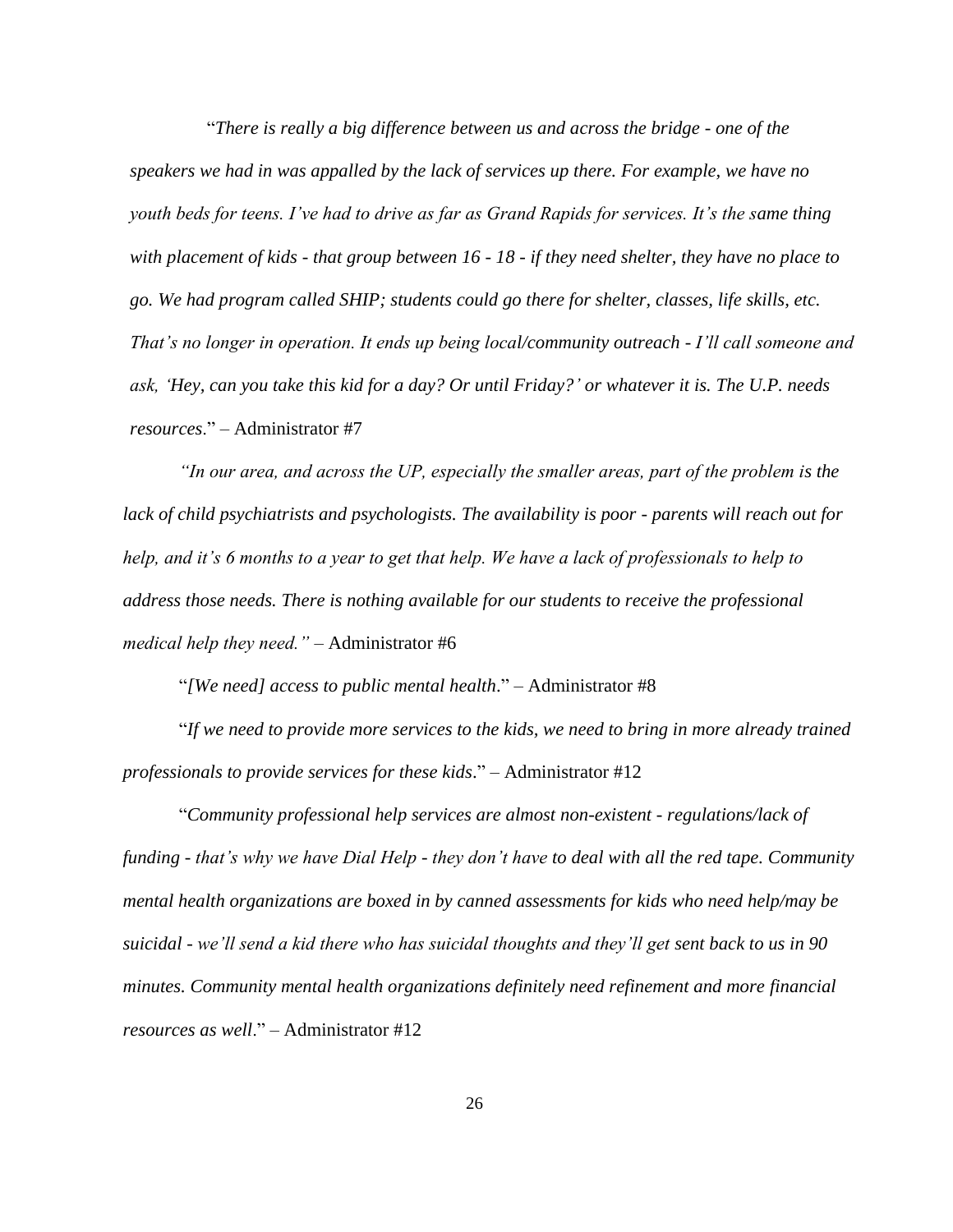A lack of access to trained professionals was described consistently by administrators. Teachers and administrators fill these gaps, but lack the necessary training.

### *Need for Community Partnerships*

Administrators described the need for community partnerships and the role community partnerships play in providing support to high schools:

"*The health foundation is a pretty big investment in our program. I don't think we'd be able to do this [our trauma-informed initiative] without them.*" – Administrator #13

"*This [our trauma-informed initiative] all started from the Western Michigan Children's Trauma Center. And so, we kind of used our meetings and time with them to kind of help steer where we're headed*." – Administrator #13

Community counseling services were described as a needed support to school counseling services:

"*That was my main goal [allocating fiscal resources for a therapist], is because my advisor and I do so much crisis managing, that we don't ... neither of us are trained as a counselor or as a therapist, and so I thought, 'Okay, let's ... we need somebody here that's trained in this.' But what I found was we have so many kids that are in that mode, even though not showing to us, we were having a hard time even keeping up, getting everybody in, because one of things that we know about high school students is they don't want to go to a counselor. So when we put one in our building and we said, 'This is just, when you need them they're here,' they didn't view it as counseling per se, and so we had a really long ... like, 'Okay, we can't meet right now,' and then she'd feel horrible, because one kid might take up two-and-a-half hours, because that's the mode they were in, and all the other kids didn't get to see them. So it's a little bit different than when you go to your counseling appointment, you*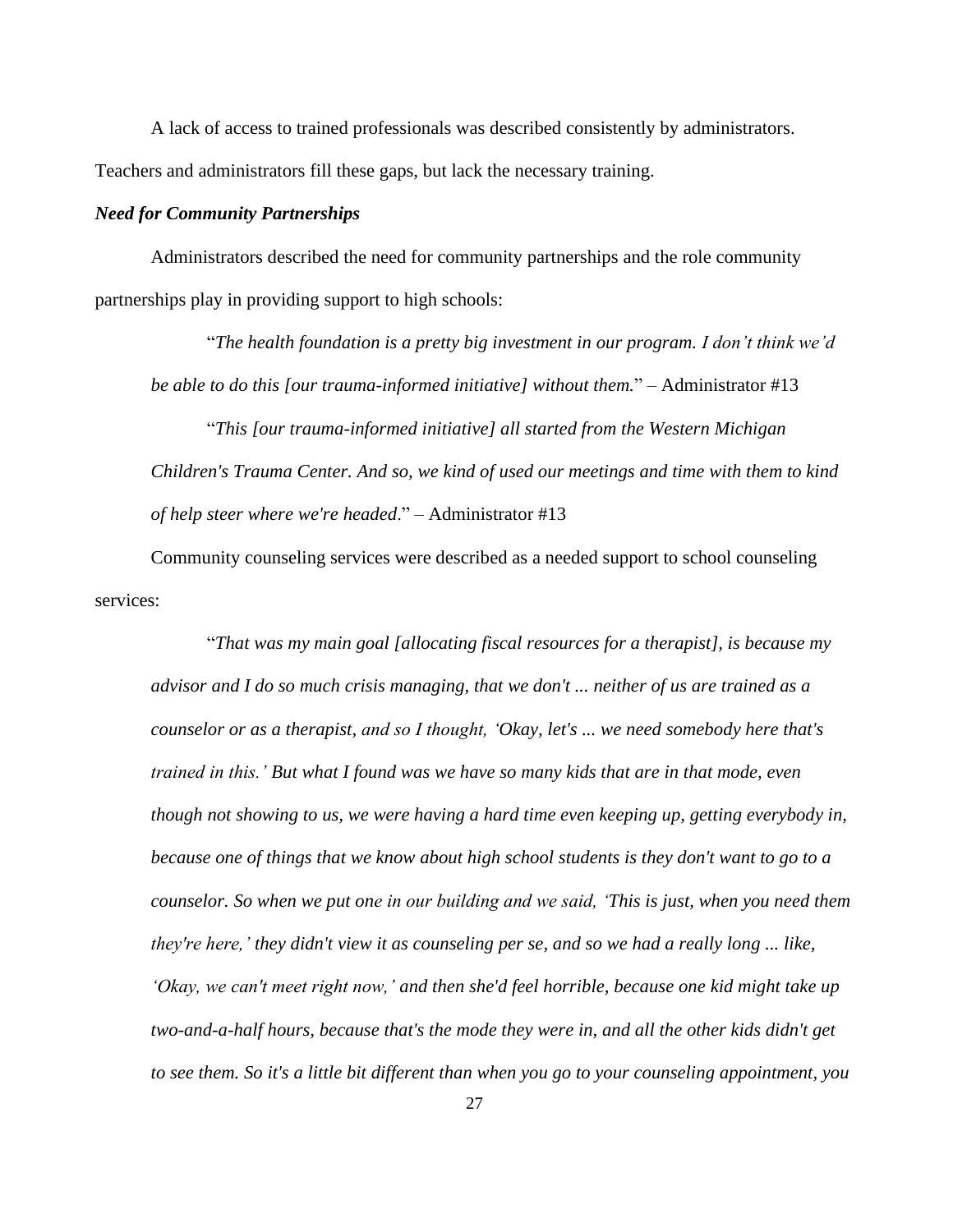*know you have an hour or half hour, so I found that really difficult to figure out how to schedule and make that work.*" – Administrator #7

Community partnerships were also described in terms of providing necessary supplemental expertise:

"*When I'm thinking of resources, another item that would be available, too, would be some of the community and outside resources. The reason I say that is because even if we are trained and even if we are able to do some support, there's some pieces that just aren't necessarily best fit inside the school. It might be that we need to refer that student off to somebody else, and we can kind of focus on what we do well but then have the support of some community resources*." – Administrator #9

"*I started going out to the public and finding as many mental health professionals as I could that are willing to come in. That's what I talked about above, Pathways, juvenile courts, Great Lakes [Recovery Center], all that stuff*." – Administrator #8

### *Institutional Resource Allocation*

Institutional resource allocation also arose as a perceived barrier to accessing effective or improved programs, services, and approaches. Human resources and the use of time were described as critical needs for key institutional resources:

"*There's tons of research on kids needed to develop a relationship with at least one adult in the school; if it's to be in that counseling position, that person needs more time.*" – Administrator #11

"*I think some of that [student credit recovery] could be helped by simply having people with more time*." – Administrator #11

"*I try to spend time following up with students on truancy. I spend a lot of time*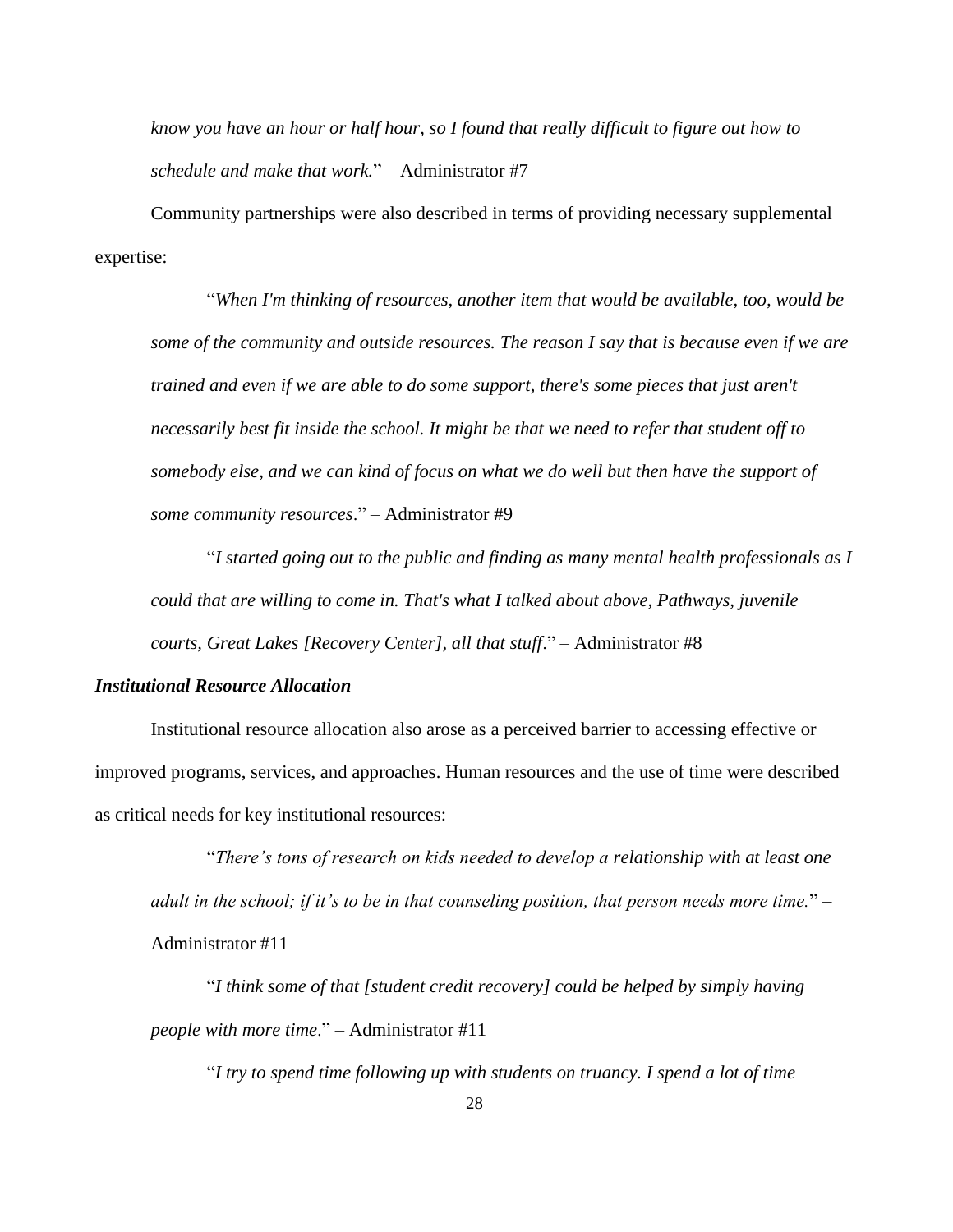*visiting families/knocking on doors/asking why their kids aren't in school*." – Administrator #9

Time was also critical in administrator perceptions of how results from program, service, and approach measures and processes are used. The majority of administrators (50%) described using results from processes and/or measures to improve programs, services, and approaches "daily" or "constantly." Administrators perceived programs, services, and approaches to be in a state of constant adjustment. Even administrators who answered results are used "monthly" or "annually" described using data (teacher perceptions of how often students are affected by trauma, teacher perceptions as to whether an initiative is working) to improve teaching and teaching efforts "weekly" or "on a daily basis."

Time and resource allocation was also described in terms of standards and benchmarks. Ninety percent or more of administrators marked either "Not in Use, Open to Use" or "In use, Need Refinement" on the following categories: 1) standards established by international, federal, state, county, city, or school board regulations, 2) external evaluators/auditors, 3) internal benchmarks/comparisons established for performance, and 4) external benchmarks/comparisons established with peer schools. No administrators answered, "Yes, in use and satisfactory" regarding the use of standards established by international, federal, state, county, city, or school board regulations regarding their program, service, or approach.

# **Proactive v. Reactive Measures**

During interviews, administrators spoke to proactive versus reactive measures regarding programs, services, and approaches to address trauma-related outcomes. Data included administrator perception on three properties: 1) access to proactive measures, 2) response time, and 3) response quality.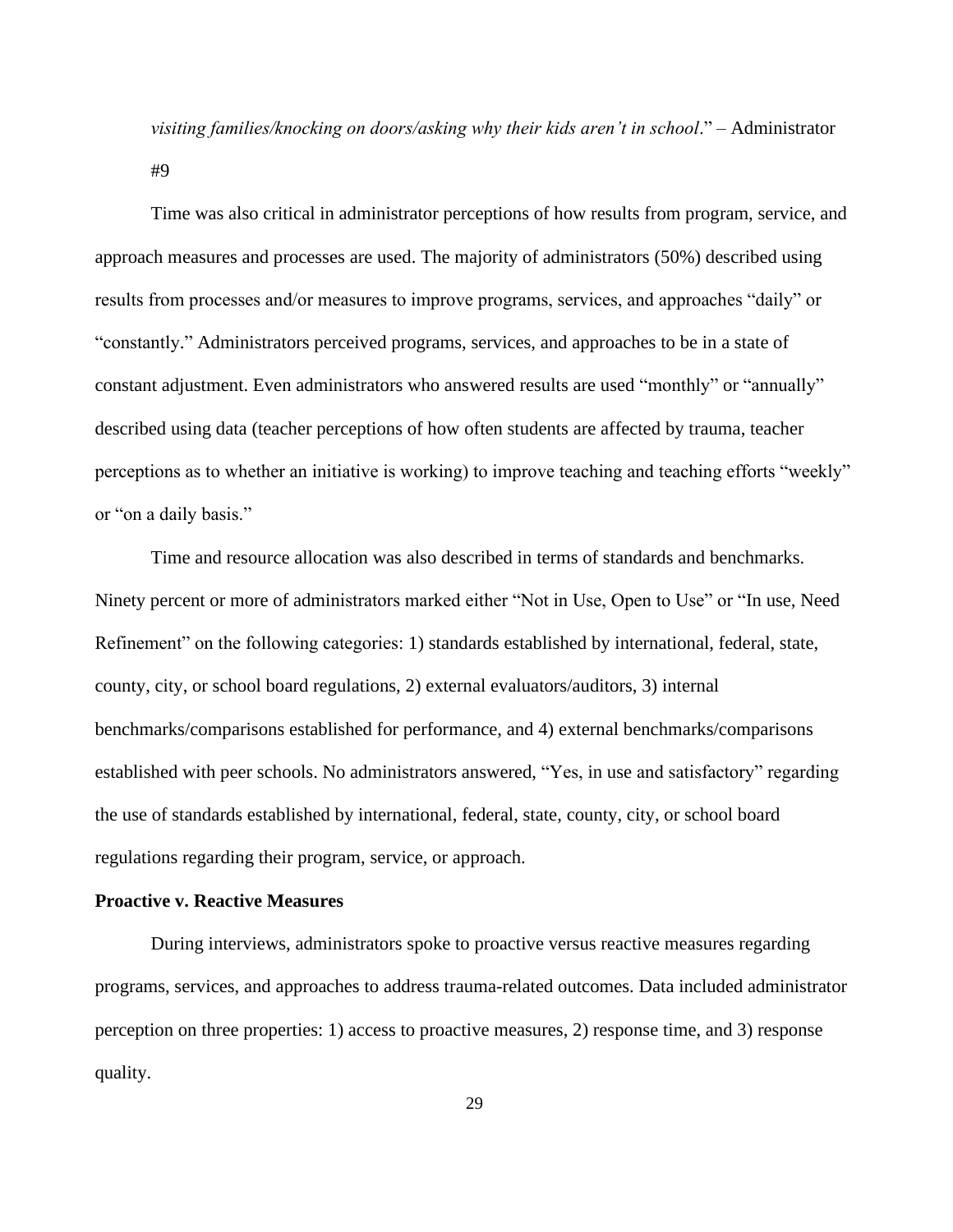### *Access to Proactive Measures*

Administrators described the need for access to proactive measures and support to implement proactive measures effectively. The number one proactive need administrators described was the need for access to hire guidance counselors and social workers (see "Perceived Barriers:

Budget/funding").

A sense of frustration surrounded the lack of support for proactive measures in existence. Connecting professionals to support after professional development sessions regarding programs to address trauma-specific outcomes was described as critical:

"*We just had… a doctor [in] to talk about this idea of zero suicide which is a program that he had started at his hospital. Great program, but what do we do next? Where's the next step in these things?"* – Administrator #9

Administrators described proactive programs, services, or approaches in-place. Proactive approaches and mindsets were compared to reactive approaches and mindsets to describe program effectiveness and student outcomes:

"*We're trying to figure out how we can create some of that language/proactive work [from the Google survey] with students who have/are experiencing trauma at our schools with larger populations of students."* – Administrator #13

"*We look at, on a pretty regular basis, we look at any kind of reports on our own discipline or on our own incidents with kids. We really rely heavily on what are we doing preventatively and what are we doing reactively and do we feel that's effective, as a group*?" – Administrator #10

"*[We need] a breakdown and erosion of archaic thoughts on how we interact with atrisk secondary youth. We can't pretend they're not having sex, we can't pretend that they're*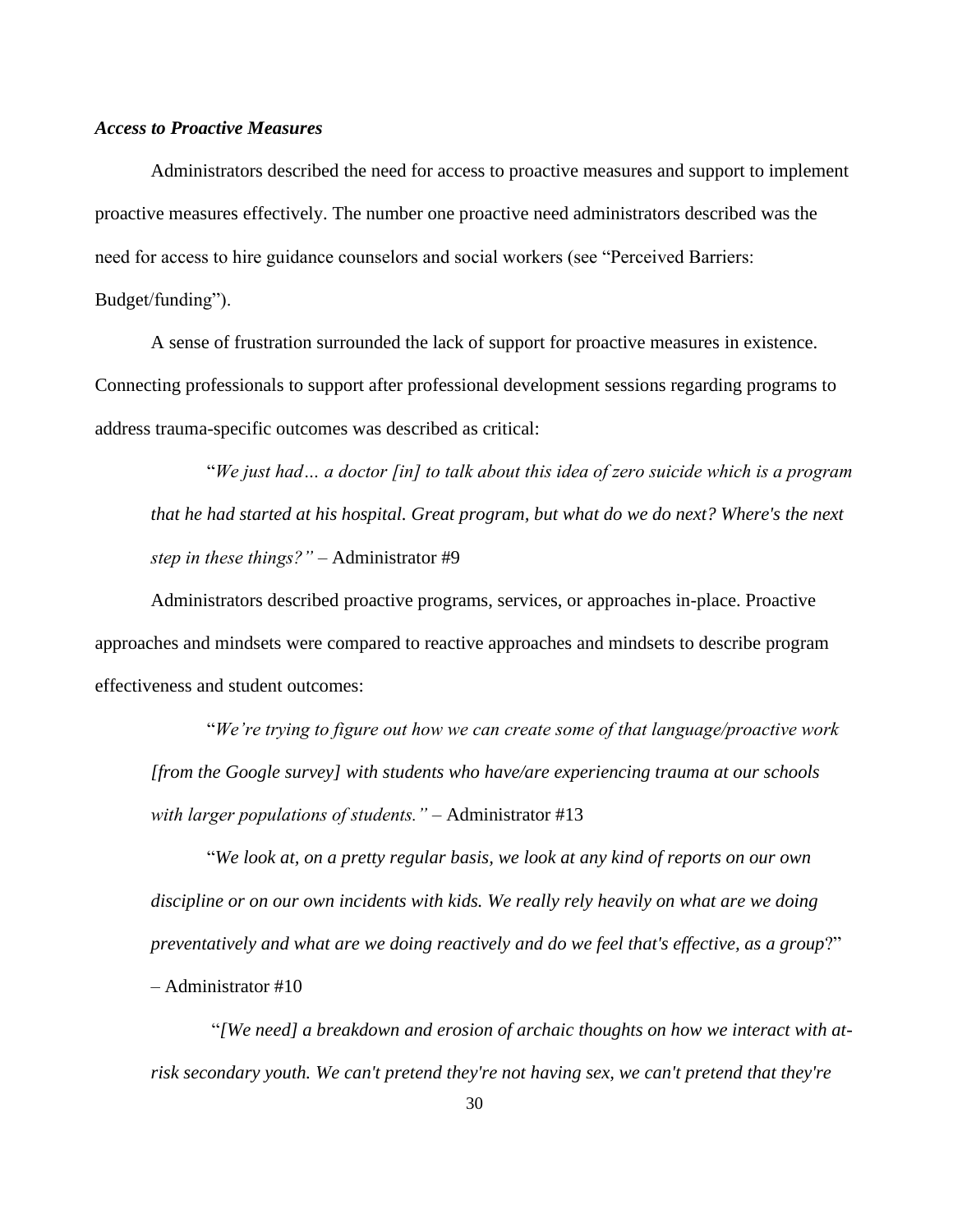*not in volatile relationships. We can't pretend that they might not get pregnant because I see the next column is moving forward. If we don't take time to think forward and proactively, then we're always acting reactionary. And I see that so much in school settings, is reactionary thinking and not proactive thinking."* – Administrator #8

### *Response Time*

Administrators described "immediate" or "instantaneous" response to student crisis as a critical, reactive approach:

"*The Native Advisor (advisor for all students) and I do a lot of crisis outreach for students. We provide services ASAP for kids who are in crisis - day of. My advisor and I do all the crisis outreach work."* – Administrator #7

"*If there's a need for counseling, we bring in someone ASAP*." – Administrator #8

Lack of access to trained professionals was described as limiting the ability of programs and services to be proactive:

"*In our area, and across the UP, especially the smaller areas, part of the problem is the lack of child psychiatrists and psychologists. The availability is poor - parents will reach out for help, and it's six months to a year to get that help.*" – Administrator #6

### *Response Quality*

Administrators described a lack of resources (trained professionals, training, programs, services, and approaches) to implement effective response quality. Administrators described the need for resources and support to increase response quality:

"*We have a high-need population, and we wish we could better support them. We have a lot in place, and we are doing a lot of good, but we would like to have more to support them*." – Administrator #2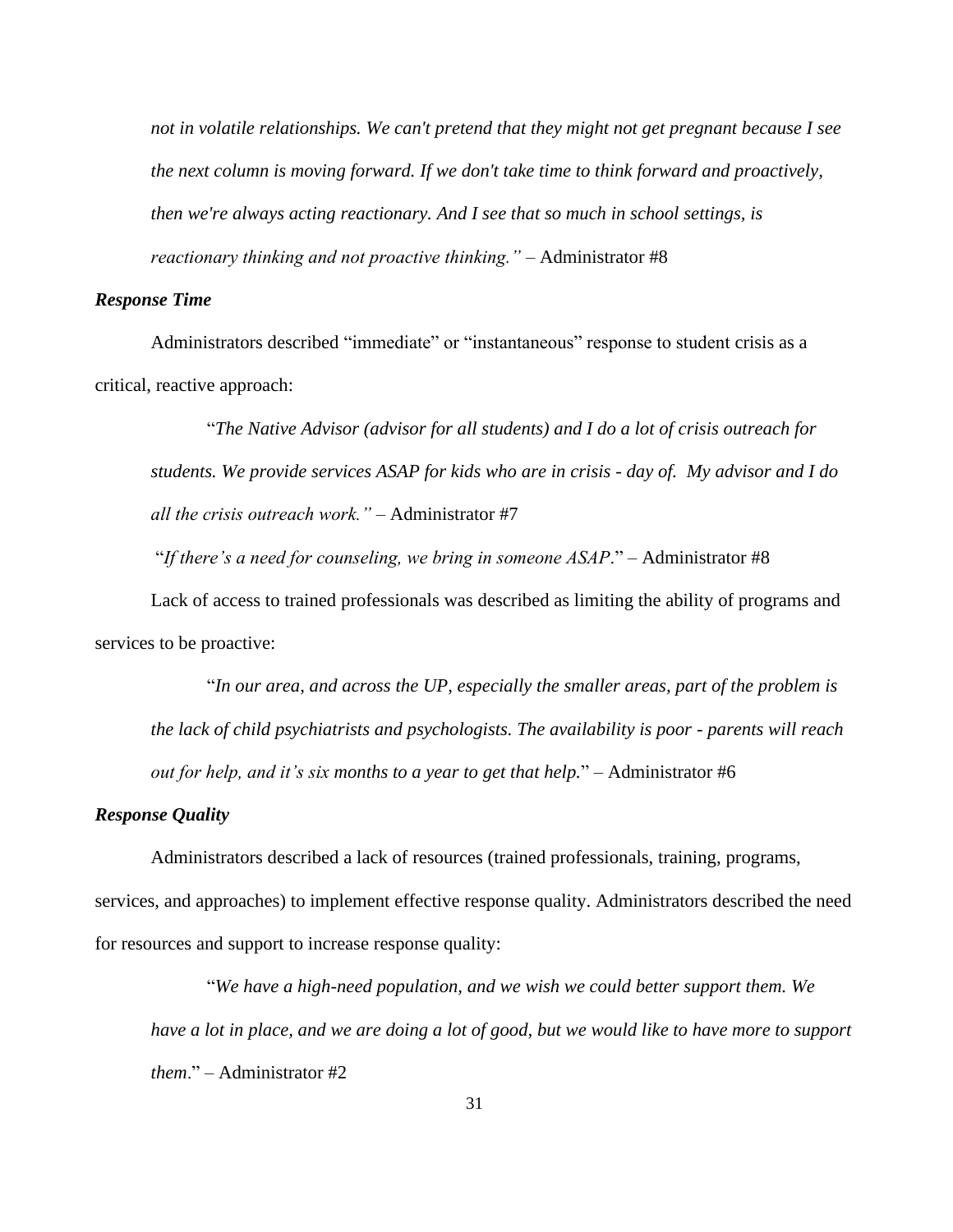"*We know how to identify students with trauma, but we don't have the next step. We need training. How do we teach kids we have identified as having experienced trauma?"* – Administrator #3

"*Additional resources to support our students in need would be nice to know, specifically related to self-inflicted types of trauma, like cutting. That's probably one of the trauma-related outcomes that we see most. It doesn't seem like there's many resources available for that*." – Administrator #4

"*What more can be brought in to schools? What else is out there for teachers/admin/workers when students come to them with trauma? Training; every student is different. We need more training on how to react/interact with students who have had/are experiencing trauma*." – Administrator #7

"*Thoughts loop back to what I've already shared; our efforts right now are focused on learning; how to better understand our students/their needs; whether its family trauma, substance abuse - once we have that better understanding, then what do we do with that to better serve their needs?*" – Administrator #9

# **Institutional Shift**

During interviews, administrators spoke to the intuitional shift of schooling institutions. Data included administrator perception on three properties: 1) role of teacher, 2) role of school, and 3) whole child learning.

# *Role of Teacher*

Administrator perceptions varied in describing the role of teachers in the schooling institution. Perceptions of teacher academic responsibilities to students butted up against perceptions of teacher social emotional responsibilities to students.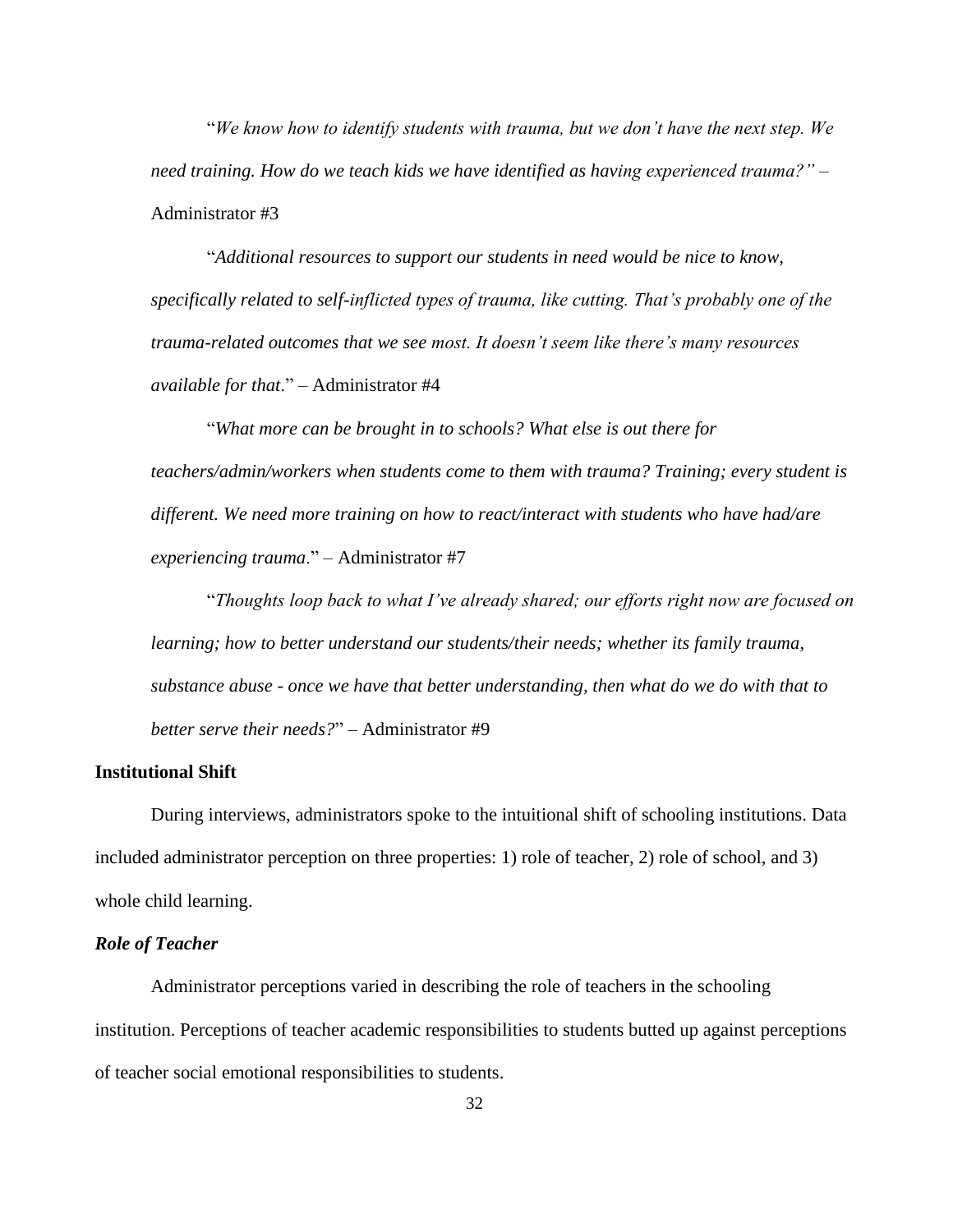"*I consider all of my teacher social workers and counselors.*" – Administrator #8

"*The shift is occurring; from reading/writing/academics to the whole student.* 

*Institutionally we were set up for one thing (academics) and we're needing to shift to the whole student; academically, the local university program does a wonderful job at preparing students for content; how do we prepare teachers for the other areas? Is it our responsibility to do that?*" – Administrator #9

"*Teachers are professionals who went to school to be a teacher; if they wanted to be counselors, they would have gone to school to be a counselor. These [trauma-informed schooling] PDs want to add more responsibilities to the teacher - the more responsibilities we add to the teachers, the more education we take away from the kids. Teachers spend time deescalating - providing service for individual - other kids in the building/classroom at a disadvantage."* – Administrator #12

# *Role of School*

Administrator perception and interpretation of school mission arose in the data as a theme regarding the role of the schooling institution. Fifty percent of administrators answered, "No; the school mission statement is not inclusive of high school programs, services, and approaches to address trauma-related outcomes." Fifty percent of administrators responded, "Yes," or, "Yes, but could be improved." Interpretation of the mission statement was described as critical in all descriptive responses.

Administrators raised the question of the duty of schools to provide educational content versus care for social emotional needs:

"*We are not a community mental health organization, so we can't say that we anticipate the social-emotional (SEL) needs of our students; we have an educational focus,*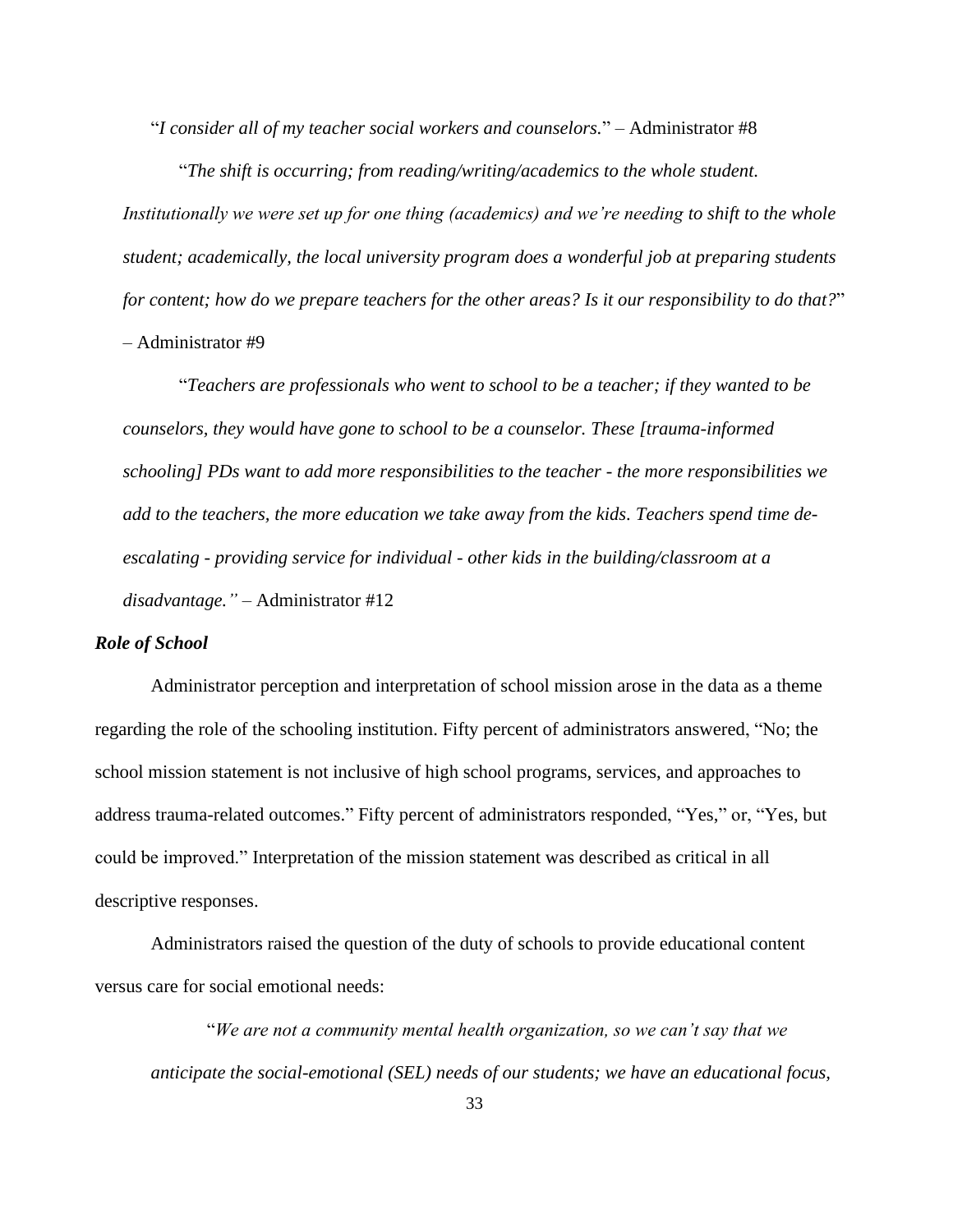*and so we tailor plans specific to their needs. We anticipate the educational and individual needs/opportunities for students - then it would be more encompassing*." – Administrator #5

"*The cost of replacing parents is high. We are trying to find ways to support this endeavor*." – Administrator #11

Availability of expertise was also described as a consequence of the shift in the role of the schooling institution:

"*Sometimes that level of expertise is important… To some respects, when I say the expertise, again, that's not a poor reflection on our community or anything along those lines. It's actually that some of these things are changing so greatly, so quickly, that I just don't know that we have the experts out there at times, especially when you consider the impact of some of the social media and other things and how they relate to our students.*" – Administrator #9

# *Whole Child Learning*

Teaching the whole child (social, emotional, and academic) arose as a property regarding intuitional shift. An increasing focus and emphasis on student social-emotional needs as compared to academic need is described by administrators:

"*We keep data on certain things like school discipline and some of those type things, but for us, discipline has become such a small piece. We spend far more time dealing with social emotional concerns and other things along those lines. We're not strong in that.*" Administrator #9

"*Our efforts right now have been about learning and trying to better understand our students, better understand their needs, better understand the overall issues that are out there right now that they're dealing with, whether it's substance abuse, whether it's family trauma,*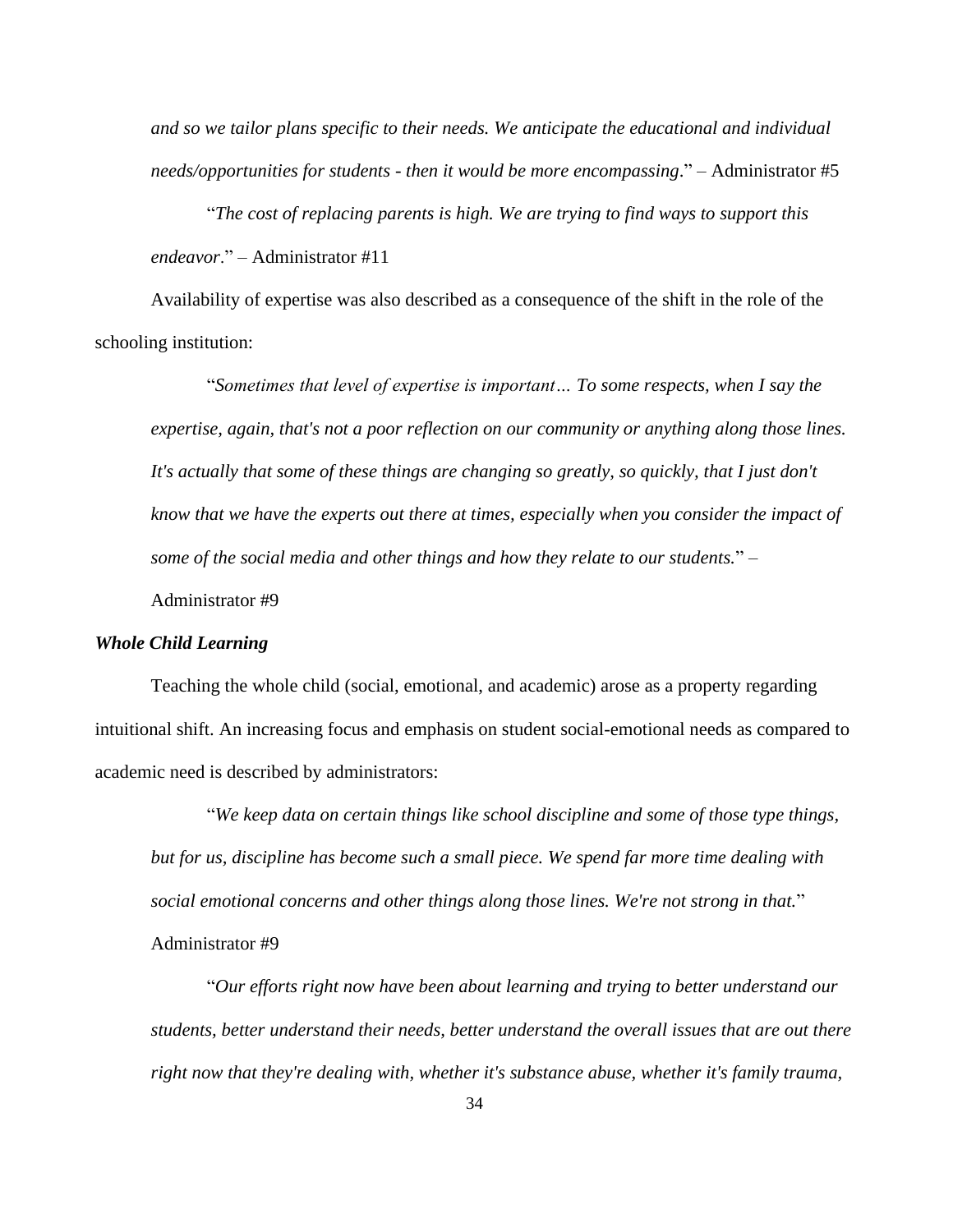*whether it's any number of things. Then as we get a better understanding, how do we use that understanding to help our students and to be able to meet their needs? I think the shift that just continues to take place in education is we've really gone from a focus on reading, writing, and arithmetic, to a focus on our whole student, and by whole student it's a lot more than just what the traditional education system was set up for*." – Administrator #9

"*Social-emotional learning - that's our focus of our school. The wellbeing of our students*." – Administrator #6

"*One of the things we're implementing for next year is a mental health course - taking Health the first semester and Mental Health the second semester, or vice versa. We have tried to focus a little bit more on wellness*." – Administrator #7

"*What do we want to achieve? Well, let's see. I think overall is the mental and physical wellness of our students. Without that, they can't learn. And so, I think a lot of people are just kind of rolling this all into one term, the whole child. So it's trying to hit those social and emotional needs, along with the academic needs." – Administrator #13*

*"[Referring to one high school in district] They kind of shifted goals. As a school, we're always so focused on learning and academics and math and science and all that good stuff, which is extremely important, but they kind of shifted their approach and said, "All right, that's all great, but we're not going to get that if we're not meeting their personal needs." They have a lot going on to help students take care of their personal end of things. And once that's taken care of, the philosophy then is they'll be ready to learn. And so they're calling it Student First. Focus on the student, and their needs, and the learning will come*." – Administrator #13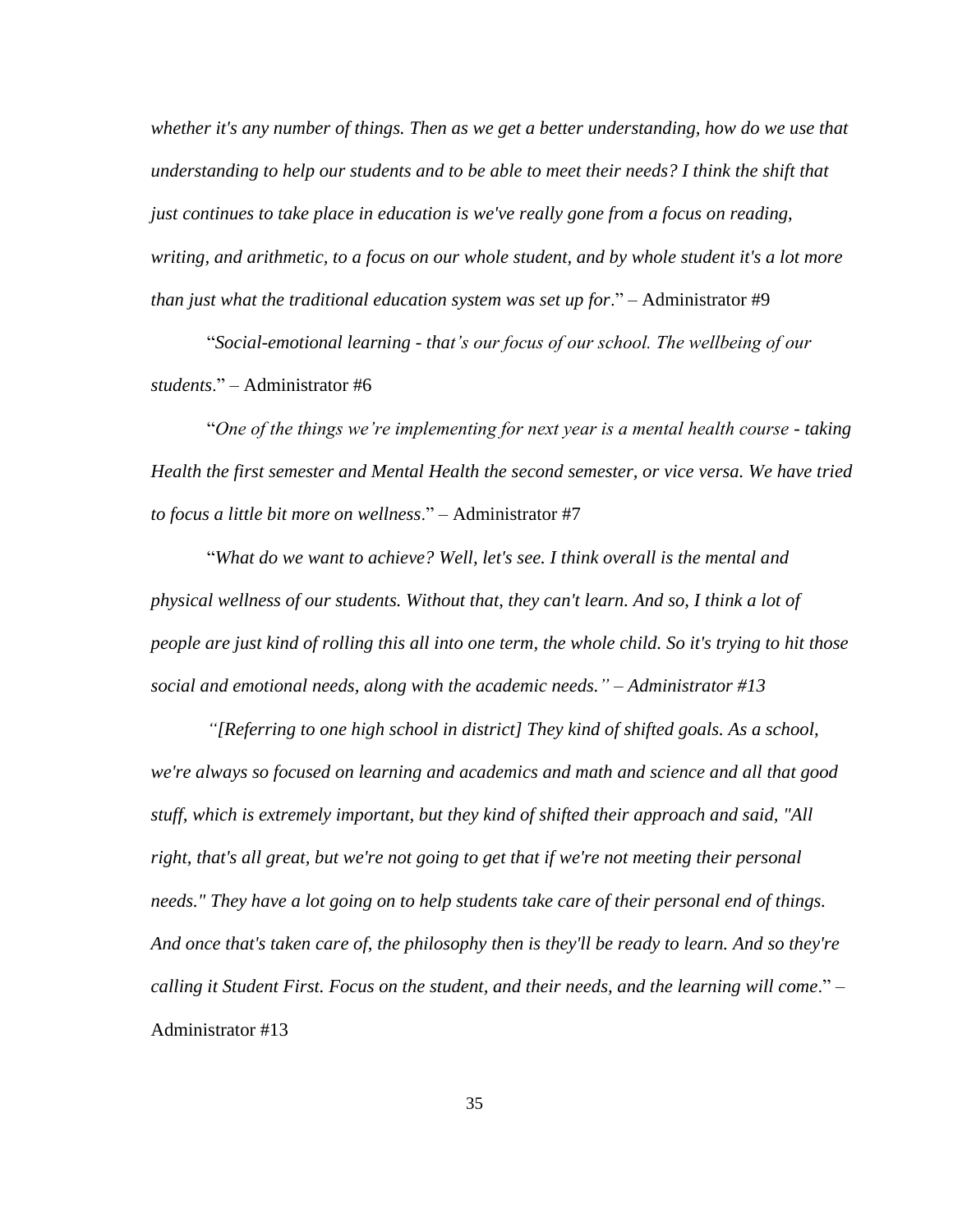### **Communication**

During interviews, administrators spoke to communication regarding programs, services, and approaches to address trauma-related outcomes. Data included administrator perception on communication within three properties: 1) administration and teachers, 2) teachers and students, and 3) students and counselors and/or social workers.

### *Administration and Teachers*

Administrator perception of communication centered around three concepts: 1) trying to identify issues with policy/procedure, 2) trying to catch students in crisis, and 3) response time ("instantaneous," "day of"). Communication improvement was described by an increase in communication:

"*The more we can communicate, the better – to understand the needs of the students and the pieces they're dealing with."* – Administrator #9

Multiple administrators described staff meetings as critical spaces for communication regarding the exchange of student information. Additionally, communication during staff meetings provided a data point for administrators and teachers to adjust and refine programs, services, and approaches to address trauma-related outcomes. "Knowing" students rose as a critical component of effective communication:

"*One of the big things we do, we have a staff meeting every Tuesday and we go through each student, name-by-name, and if we need to stop on one, a teacher will say, 'Stop.' And then at that point, we'll talk about concerns we may have, excitements we may have, or what works with that student if said teacher doesn't know. And then something I implemented probably, I don't know, two or three years ago, it's data quantifying. I have teachers log every time they make a call or reach out to family. So it's a date, who they talked*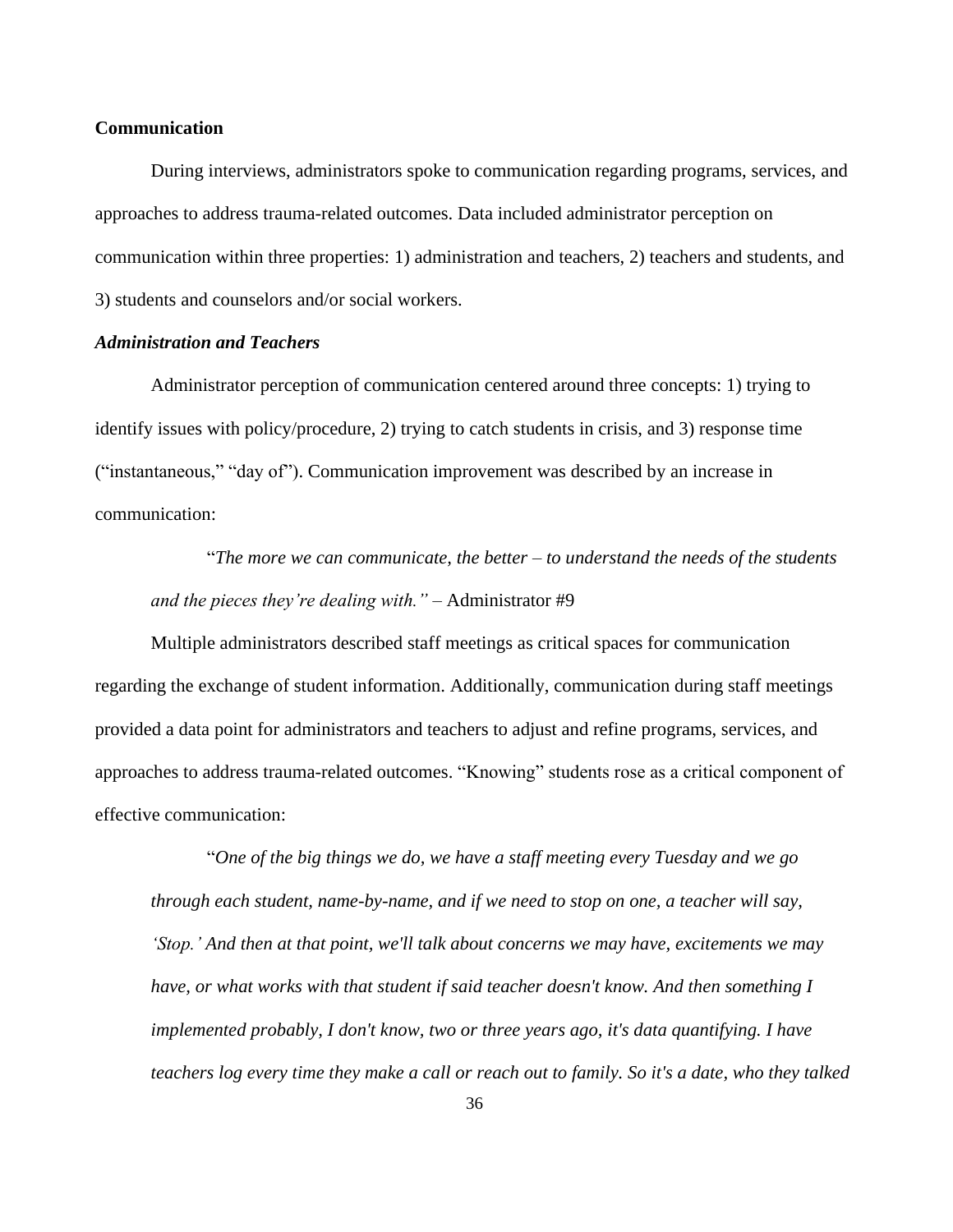*to… there's notes on what the phone call's for and why, and then what the outcome was. So you can learn a lot by just looking at this, and then also hold people accountable as well*." – Administrator #8

"*We also weekly meet as a building leadership team, so our social worker, psychologist, our special ed teacher, Title I staff, as well as me, the superintendent, we meet weekly on Wednesday morning for an hour to discuss any kids in the MTSS process, any kids with any increased needs, and what that may mean*." – Administrator #10

"*We have bi-weekly staff meetings here and we'll talk about any student needs or any hot button topics."* – Administrator #10

"*Staff meetings are our teacher learning community groups. We talk about students, their needs, and what's going on with them - if a student comes to me with an issue, my staff knows at 3 pm."* – Administrator #7

### *Teachers and Students*

Administrators perceived teachers as the first point of contact for student communication and relay of information. Quarterly, one-to-one student to teacher conferences were described as critical proactive resources for educators and students to communicate:

"*We do what we call student/teacher conferences, so every quarter we drop everything and kids rotate, and each kid gets one-on-one with each teacher… to talk about what's going on. [Teachers meet with one student at a time] but with deeper meaning that is about the individual and the self, while [teachers are] offering, 'Here's some outreach.'*" – Administrator #8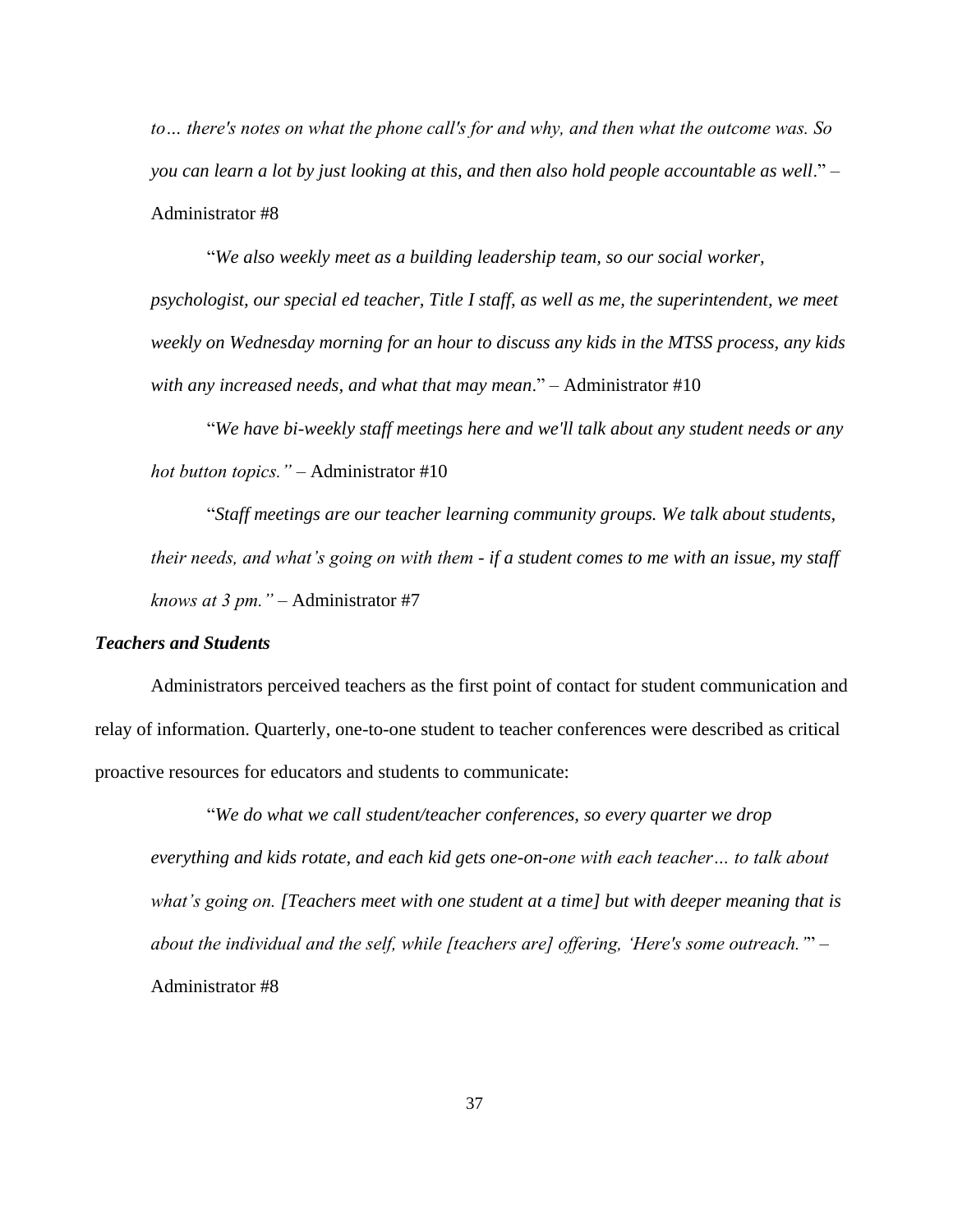Individually completed, confidential mental health analyses were described as a component of the time set aside for the one-to-one conferences and as a portfolio item for teachers and students to reference:

"*Then each teacher, when they're meeting with students, has an introspective assignment to do in the classroom, where they're doing some self-analysis and mental health analysis – 'What do you want to do in the future, what are you going to check in on yourself? If you're in crisis, where do you know how to turn? Who do you have to turn to?'"* – Administrator #8

"*A couple years ago, the state decided we had to have in their CA-60s what's called an EDP, an Educational Development Plan… So we developed a useful EDP for these kids, and at the end, after they go through each of these series of mental checks and mental health and well-being and future building and career building, then we compile an EDP and put it in their CA-60 from that information. And then each year, they add to it. And if I have a kid in crisis in here, we're questioning where they've been and where they're coming from, I can grab that, and it's a portfolio to lead conversation with us."* – Administrator #8

#### *Students and Counselors and/or Social Workers*

Administrator perception of communication regarding students and counselors and/or social workers centered on the concepts of one-to-one meetings and a lack of funding to hire trained professionals to have conversations with students. Administrators also described the varying roles of guidance counselors. Roles included academic counseling and addressing mental health needs. Administrators described available social workers as working with specific student populations – in all cases where a specific student population was defined, administrators described social workers as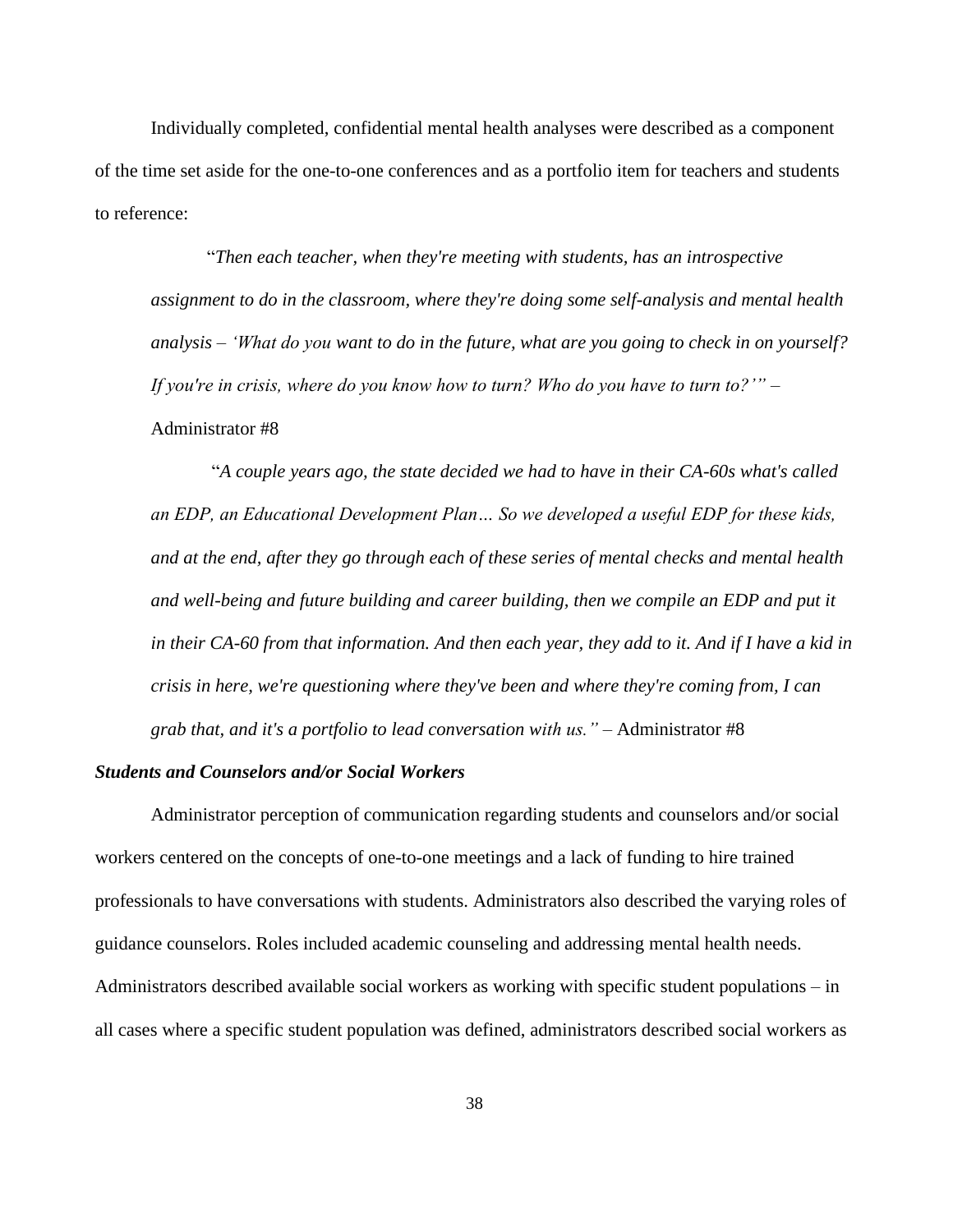working strictly with students who have special education services. In all other cases, the student population able to access the social worker was not described.

Administrators also described contracting counselors through local counselor contracting services and available community organizations. School social workers were described as being contracted through ISDs and Dial Help services on an "on-demand" or part-time basis.

In one case, guidance counselors work to set measurable goals with students:

"*In terms of our guidance counselors they're going to keep track of students served. They're going to also keep track of how often they're meeting with those students. They try to in certain circumstances, depending on what the situation is with the student, put in some measurable goal type things and work towards those. However, that's not a consistent process. One that certain could be improved, but then again not everything necessarily works out that way either. It's not always something where you're going to put a measurable goal in place."* – Administrator #9

#### **Discussion**

An interpretation of results indicates the efforts of U.P. high school administrators to provide programs, services, and approaches to address trauma-related outcomes in students. Administrator descriptions of program assessment measures and the evaluation of program assessment measures indicate administrators' interest in implementing assessment measures to evaluate the effectiveness of programs, services, and approaches to address trauma-related outcomes. Discussion on results generated three questions:

- 1. What are the responsibilities of schools to measure programs, services, and approaches to address trauma-related outcomes?
- 2. What are the responsibilities of schools to accommodate teaching for learning for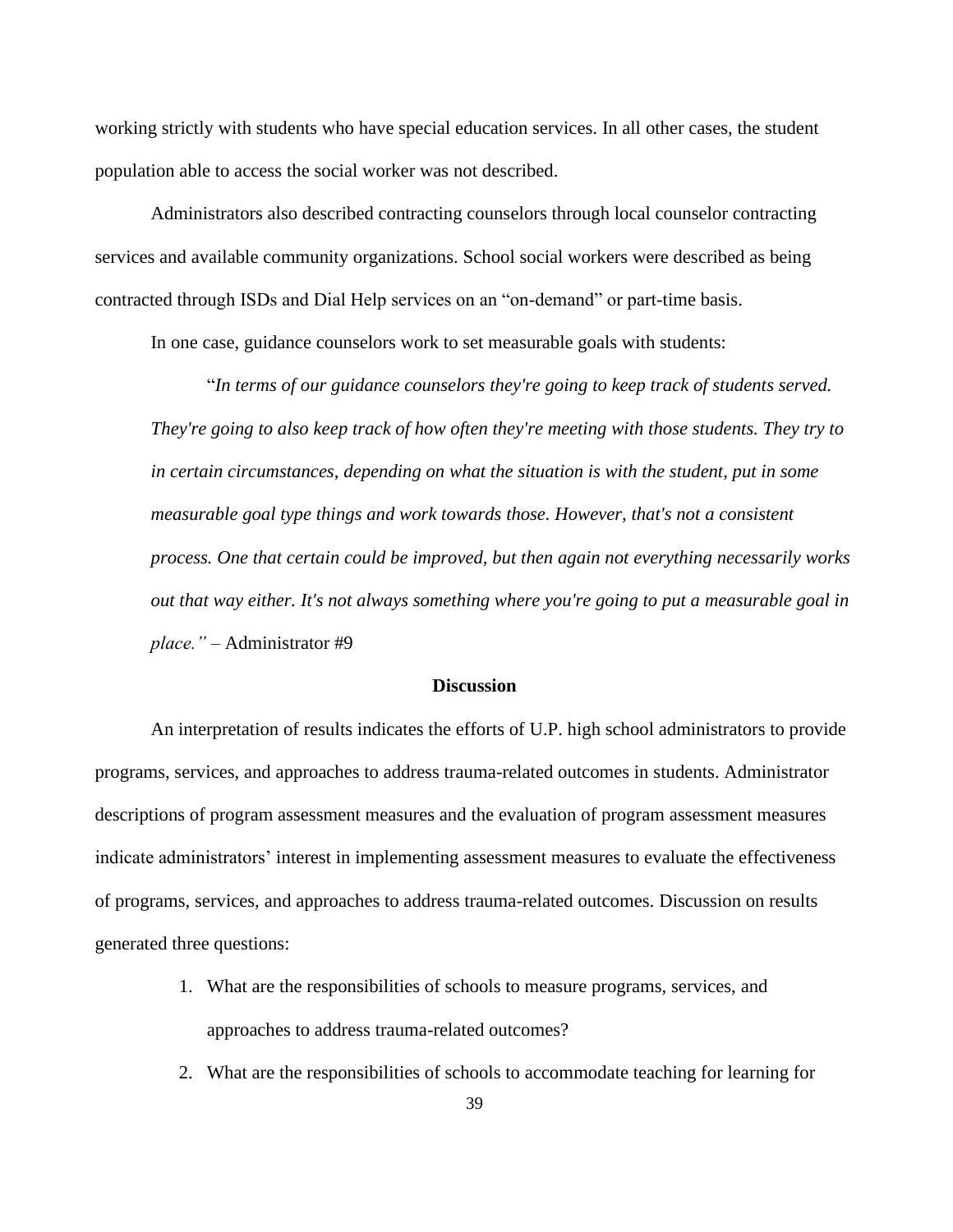students who have experienced or are experiencing trauma-related outcomes?

3. How does access to resources affect schools' abilities to measure programs, services, and approaches related to trauma?

The responsibility of schools to use assessment measures to evaluate programs, services, and approaches can be considered using systems theory. Assessment measures to evaluate programs, services, and approaches are grounded in the systems theory approach in that assessment measures are relational; assessment measures, in relation to other multidimensional components (students, teachers, curriculum, etc.) of a schooling system, can help to inform a bigger picture to understanding the coordinated processes and functions of a schooling system. In this way, a school's responsibility to assess is relational.

Administrator descriptions of assessment measures to evaluate programs, services, and approaches to address trauma-related outcomes indicated the perception that schools share part of the responsibility to accommodate teaching for learning for students who are experiencing or have experienced trauma. Administrators, overall, described progress toward the integration and sustaining of trauma informed approaches in the school setting. Administrators described the outcomes of attendance, wellness, and GPA to measure the goals of programs, services, and approaches to address trauma-related outcomes at U.P. high schools. The outcomes of attendance, wellness, and GPA to measure program, service, and approach goals would indicate both a systems approach focused on relation and a trauma-informed approach focused on integration of trauma awareness to "create a culture that emphasizes the safety and wellbeing of both staff and students and [create] opportunities for students who are trauma survivors to rebuild a sense of control and empowerment and to thrive academically" (Governor Gretchen Whitmer et al., 2020).

Access to resources was a barrier described repeatedly by administrators in determining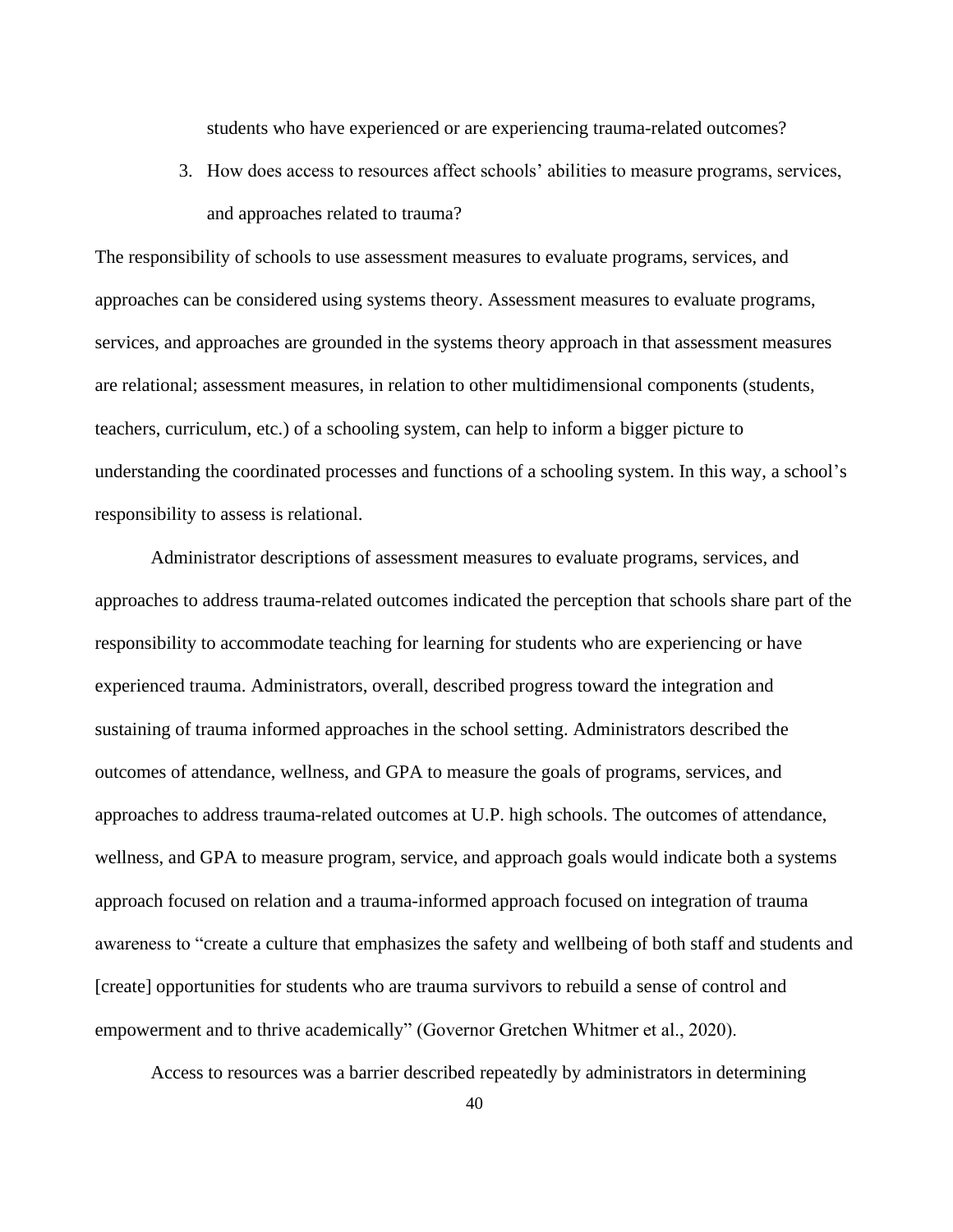further resources needed to improve assessment measures for programs, services, and approaches and to evaluate program, service, and approach effectiveness. Access to financial and other resources could be a barrier to schools effectively measuring programs, services, and approaches to address trauma-related outcomes.

Strengths identified by administrators included the assessment measure outcome of "knowing" students. "Knowing" seemed to be defined by the degree to which administrators and teachers were aware of the contexts, situations, and events students were experiencing in their lives and the degree of response administrators and teachers were able to enact. The development and facilitation of communication surrounding student needs with students, teachers, staff, and community partners is recognized as a potential assessment measure outcome of program, service, and approach effectiveness. Common methods of generating information included student assistance teams, faculty meetings, and community round table conversations.

Connection to external auditors and/or evaluative community partnerships is an area for assessment measure improvement. Administrator #13 describes partnerships with the local health organization and the Western Michigan Children's Trauma Center. Connections to external partnerships can provide relevant and practical information regarding trauma-informed approaches in school contexts.

All administrators responded with an interest in using or the desire to improve the measures of standards and regulations, internal benchmarks, external benchmarks, service quality, and guidelines provided by professional associations. The opportunity exists for schools and/or ISDs to utilize benchmarks to continuously improve assessment measures to evaluate the effectiveness of program, service, and approach quality.

41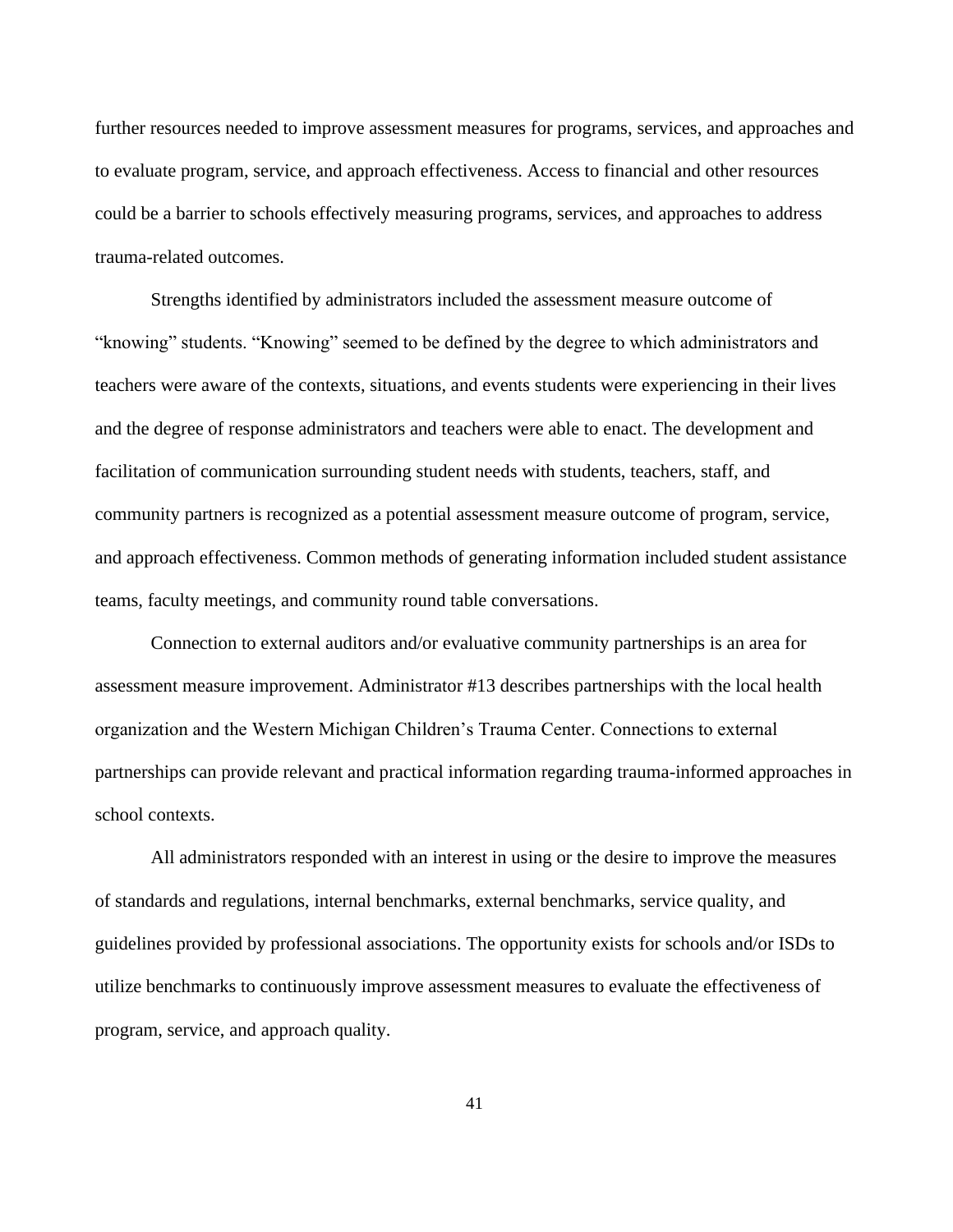Perceived effective use of survey data appeared to be connected to the purpose of the survey, number of times the survey was administered, and nature of the survey items. Satisfaction with surveys was also connected to the timing of the feedback. Administrators identified an interest in improving the nature and use of surveys.

Schools can further benefit from a systems and trauma-informed approach in considering the interpretation of the mission statement. Fifty percent of administrators interpreted that the school mission statement was not inclusive of programs, services, and approaches to address trauma-related outcomes. One possible route for administrators to improve trauma-informed approaches is to re-visit the mission statement and consider how trauma awareness might be integrated into the language of the school mission.

# **Limitations**

A limitation of the study is that the attempts to reach administrators were made during the end of the 2018-2019 school year; overworked and overburdened administrators may not have had the time, energy, or resources to respond to or complete a request for a 30-minute interview. Administrators who did respond may not have had to time or energy to re-visit the survey after the survey was completed.

Participants in the current study represent 15% of high schools in the U.P.; a more complete data set is needed to represent a fuller picture of programs and services available in U.P. high schools to address trauma-related outcomes. The programs and services described represent a small portion of efforts currently in use at U.P. high schools.

Finally, the level of awareness, knowledge, and use of programs and services to address trauma could have affected participant response to the interview request. Sensitivity of the content,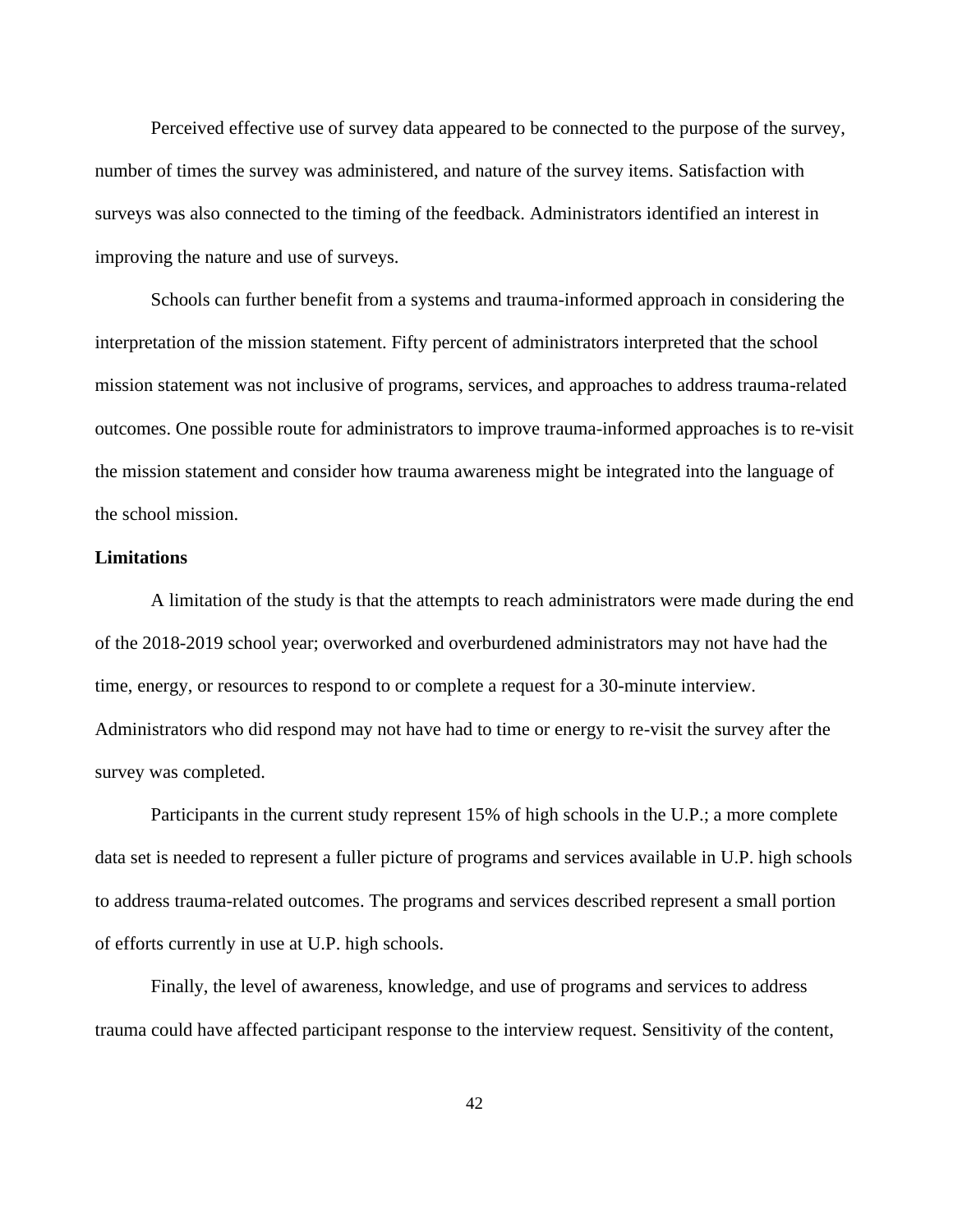the nature of the questioning, and a school's lack of resources to serve a student population could affect participant response.

### **Implications and Further Research**

Further research is needed to create a more complete set of data regarding available programs, services, and approaches to address trauma-related outcomes at U.P. high schools and explore assessment measures of programs, services, and approaches to address trauma-related outcomes at U.P. high schools. The following questions are proposed for further research:

- What programs, services, and approaches to address trauma in U.P. high schools are evidence-based?
- How are U.P. schools programs identifying students with trauma-related outcomes?
- What are student perspectives on the effectiveness of programs, services, and approaches related to trauma?
- How do the existing school programs and services work to get students to the community programs and services they need to address trauma-related outcomes?
- What is the availability of community programs and services to address-trauma-related outcomes in the U.P.?

# **CONCLUSION**

A systems approach to educational intuitions defines the educational intuition as relational (Bertalanffy, 1973; Boulding, 1956; Keenan, 2010; MacKay, 2012). In this regard, an educational institution cannot be considered simply as the sum of its parts; rather, each component of the educational institution informs the action and interaction of its other constituent components. A Systems Theory approach and definitions of trauma-informed approaches ask schools to holistically integrate trauma awareness into school policies, practices, and environments (Governor Gretchen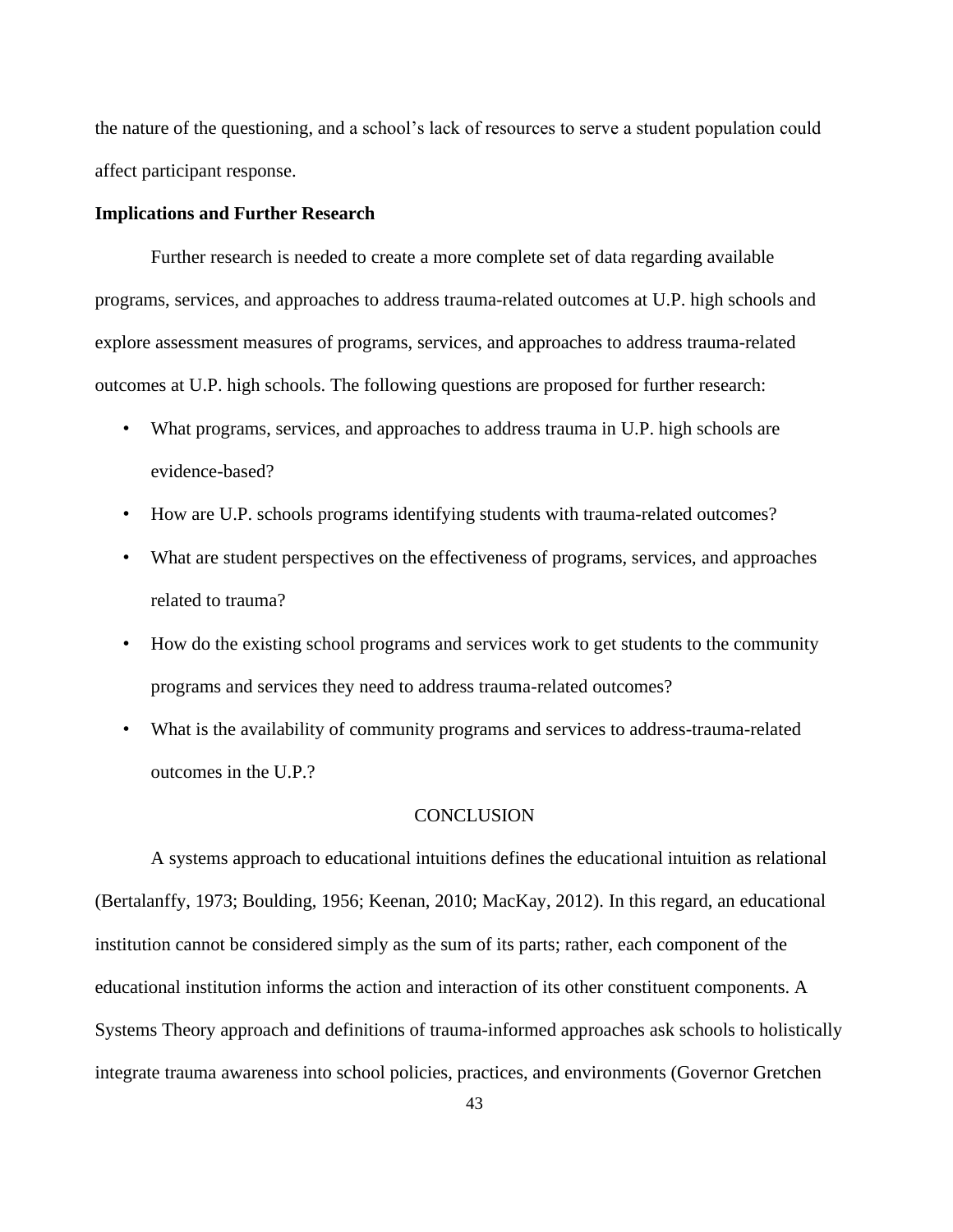Whitmer et al., 2020). U.P. high schools have identified programs, services, and approaches to address trauma-related outcomes and are utilizing assessment measures of these programs, services, and approaches as part of their trauma-informed initiatives to care for students.

U.P. high schools can continue to utilize assessment measures to evaluate the effectiveness of programs, services, and approaches to address trauma-related outcomes. Kujawa and Frederick (2016) nod to earlier scholars and Systems Theory in recognizing the influence of assessment on culture and school responsibility: "Successful assessment is not just a collection of techniques tied to outcomes. Rather, it is a cultural issue that affects how the institution defines its responsibility to students."

Utilizing and/or refining the assessment measures of external auditors and evaluative community partnerships, internal benchmarks, external benchmarks, and guidelines provided by professional associations and revisiting the school mission statement to include a trauma-informed approach are next steps schools can take to evaluate effectiveness of available programs, services, and approaches to address trauma-related outcomes and create caring school culture.

Future research includes an examination of available evidence based programs in U.P. high schools, the methods by which U.P. high schools are identifying students with trauma-related outcomes, and the efforts of U.P. high schools to facilitate student access to community traumarelated resources.

Additional next steps include utilizing this research to seek grants to fund trauma-informed initiatives at U.P. high schools so students will benefit from services appropriate to their needs. In addition, further research is needed understand to give voice to student perspectives regarding the efficacy of trauma-related programs, services, and approaches in use at U.P. high schools to meet student needs.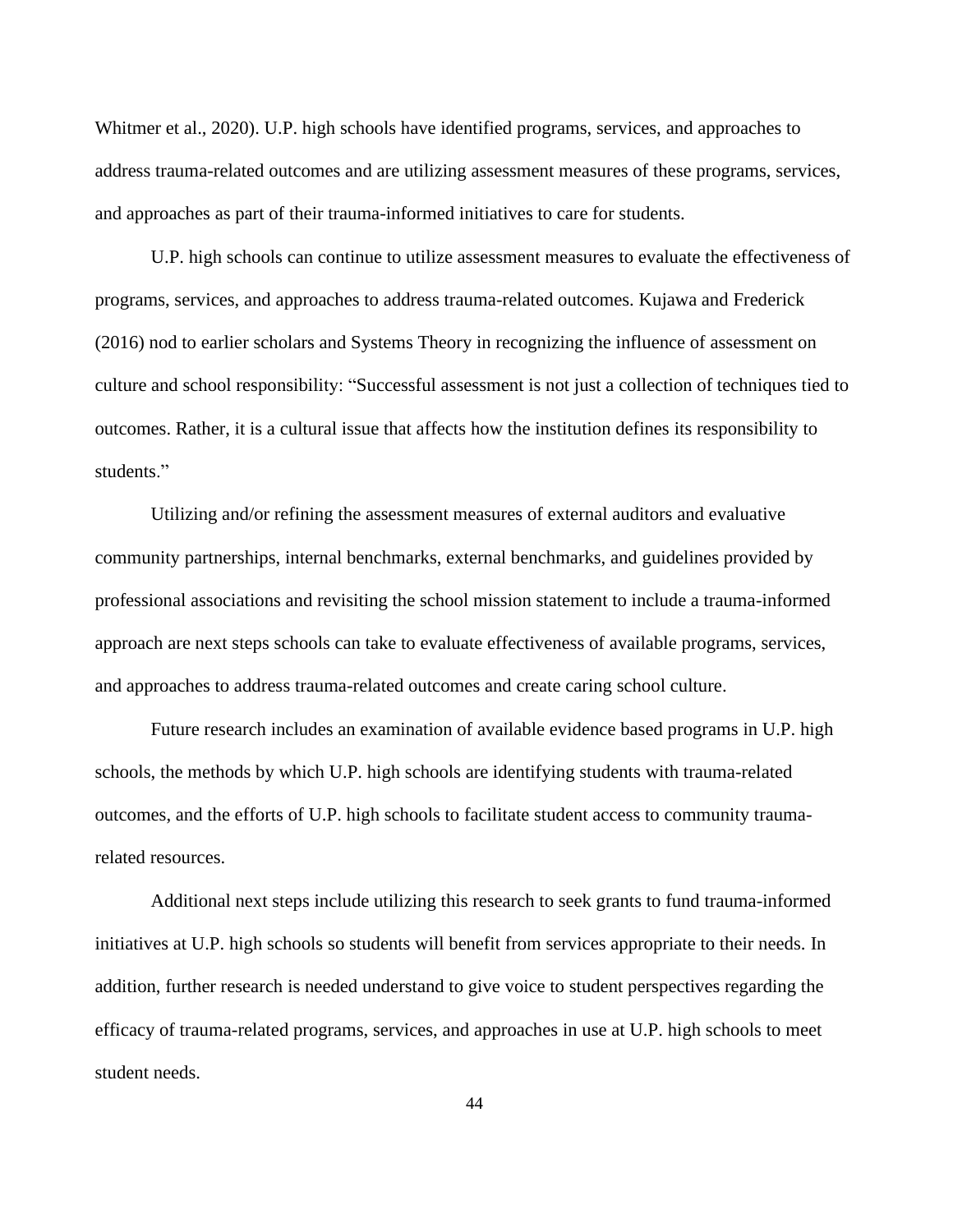### REFERENCES

- Anda, R. F., Felitti, V. J., Bremner, J. D., Walker, J. D., Whitfield, C., Perry, B. D., … Giles, W. H. (2006). The enduring effects of abuse and related adverse experiences in childhood: A convergence of evidence from neurobiology and epidemiology. *European Archives of Psychiatry and Clinical Neuroscience*, *256*(3), 174–186. https://doi.org/10.1007/s00406-005- 0624-4
- Bertalanffy, L. (1972). The history and status of general systems theory. *The Academy of Management Journal*, *15*(4), 407–426. https://doi.org/10.2307/255139
- Boulding, K. E. (1956). General systems theory—The skeleton of science. *Management Science*, *2*(3), 197–208. https://doi.org/10.1287/mnsc.2.3.197
- Campbell, D.T., & Stanley, J.C. (1963). *Experimental and quasi-experimental designs for research*. Houghton Mifflin Company. http://www.sfu.ca/~palys/Campbell&Stanley-1959- Exptl&QuasiExptlDesignsForResearch.pdf
- Costello, E. J., Copeland, W., & Angold, A. (2016). The Great Smoky Mountains study: Developmental epidemiology in the southeastern United States. *Social Psychiatry and Psychiatric Epidemiology*, *51*(5), 639–646. https://doi.org/10.1007/s00127-015-1168-1
- Curtin, K. A., Schweitzer, A., Tuxbury, K., & D'Aoust, J. A. (2016). Investigating the factors of resiliency among exceptional youth living in rural underserved communities. *Rural Special Education Quarterly; Morgantown*, *35*(2), 3–9.

http://search.proquest.com/docview/1801394760/abstract/47BA4457A0994F0EPQ/1

Felitti, V. J., Anda, R. F., Nordenberg, D., Williamson, D. F., Spitz, A. M., Edwards, V., Koss, M. P., & Marks, J. S. (1998). Relationship of childhood abuse and household dysfunction to many of the leading causes of death in adults: The adverse childhood experiences (ACE) study.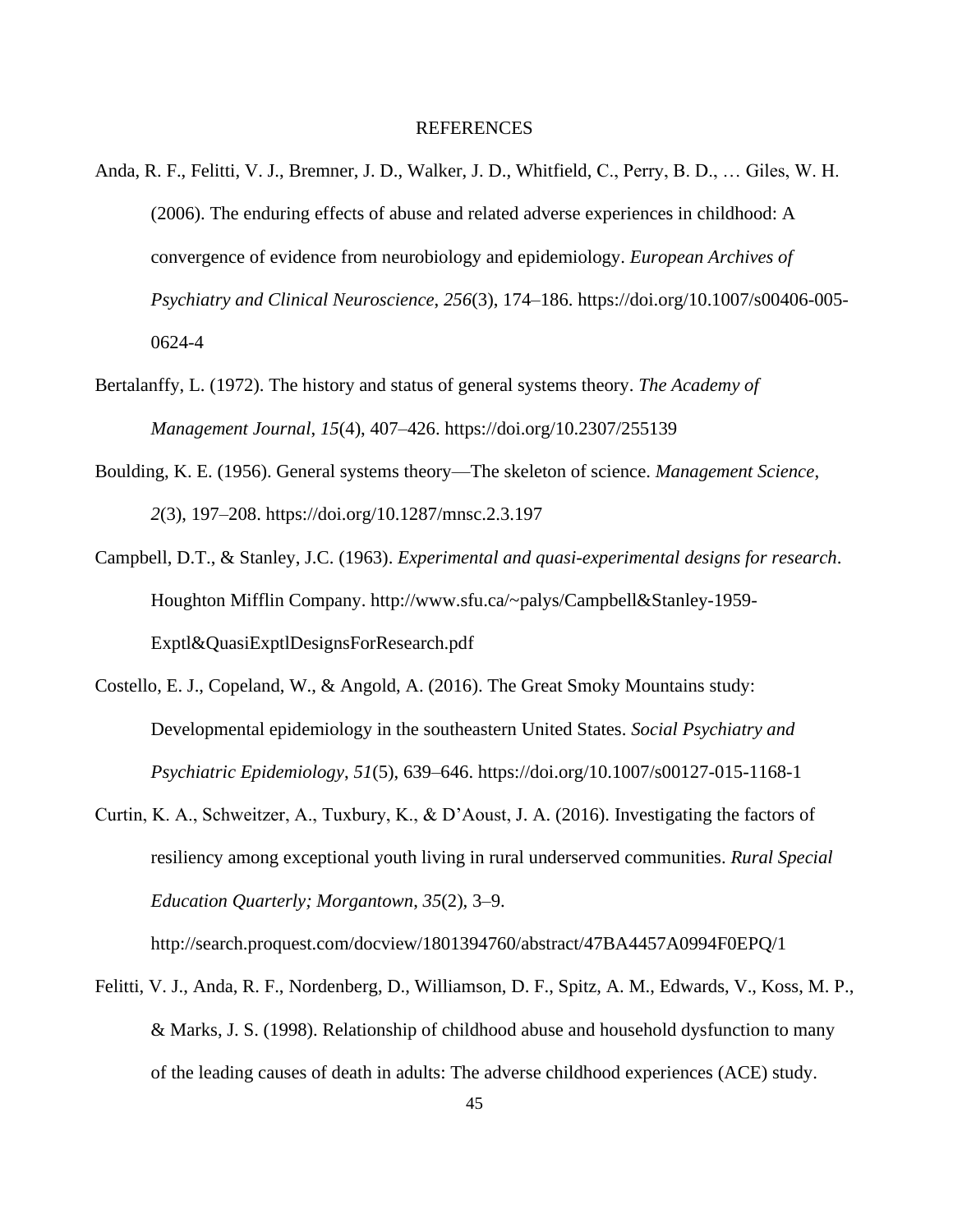*American Journal of Preventive Medicine*, *14*(4), 245–258. https://doi.org/10.1016/S0749- 3797(98)00017-8

Fetal Infant Mortality Review. (2016). *The burden of neonatal abstinence syndrome (NAS) in Michigan*. Michigan Department of Health and Human Services. https://www.michigan.gov/documents/mdhhs/Burden\_of\_Neonatal\_Abstinence\_Syndrome\_i n\_Michigan\_548268\_7.pdf

- Finkelhor, D., Turner, H., Hamby, S., & Ormrod, R. (2011, October). *Polyvictimization: Children's exposure to multiple types of violence, crime, and abuse*. U.S. Department of Justice, Office of Justice Programs. https://www.ncjrs.gov/pdffiles1/ojjdp/235504.pdf
- Governor Gretchen Whitmer, COVID-19 Task Force on Education, & Return to School Advisory Council. (2020). *MI safe schools: Michigan's 2020-21 return to school roadmap*. Michigan Department of Education.

https://www.michigan.gov/documents/whitmer/MI\_Safe\_Schools\_Roadmap\_FINAL\_695392 \_7.pdf

hooks, b. (1994). *Teaching to transgress: education as the practice of freedom*. Routledge

Keenan, E. K. (2010). Seeing the forest and the trees: Using dynamic systems theory to understand "stress and coping" and "trauma and resilience." *Journal of Human Behavior in the Social Environment*, *20*(8), 1038–1060. https://doi.org/10.1080/10911359.2010.494947

Kujawa, T. A., & Frederick, L. (2016, April 16-19). Nonacademic assessment: New mission and

Kilpatrick, D.G., & Saunders, B.E. (1997). *Prevalence and consequences of child victimization: Results from the national survey of adolescents, final report* (Report No. 181028). U.S. Department of Justice, Office of Justice Programs. https://www.ncjrs.gov/pdffiles1/nij/grants/181028.pdf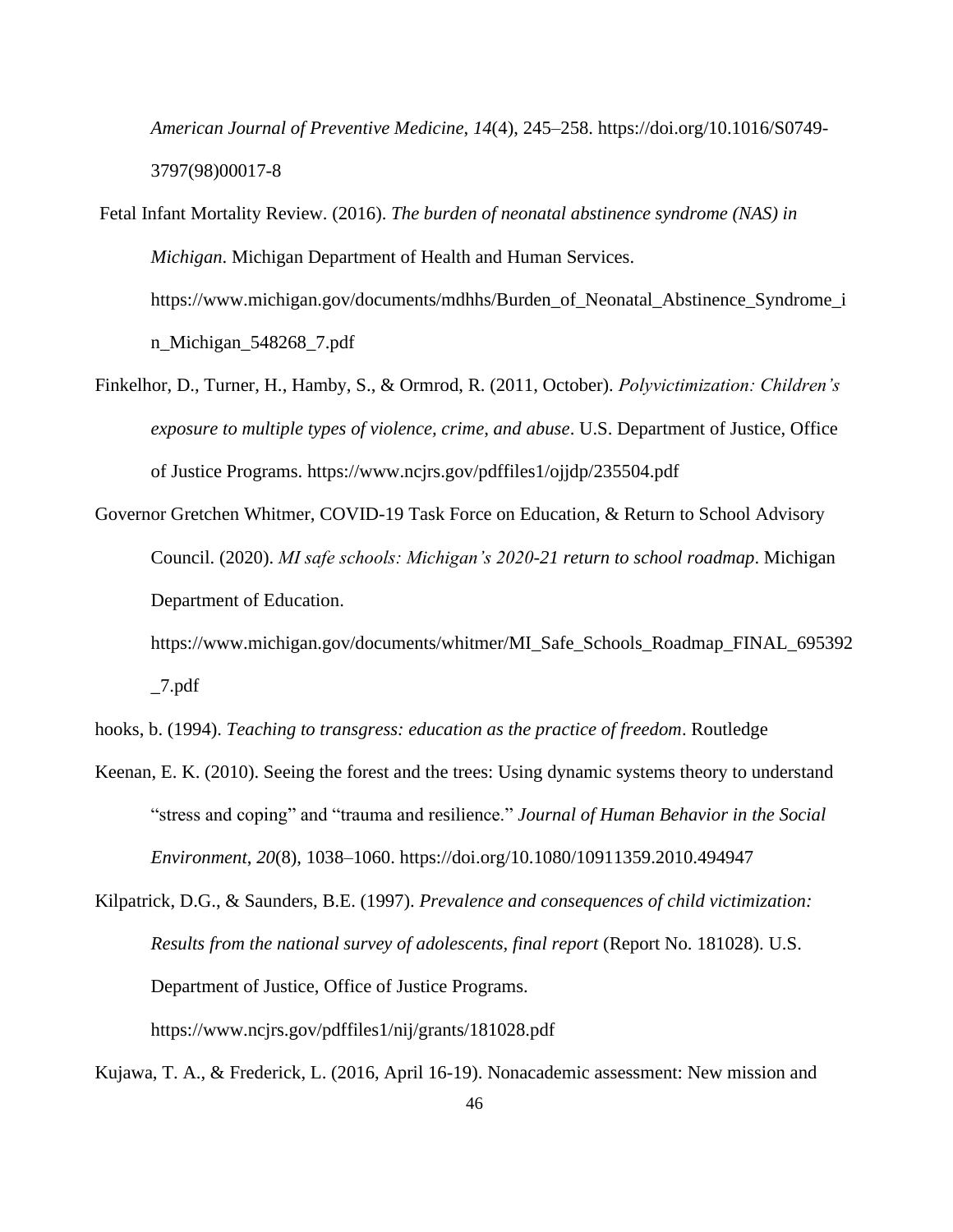"Start Line". *Assessment*. Higher Learning Commission Annual Meeting, Chicago, IL, United States.

- MacKay, L. (2012). Trauma and Bowen Family Systems Theory: Working with adults who were abused as children. *Australian and New Zealand Journal of Family Therapy*, *33*(3), 232–241. https://doi.org/10.1017/aft.2012.28
- McInerney, M., & McKlindon, A. (2014). *Unlocking the door to learning: Trauma-informed classrooms & transformational schools*. Education Law Center. https://www.elc-pa.org/wpcontent/uploads/2015/06/Trauma-Informed-in-Schools-Classrooms-FINAL-December2014- 2.pdf
- Meyers, A. B. ., Tobin, R. M. ., Huber, B. J. ., Conway, D. E. ., & Shelvin, K. H. . (2015). Interdisciplinary collaboration supporting social-emotional learning in rural school systems. *Journal of Educational & Psychological Consultation*, *25*(2/3), 109–128. https://doi.org/10.1080/10474412.2014.929956
- Michigan Department of Education. (2017, September). *Michigan merit curriculum: High school graduation requirements.*

https://www.michigan.gov/documents/mde/Complete\_MMC\_FAQ\_August\_2014\_467323\_7. pdf

- Michigan Small Business and Technology Development Center. (2009). *An economic opportunity study for the Michigan Upper Peninsula/Wisconsin border region.* http://www.eupplanning.org/PDF/ECON/UPWIBorderStudyFINAL.pdf
- National Child Traumatic Stress Network. (2018). *Trauma-informed schools for children in K-12: A system framework*. https://www.nctsn.org/sites/default/files/resources/factsheet/trauma\_informed\_schools\_for\_children\_in\_k-12\_a\_systems\_framework.pdf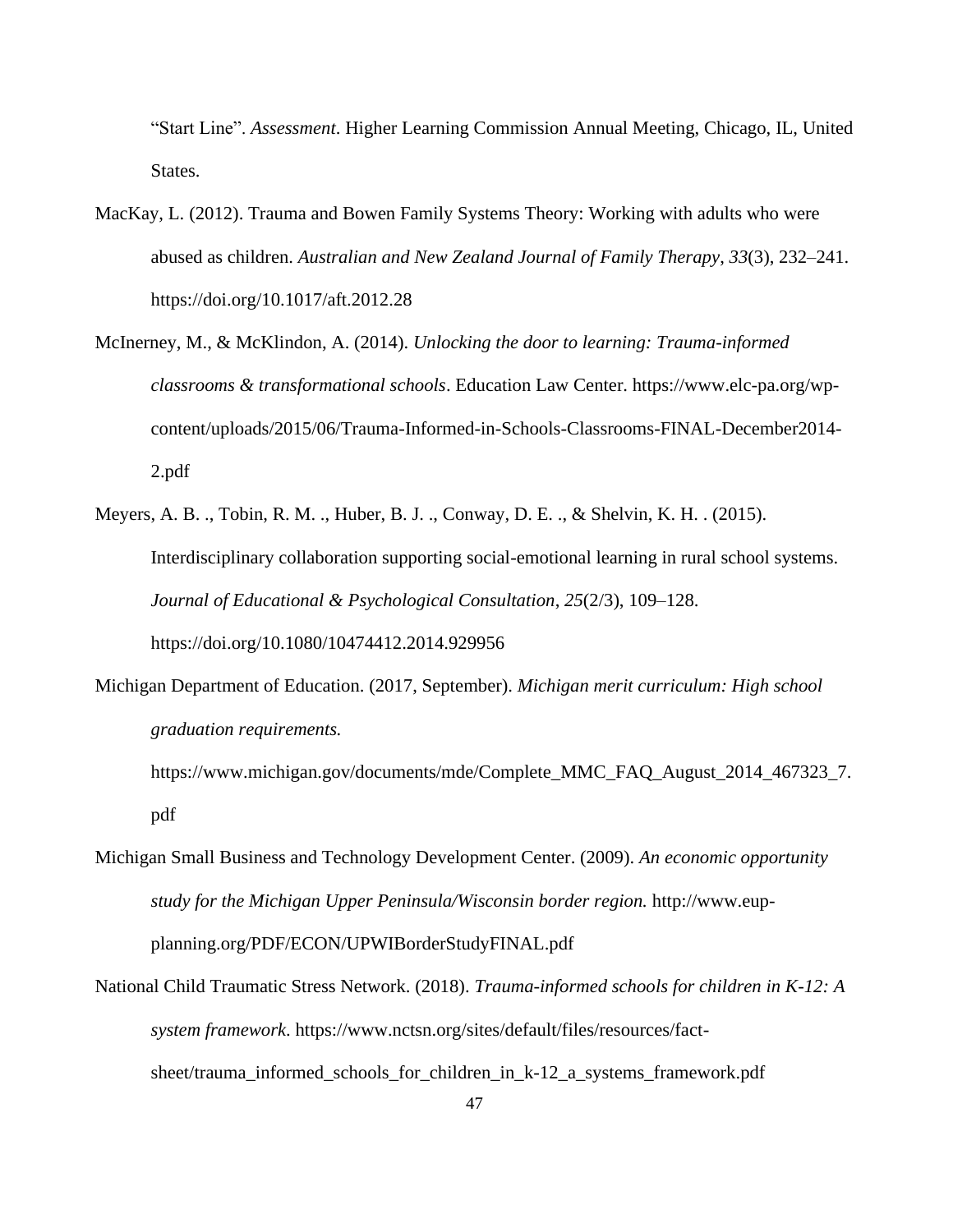Oehlberg, B. (2008). *Why schools need to be trauma informed*. The National Institute for Trauma and Loss in Children.

http://www.traumainformedcareproject.org/resources/WhySchoolsNeedToBeTraumaInforme  $d(2)$ .pdf

Puncochar, J. (2018). *Assessment guidelines*. NMU ShareDrive. https://share.nmu.edu/

United States Census Bureau. (2017). *Quick facts.*

https://www.census.gov/quickfacts/fact/table/marquettecountymichigan/PST045217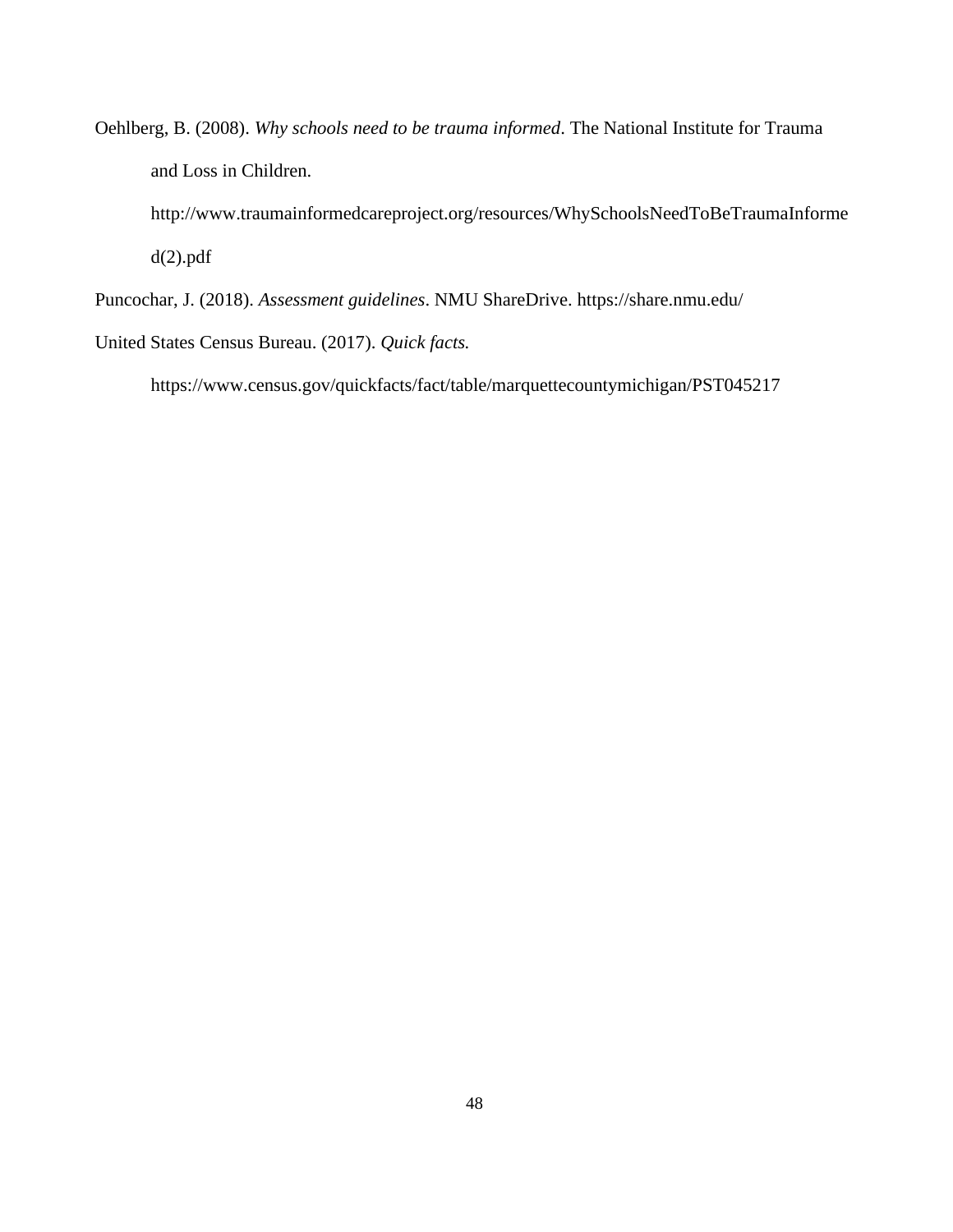# APPENDIX A

# Measures of Data Collection Inventory

# VanEnkevort, J. (2019).

# Adapted from Kujawa, T. A., & Frederick, L. (2016).

Availability and Measures of Upper Peninsula High School Programs and Services to Address Trauma-related Outcomes **SCHOOL OF EDUCATION, LEADERSHIP, AND PUBLIC SERVICE NORTHERN MICHIGAN UNIVERSITY**

Name of Representative of High School Program or Service:

\_\_\_\_\_\_\_\_\_\_\_\_\_\_\_\_\_\_\_\_\_\_\_\_\_\_\_\_\_\_\_\_\_\_\_

| Phone: $\frac{1}{\sqrt{1-\frac{1}{2}}\sqrt{1-\frac{1}{2}}\sqrt{1-\frac{1}{2}}\sqrt{1-\frac{1}{2}}\sqrt{1-\frac{1}{2}}\sqrt{1-\frac{1}{2}}\sqrt{1-\frac{1}{2}}\sqrt{1-\frac{1}{2}}\sqrt{1-\frac{1}{2}}\sqrt{1-\frac{1}{2}}\sqrt{1-\frac{1}{2}}\sqrt{1-\frac{1}{2}}\sqrt{1-\frac{1}{2}}\sqrt{1-\frac{1}{2}}\sqrt{1-\frac{1}{2}}\sqrt{1-\frac{1}{2}}\sqrt{1-\frac{1}{2}}\sqrt{1-\frac{1}{2}}\sqrt{1-\frac{1}{2$ |  |
|--------------------------------------------------------------------------------------------------------------------------------------------------------------------------------------------------------------------------------------------------------------------------------------------------------------------------------------------------------------------------------------------------------------|--|
|                                                                                                                                                                                                                                                                                                                                                                                                              |  |
|                                                                                                                                                                                                                                                                                                                                                                                                              |  |
|                                                                                                                                                                                                                                                                                                                                                                                                              |  |
| ISD:<br><u> 2000 - Jan James James Barnett (f. 1982)</u>                                                                                                                                                                                                                                                                                                                                                     |  |

### **Part I: Programs and/or Services**

- 1. Do you have programs and services to address trauma-related outcomes for your student population at your high school? \_\_\_\_\_\_ If yes, what is/are the name(s) of the program(s) and service(s) available?
	- a. Programs:
	- b. Services:
	- c. Other:
- 2. Would you be interested in receiving a summary of this research project on the programs and services available to address trauma-related outcomes in student populations at Upper Peninsula high schools? \_\_\_\_\_\_\_\_\_

### **Part II: Processes and/or Measures**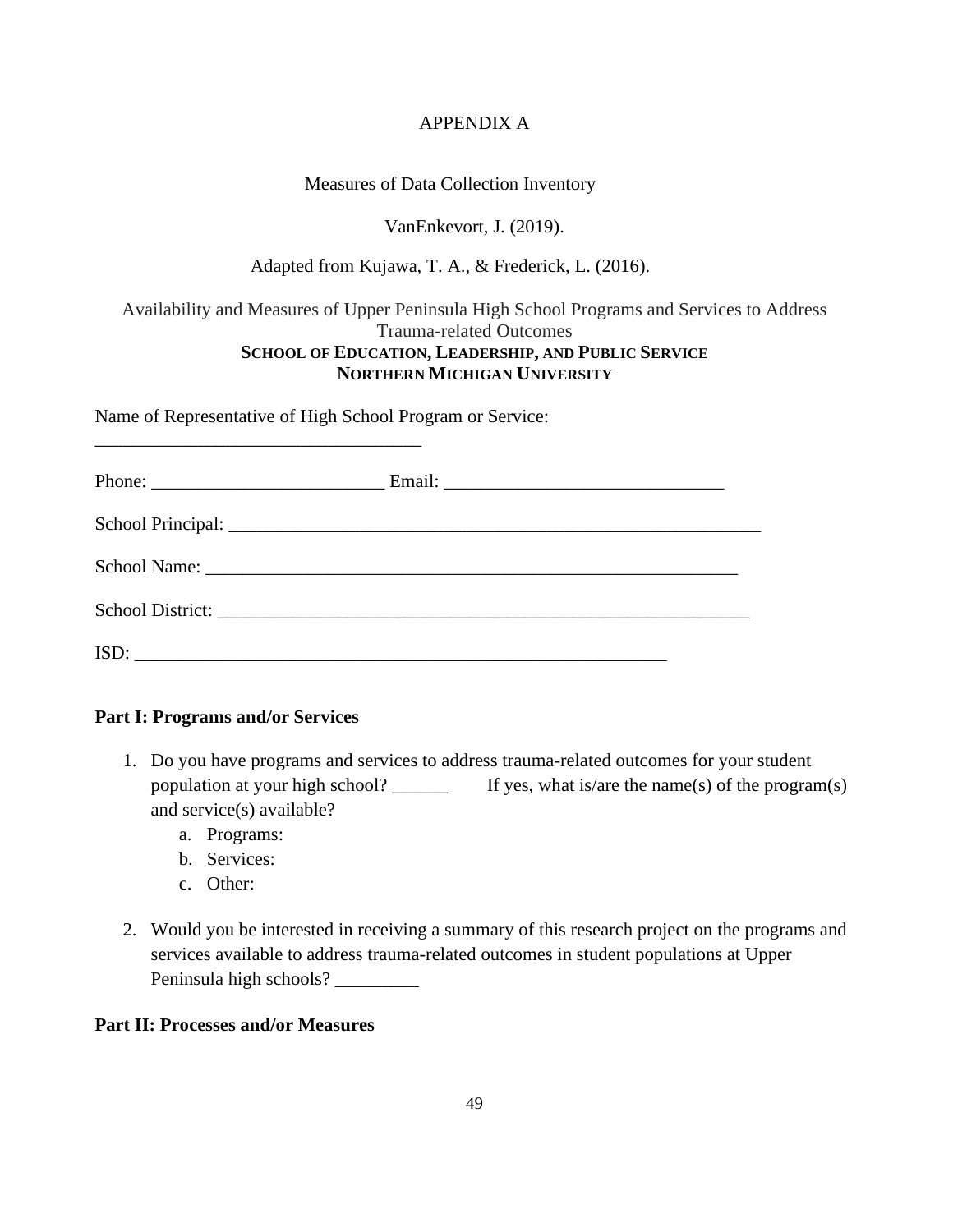Has your program or service used any of the following processes and/or measures to track student services related to outcomes associated with childhood trauma (Anda et al.,  $2006)^{1}$ ? Indicate your response using the following choices:

- "A"Yes, in use and satisfactory;
- "B" Yes, in use, but needs refinement;
- "C" Not in use, but open to use;
- "D" Not in use and no interest to use;
- "E" Not applicable
- 1. Processes and/or measures of volume of activity Examples: frequency counts: number students served; data from webpage hits, student email inquiries, wellness tests / inventories administered

Specify processes and/or measure(s):

2. Measures of efficiency

Examples: average turnaround time for filling requests, timely service; prompt response, number of counselors, possibly budget information / expenses

Specify processes and/or measure(s):

3. Teacher / student survey data (possibly repeatable) Examples: student survey, alumni survey, employer survey

Specify processes and/or measure(s):

4. Measures of service "quality" Examples: error rates, accuracy of information provided to teachers and/or students

Specify processes and/or measure(s):

5. Other methods to obtain teacher / student feedback or understand unmet needs Examples: teacher learning community groups, comments via email, PD / other evaluation forms, suggestion box

Specify processes and/or measure(s):

6. Review of existing data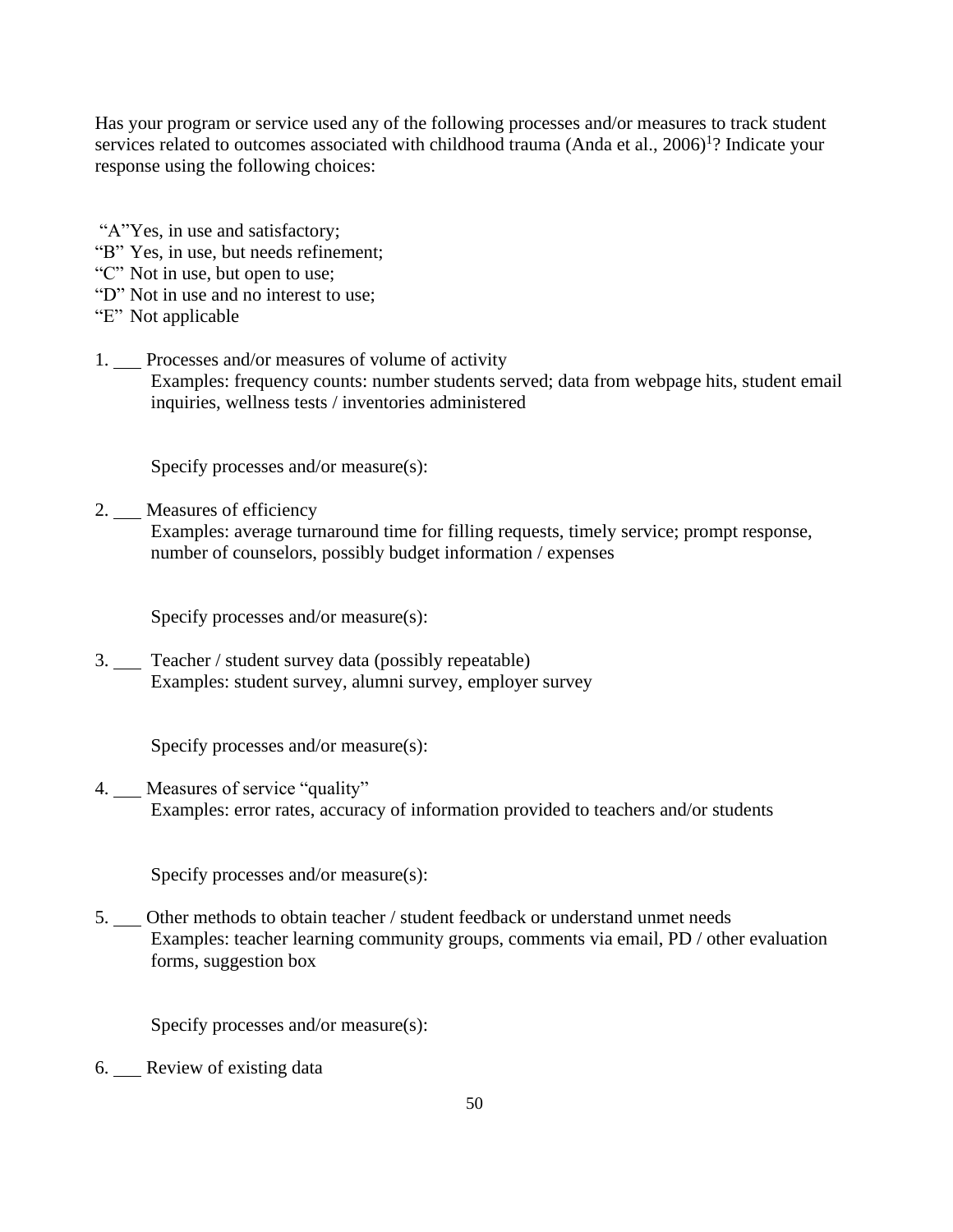Examples: school records, school reports, reports from other institutions, audits

Specify processes and/or measure(s):

7. Standards/guidelines provided by professional associations Examples: MEA, NEA

Specify measure(s) and professional association(s):

8. Standards established by international, federal, state, county, city, or school board regulations

Specify processes and/or measure(s) and regulatory agency:

9. External evaluators / auditors

Specify processes and/or measure(s), agency, and frequency:

10. Internal Benchmarks / comparisons established for performance

Specify processes and/or measure(s) and when conducted:

11. External Benchmarks / comparisons established with peer schools

Specify processes and/or measure(s) and when conducted:

### **Part III. Looking Ahead**

- 1. Have you used results of any of processes and/or measure(s) listed in Part II to improve your programs and services?
	- Yes No
- 2. If yes, when? At end of the fiscal year Annually Quarterly Monthly At time of service Other
- 3. What resources (i.e., training, support, technology, etc.) does your school need to develop better program or service outcomes and improve program or service quality and effectiveness?

### **Part IV: Alignment Information from Program or Service Reports and Other Information**

1. Is your school mission statement inclusive of high school programs and services to address trauma-related outcomes?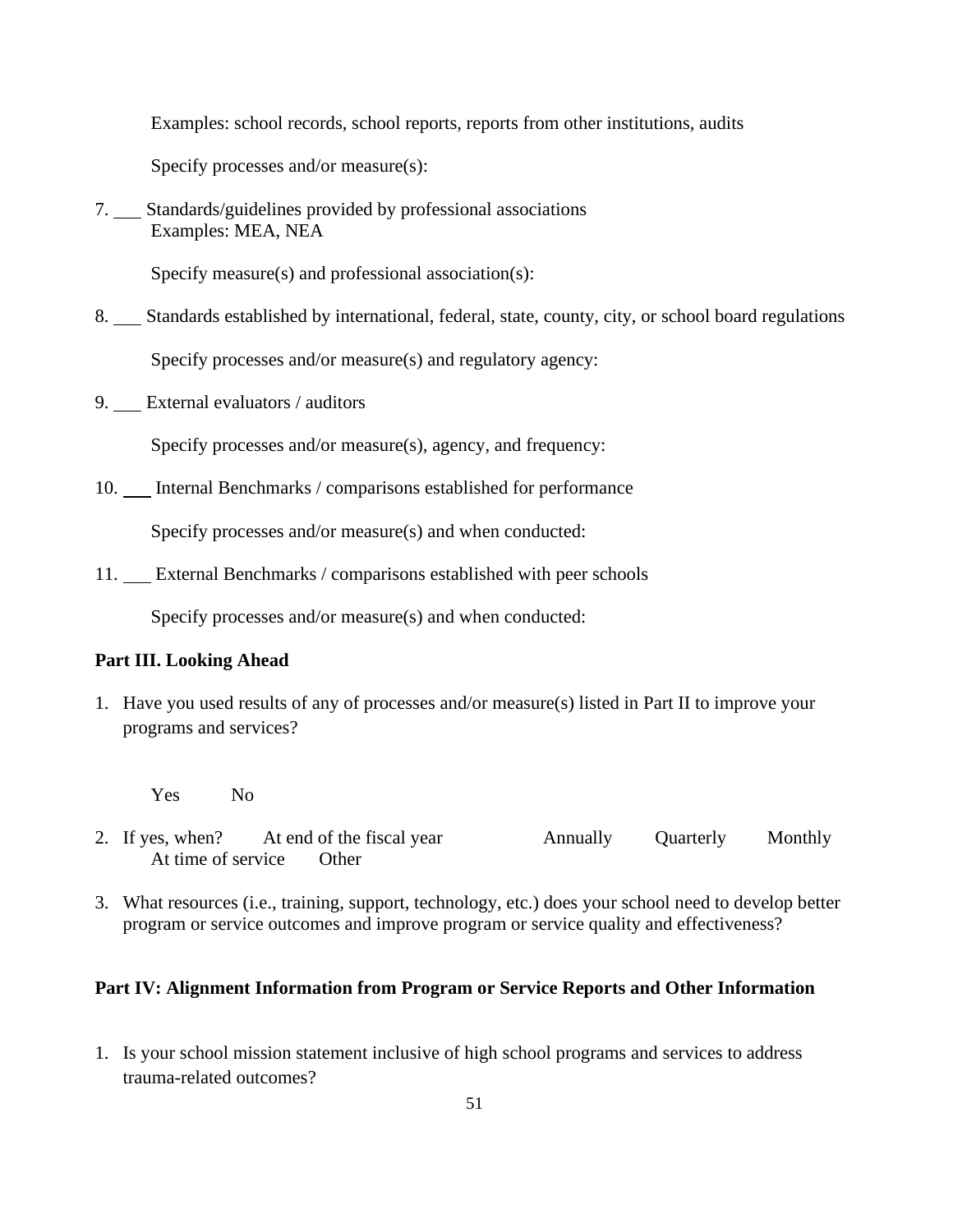Yes Yes, but could be improved No

- 2. What are goals currently in place for your program or service (e.g., wellness, learning, or  $understanding)?$
- 3. What outcomes do you have to measure each goal? List the outcomes (GPA, Attendance, and Graduation).
- 4. List any additional comments, concerns, or ideas about your Program or Service you wish to share at this time.

# **Thank you for all you do for your students!**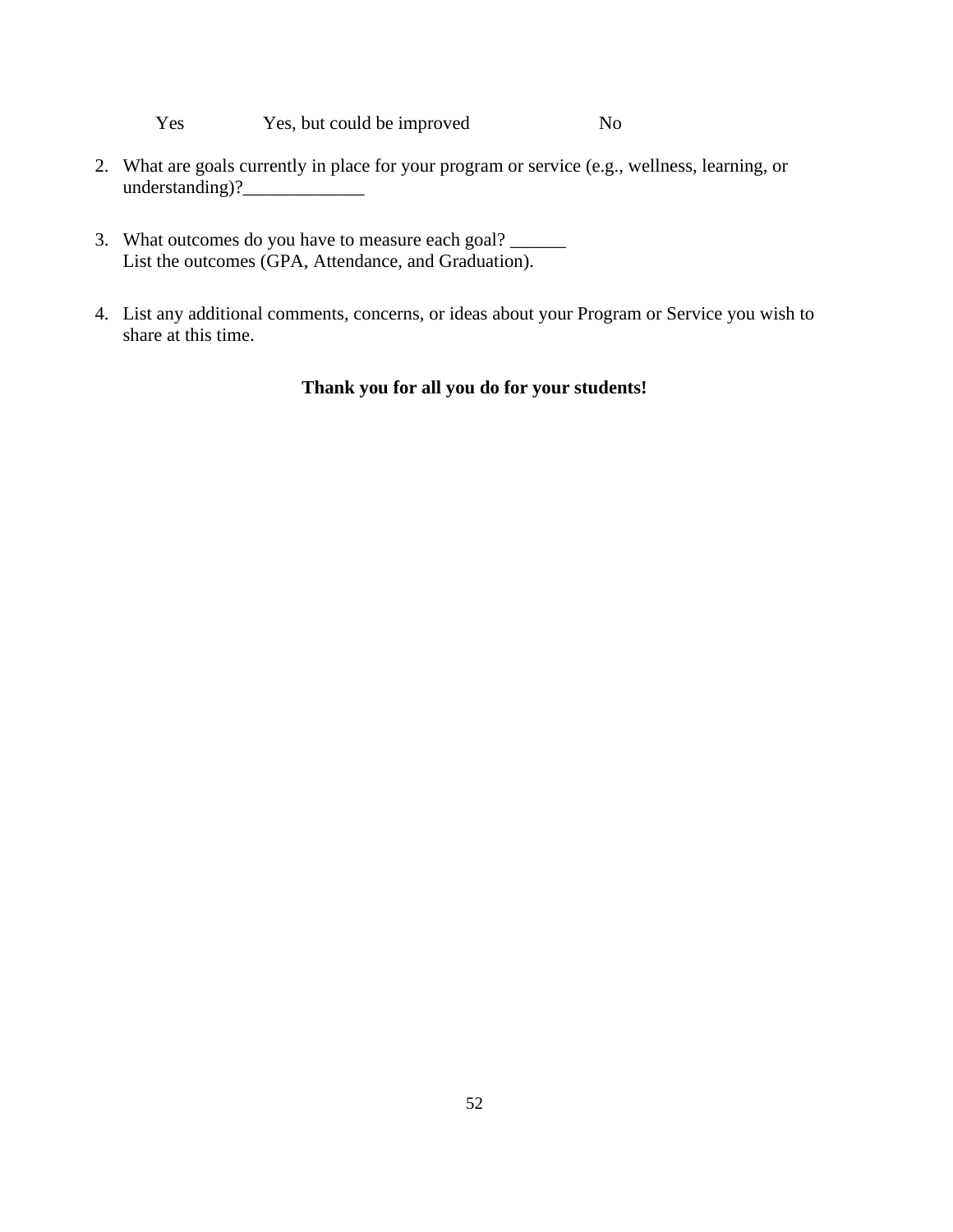### References

<sup>1</sup>Anda, R. F., Felitti, V. J., Bremner, J. D., Walker, J. D., Whitfield, C., Perry, B. D., ... Giles, W. H. (2006). The enduring effects of abuse and related adverse experiences in childhood: A convergence of evidence from neurobiology and epidemiology. *European Archives of Psychiatry and Clinical Neuroscience*, *256*(3), 174–186. https://doi.org/10.1007/s00406-005-

0624-4

*Note: Trauma-related outcomes, as defined by Anda et al. (2006), are mental health disturbances, somatic disturbances, substance use and abuse, early intercourse, promiscuity, sexual dissatisfaction, impaired memory of childhood, high perceived stress, difficulty controlling anger, and perpetration of intimate partner violence.*

Higher Learning Commission. (2017). Systems Appraisal Independent Review Worksheets.

download.hlcommission.org/SysAppraisal-IndependentReview\_2017\_FRM.docx

Kujawa, T. A., & Frederick, L. (2016). Nonacademic assessment: New mission and "Start Line".

*Assessment*. Paper presented at meeting of the Higher Learning Commission in Chicago IL,

April 18, 2016.<http://cop.hlcommission.org/Assessment/kujawa2016.html>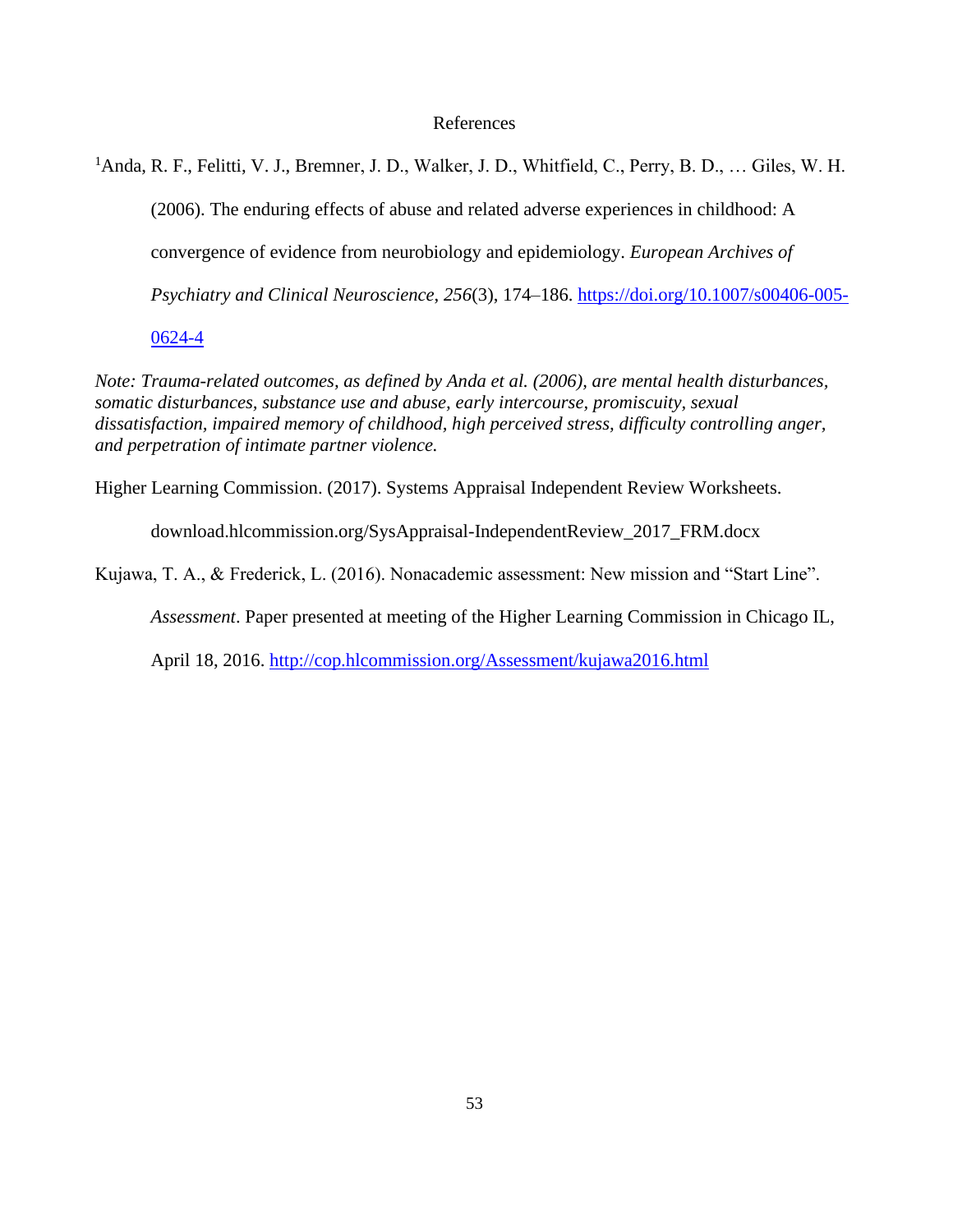### APPENDIX B

Programs, services, and approaches to Address Trauma-Related Outcomes Currently In use at Upper

### Peninsula High Schools

*Note: The programs, services, and approaches listed represent administrator language from survey interviews. All identifying information has been removed.* 

### **Programs**

- 1. Building improvement goals and district goals include mental health care.
- 2. Partnership with Local Biking Club Organization
- 3. K-12 School Wide Positive Behavioral Interventions and Supports (PBIS)
- 4. School Wide Academic and Behavioral Supports/Tiered interventions
- 5. Michigan Model for Health
	- a. Teachers trained, provide these services directly to students
- 6. Special Education- two school psychologists, behavior support specialist, three social workers w/in the SE department. All have the means to work with students who have been impacted by trauma - specific to students with IEPs. Not gen. ed. Students; the referral process could lead them to these services if they qualify.
- 7. Health Class for high school students
- 8. Programs available with outside sources
	- a. Community Mental Health
	- b. Department of Health and Human Services
- 9. OK2SAY
- 10. Capturing Kids Hearts
- 11. Dial Help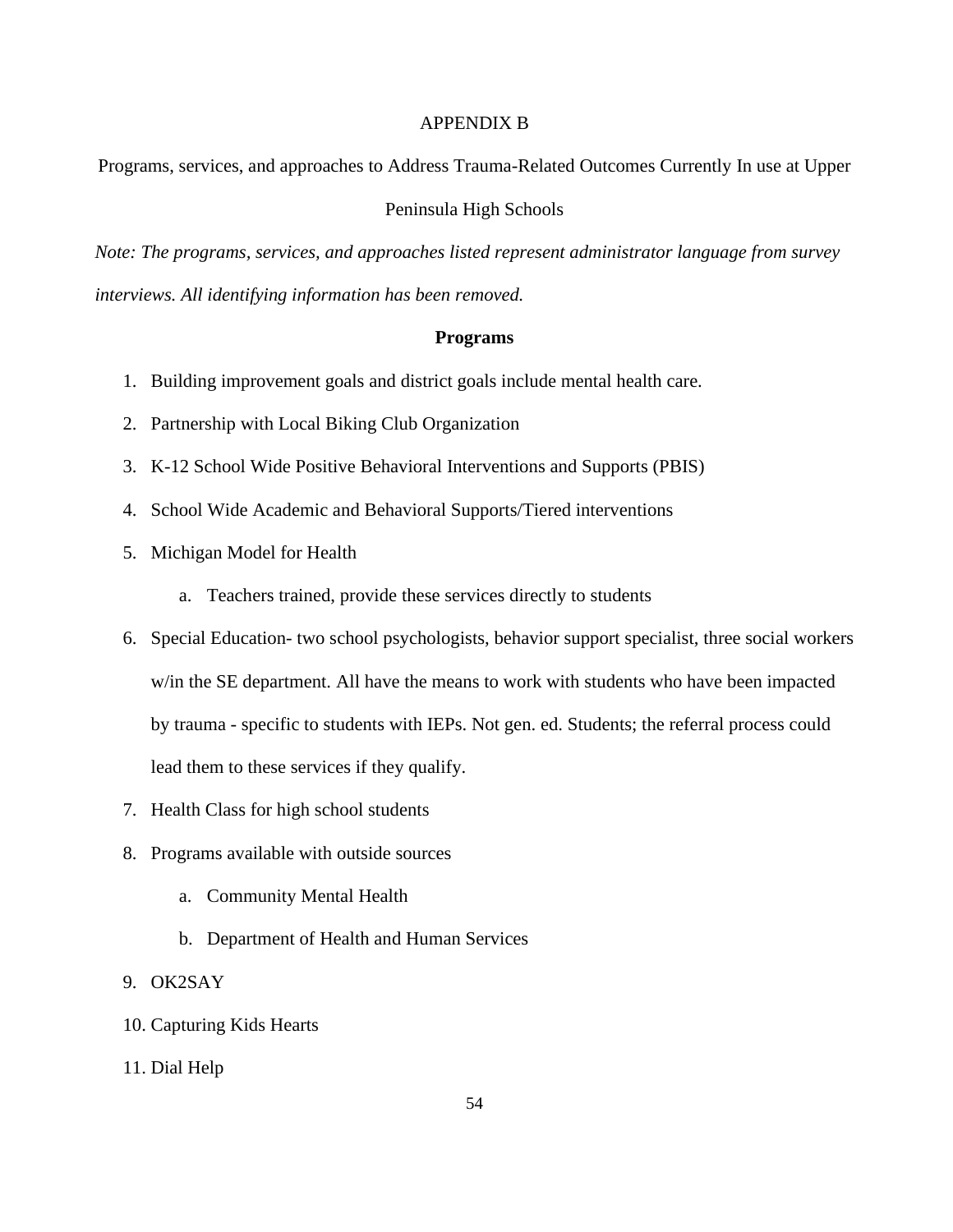- a. emergency response team through dial help
- b. Personnel provided one day/week
- c. For kids who may be experience MH issues, substance abuse issues, issues within the home
- d. They will send a person to work with a student f2f
- 12. Dial Help Teen Outreach Program (TOP)
	- a. Self-esteem building, relationship building, working through anxiety, working through problems in relationships - friends/high school romantic relationship/family
	- b. SEL Skills
- 13. Trauma-informed initiative local just a year in
	- a. Taking pieces that other schools are doing
	- b. Trauma specialists
	- c. Over two year period work to define the program as a whole
	- d. Hope: After two years, we'll then have a program to roll out and share with other districts
- 14. Handle With Care: Partnership with local law enforcement. A statewide trauma informed response to child maltreatment and children's exposure to violence.
	- a. Form officers have that they fill out fax/email to the school
	- b. If they have a school age student involved in a traumatic incident/they contact the school/no details but school is informed that they have a student who experienced a traumatic event the day/night prior
	- c. Proactive
	- d. Social workers/counselors/trauma team responds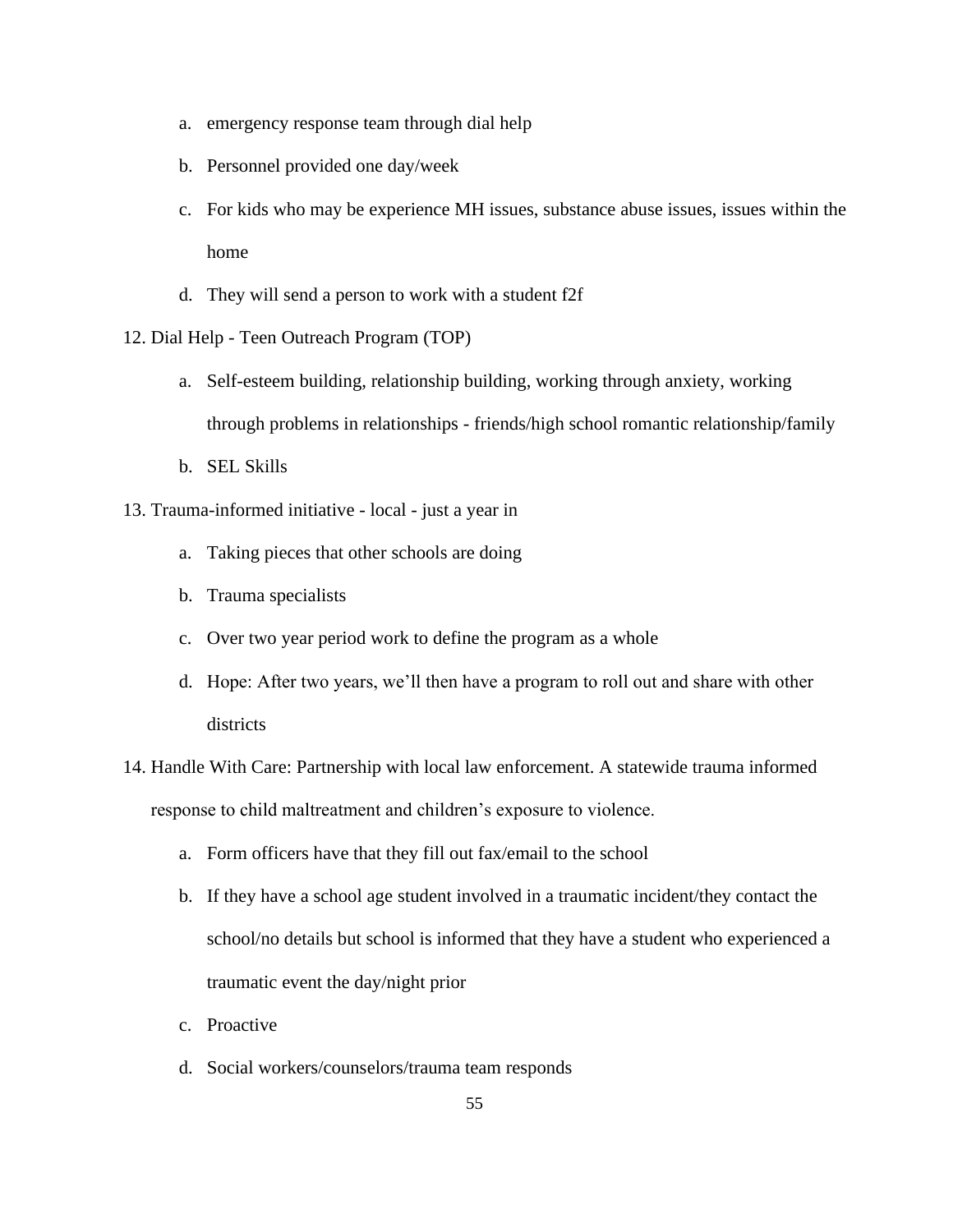# **Services**

- 1. Local Health Clinic funded through Local County Health Department
	- a. Will also see surrounding schools
	- b. Have PA/social worker/office worker/nurse
	- c. Operates all week and during summer
	- d. Can write prescriptions see students/etc
	- e. Bill insurance/but if no insurance, will write off
- 2. Two Guidance counselors
	- a. One works with testing/college bound information
	- b. Second counselor works entirely with the mental health needs of their students
	- c. 5 days/week availability
- 3. Wellness Team/Wellness Meetings teachers/school nurse/community members/board members
	- a. Wellness Meetings/4 times/school year
	- b. Offer activities for kids to be involved in to improve kids MI health
	- c. Started a biking club with local biking organization
	- d. Started a running club with Health Clinic
	- e. once/week
	- f. Girl's running club
- 4. Advance PE classes bring in outside resources
- 5. Dial Help
	- a. Small Groups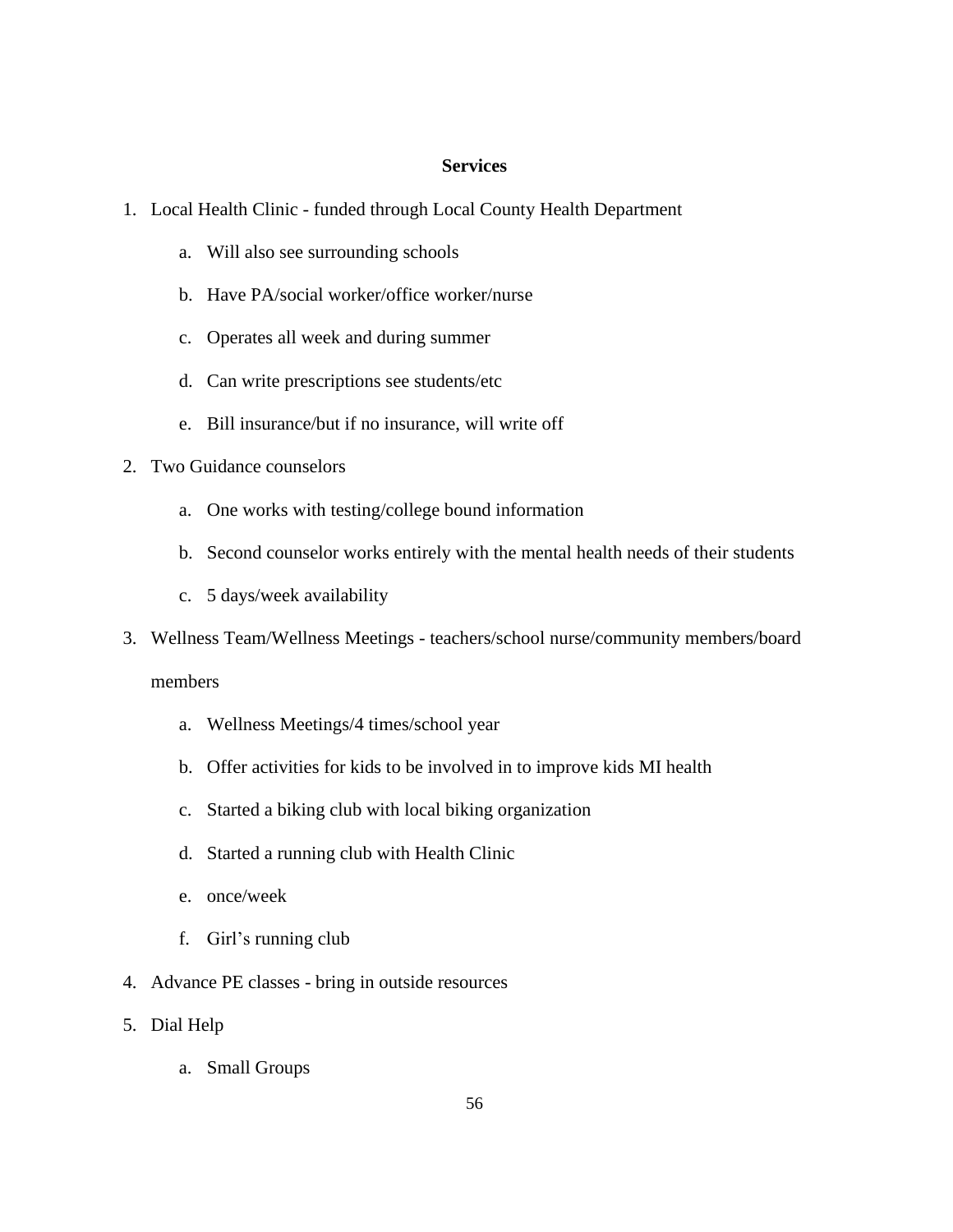- b. Crisis Services/Life Skills
- c. Individual Counseling
- 6. Student Assistance Teams (SATs)
- 7. Social work interventionist on site
	- a. Does initial counseling as needed
- 8. School social worker once/week
	- a. Contracted through ISD
	- b. Work primarily with SE
- 9. Health teacher covers some of the topics
- 10. Local Regional Health Department
	- a. Botvin Life Skills
- 11. Currently, with the 31(n) grant money given to schools, the ISD hired a Multitiered Support
	- (MTSS) specialist (a clinical social worker to work with students in gen ed- Tier 1 and Tier 2 services- to assess, evaluate and coordinate services those those students struggling with social, emotional and behavior needs- it is likely some of these students may have traumarelated needs)
		- a. To assist students in the general education population.
		- b. assess/evaluate/direct service/referral
		- c. Long background/exp with individuals who have experienced trauma
		- d. Newly launched program
- 12. School social worker mainly works with SE population
- 13. School therapist who comes in three times/week
	- a. Individually contracted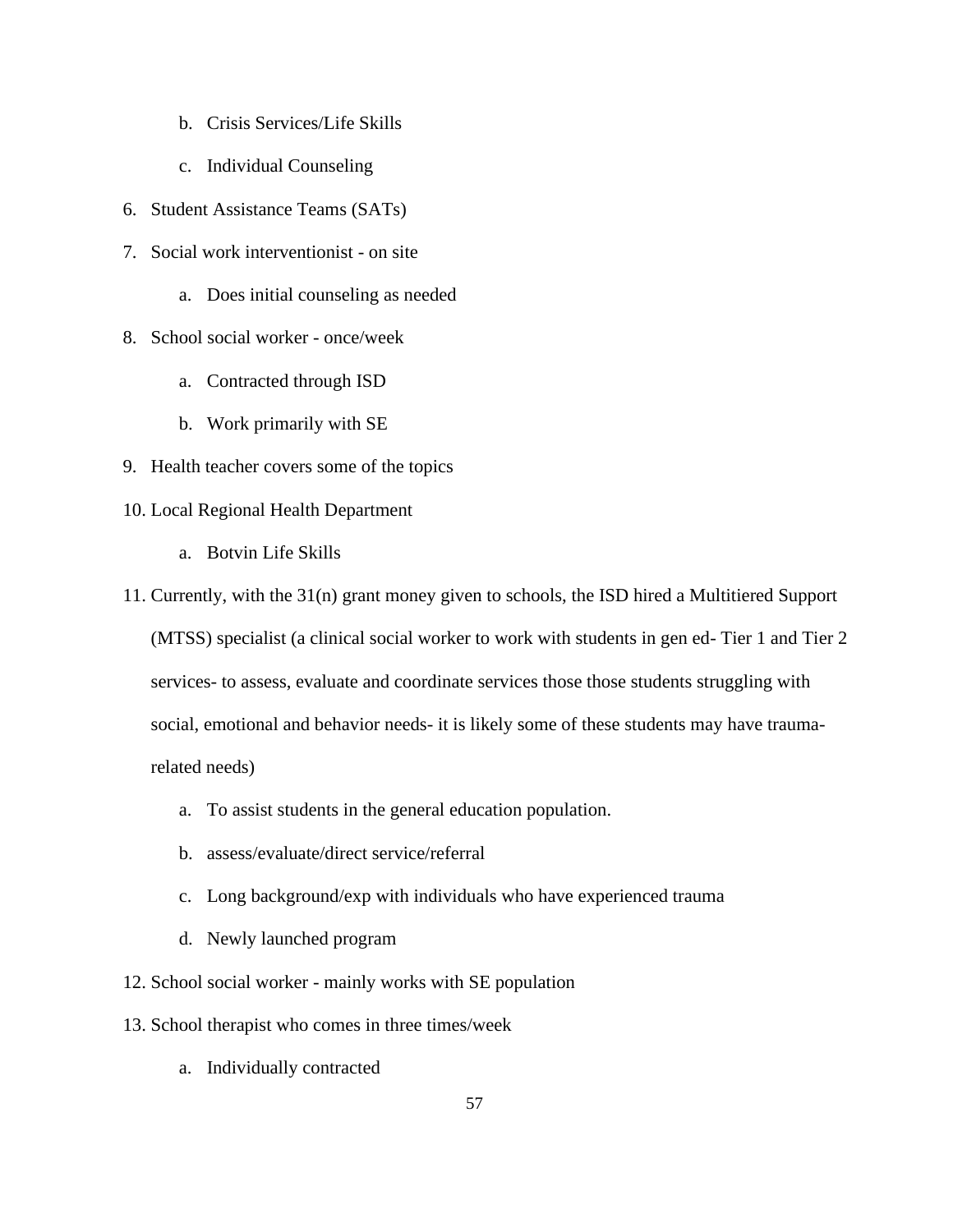- 14. Strong relationship with City Public Safety
	- a. Students in the court system/students taken into the hospital
	- b. Will start Handle with Care next Fall
- 15. Regional County Trauma Team organization in Regional County
	- a. Provide PD for teachers and kids
- 16. I consider all of my teacher social workers and counselors. I definitely lack a guidance counselor. Social work intern coming next year.
- 17. District social worker
- 18. District psychologist
- 19. Access to counselors at neighboring high school kids lean on their teachers
- 20. Community, staff, ISD, Pathways support

### 21. Three counselors

- 22. Michigan Model for Health curriculum
	- a. Not necessarily trauma specific programs; more ancillary
- 23. Support Groups counselors meet with specific students
	- a. Some support groups deal with students who have had/do have drug/alcohol abuse in the family
	- b. Different support groups meet different needs/needs of students/needs of building as a whole
- 24. School Social Worker that services the ISD as well as a School Psychologist
	- a. Both @ the school 1 day/week
- 25. Trio
	- a. Self-esteem building/leadership building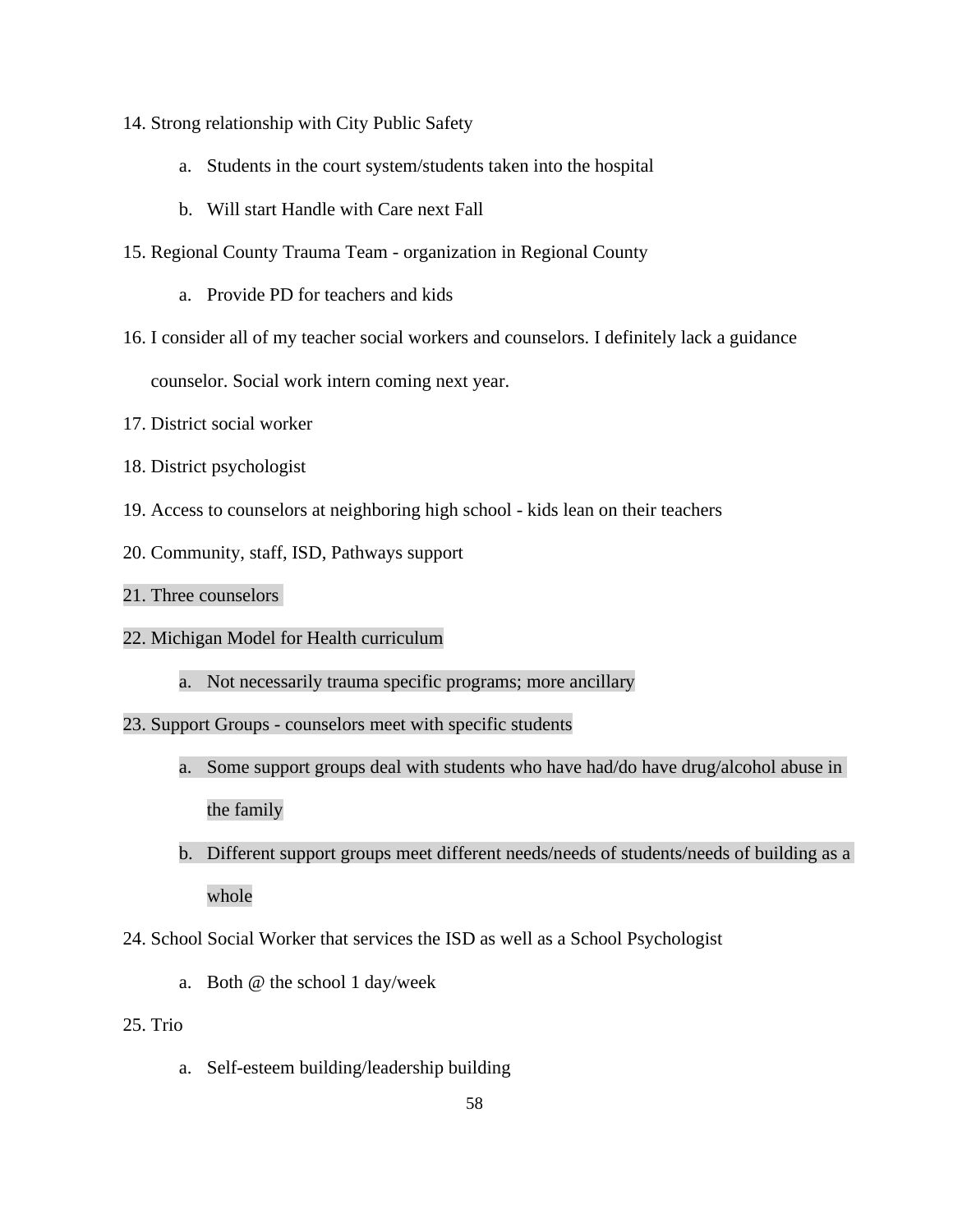- b. Run by a person who works in our juvenile courts system
- c. Anyone can be a part of the group; school wide/community projects
- d. Goal; enhance mood/atmosphere of the school
- 26. North Coast Counseling counselor
	- a. Individual contractor provides services for kids who qualify for UPHP
	- b. At the school every Wednesday, sometimes 2x/week
- 27. ISD School Social Worker
	- a. On-demand basis/request for services
- 28. Two social workers in district
	- a. Trauma team
- 29. Guidance counselors @ high school
- 30. Partnership with Dial Help/school social work services
- 31. Partnership with local mental health counselor
- 32. Two therapy dogs/1 dog district wide/1 dog dedicated to Alt HS
- 33. School nurse district wide

Highlighted gray – defined services as "indirect programs; not specifically for trauma-related outcomes"

#### **"Other" (defined as approaches)**

- 1. In-services for staff, but we don't have enough.
- 2. This august presentations from Local County Health Department how to identify students with trauma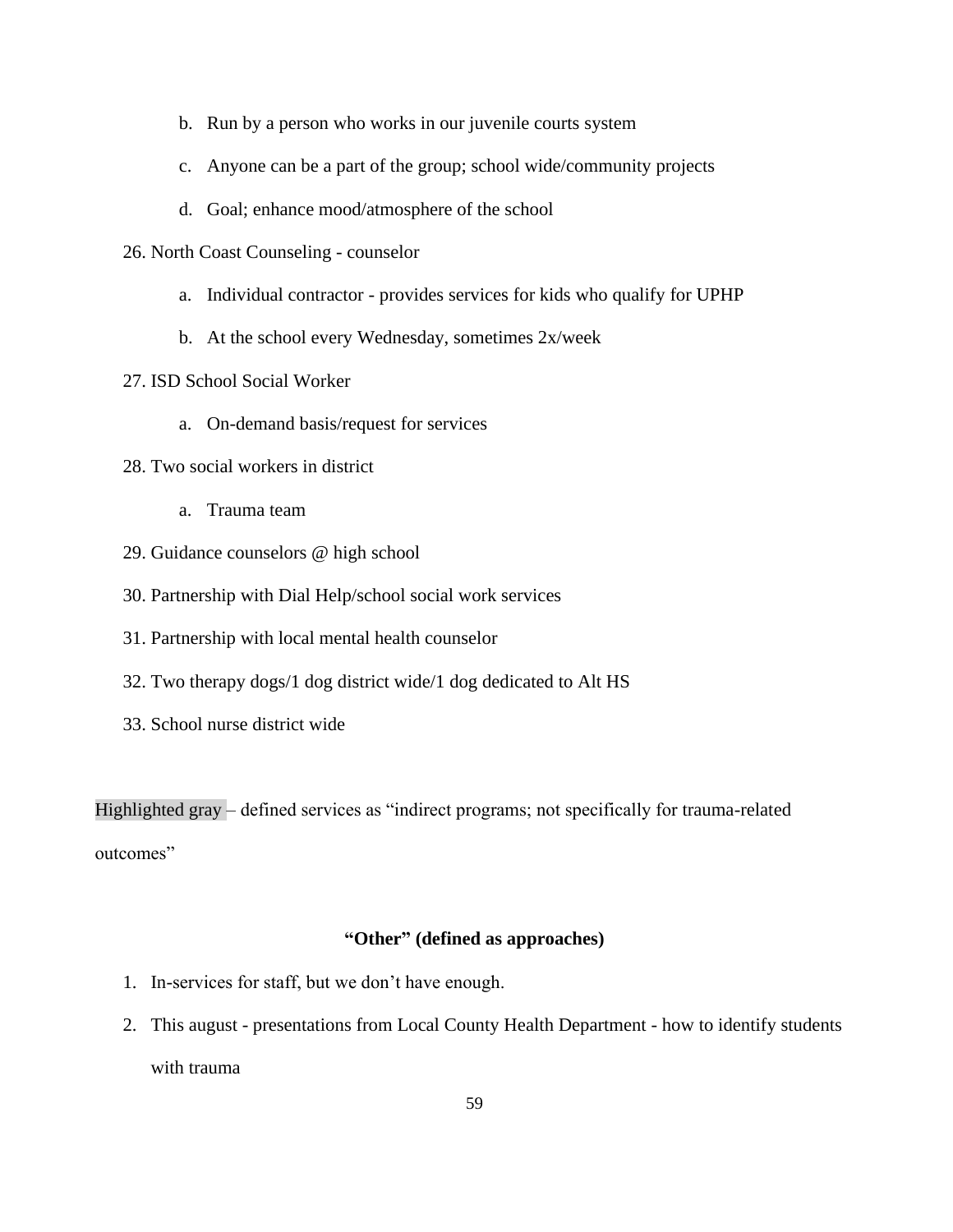- 3. Relaxation techniques led by guidance counselor per individual as needed
- 4. K-12 Sensory Room
- 5. Superintendent of the ISD is interested in bringing trauma-informed approaches to the schools; this is one of his focuses in his position.
- 6. Round Table Conversations with Community Partners
	- a. Local Public Safety, Community Mental Health (CMH), Juvenile Court, Probation **Officers**
- 7. U of M TRAILS, TRA, IOS- build community involvement
- 8. Great Lakes Recovery
- 9. Pathways
- 10. Juvenile Courts probation, truancy courts the idea that a probation officer isn't just a cop who wants to arrest them. The officer is my buddy, is my kids' buddy.
- 11. Teacher Learning Community Groups
- 12. Teacher Call Logs
- 13. Student-Teacher Conferences
- 14. Student Advisories
- 15. Family Meetings
- 16. Student form to share concerns with staff/admin
- 17. Saint A's training
	- a. Trauma-informed care for staff
	- b. Working to have certified trainers
- 18. Food Pantry
- 19. Shower Facility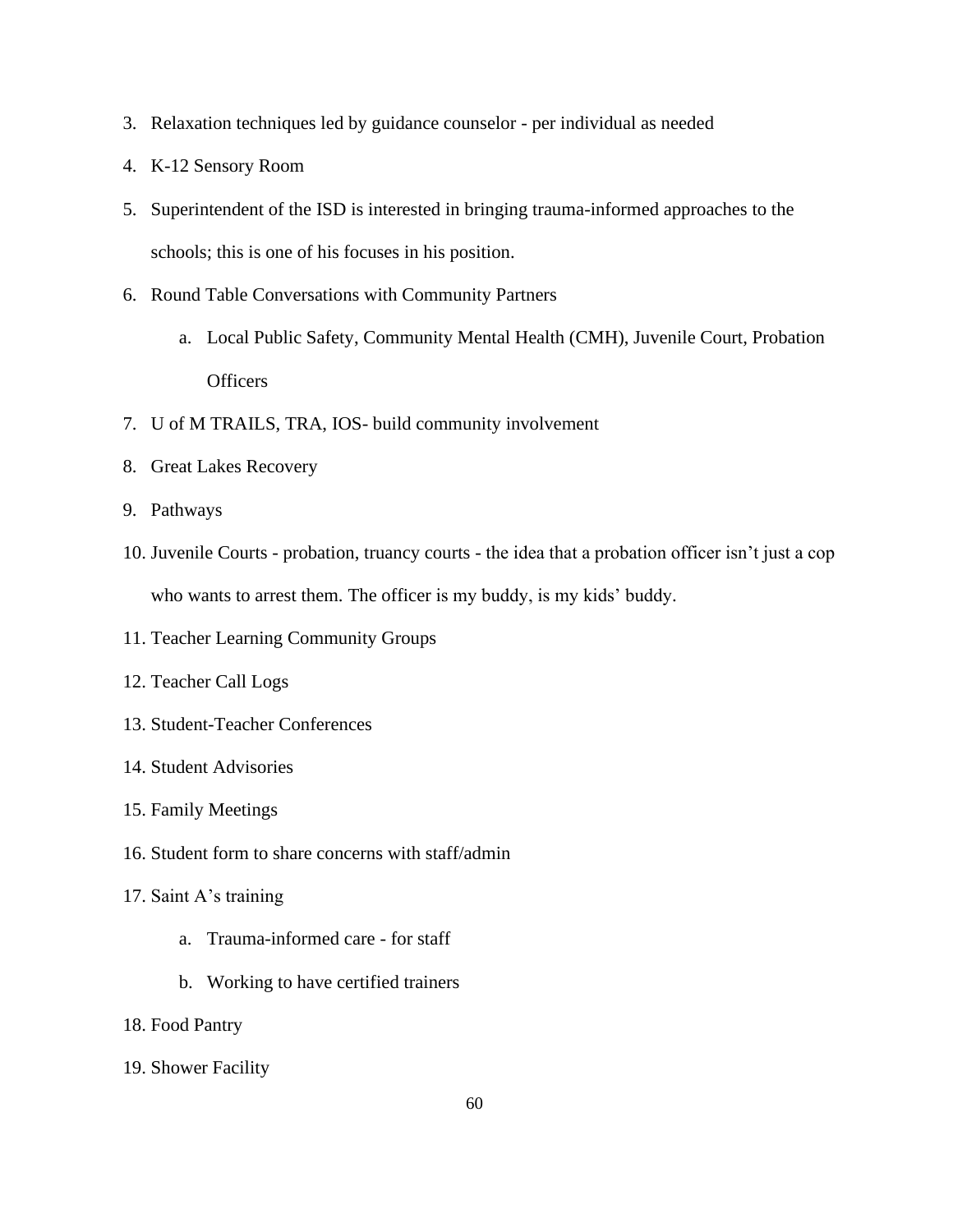# 20. Google Doc on Stress Levels

- a. Everyday they start out their day and report out their stress levels
- b. Pyramid scale/1-10
- c. 6: teacher needs to reach out
- d. 9: need to speak with principal
- e. ⅘: talk with a friend
- f. Comment sections in google form
- g. Trying to create a common language
- h. Students and teachers do this every day/start and end
- i. Teachers/admin can go on the doc and review
- j. Teaching coping mechanisms for stress
- k. Does this create more empathy with students? Is the question being pursued.
- l. Trying to figure out a way to assess empathy.
- 21. Professional development specifically addressing trauma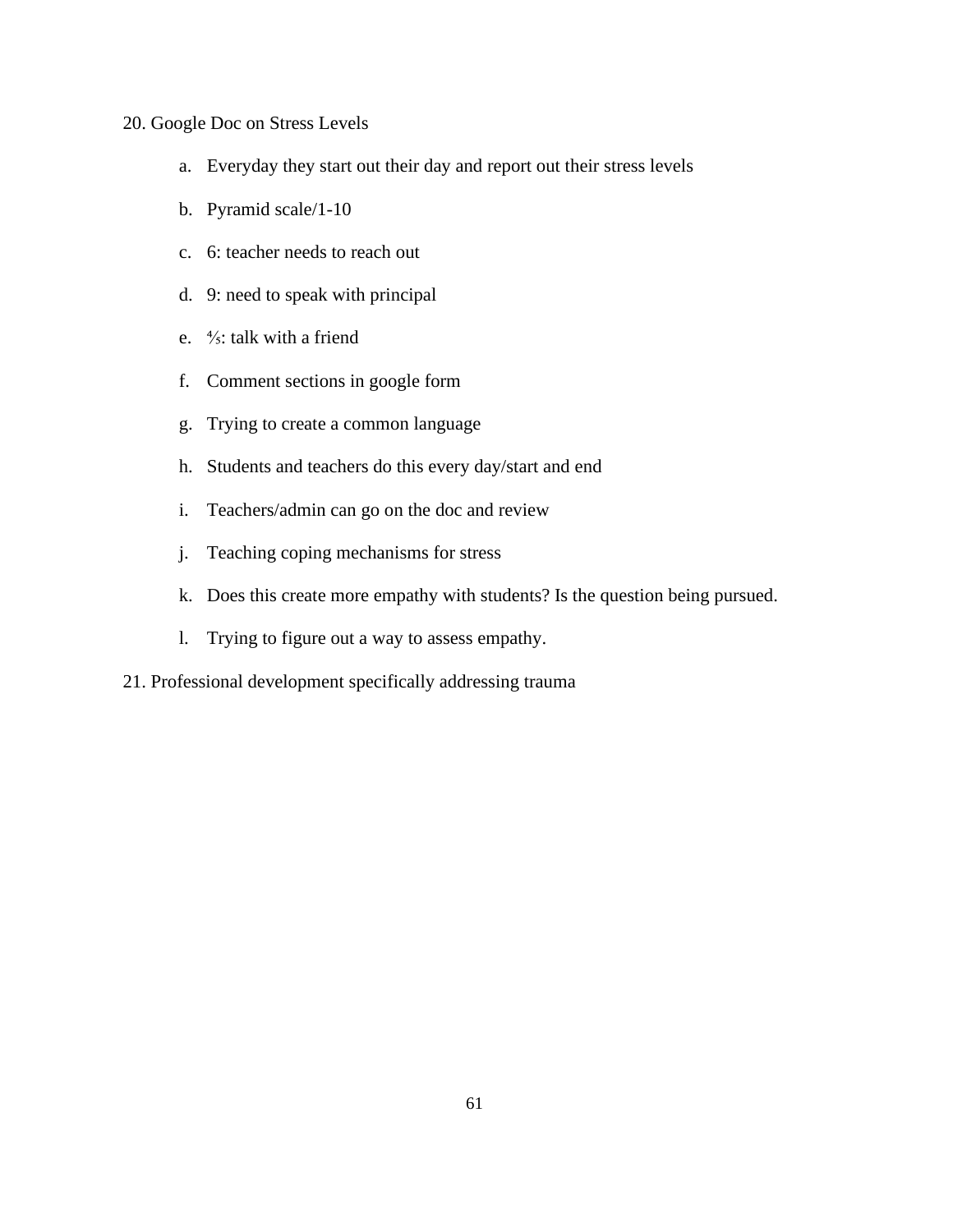## APPENDIX C

## IRB Approval Letter

## **Memorandum**

| TO:             | Jaime VanEnkevort<br>School of Education, Leadership, and Public Service                                                                                                                                                                                       |
|-----------------|----------------------------------------------------------------------------------------------------------------------------------------------------------------------------------------------------------------------------------------------------------------|
| CC:             | <b>Judy Puncochar</b><br>School of Education, Leadership, and Public Service                                                                                                                                                                                   |
| DATE:           | February 28, 2019                                                                                                                                                                                                                                              |
| <b>FROM:</b>    | Lisa Schade Eckert, Ph.D.<br>Interim Dean of Graduate Education and Research                                                                                                                                                                                   |
| <b>SUBJECT:</b> | <b>IRB Proposal HS19-1016</b><br><b>IRB</b> Approval Dates: $2/28/19 - 2/27/20$<br>Proposed Project Dates: $2/28/19 - 2/14/20$<br>"Availability of High School Programs and Services to Address Trauma-related<br>Outcomes in the Upper Peninsula of Michigan" |

Your proposal "Availability of High School Programs and Services to Address Trauma-related Outcomes in the Upper Peninsula of Michigan" has been approved by the NMU Institutional Review Board. Include your proposal number (HS19-1016) on all research materials and on any correspondence regarding this project.

A. If a subject suffers an injury during research, or if there is an incident of non-compliance with IRB policies and procedures, you must take immediate action to assist the subject and notify the IRB chair [\(dereande@nmu.edu\)](mailto:dereande@nmu.edu) and NMU's IRB administrator [\(leckert@nmu.edu\)](mailto:leckert@nmu.edu) within 48 hours. Additionally, you must complete an Unanticipated Problem or Adverse Event Form for Research Involving Human Subjects

B. Please remember that informed consent is a process beginning with a description of the project and insurance of participant understanding. Informed consent must continue throughout the project via a dialogue between the researcher and the research participant.

C. If you find that modifications of methods or procedures are necessary, you must submit a Project Modification Form for Research Involving Human Subjects before collecting data.

D. If you complete your project within 12 months from the date of your approval notification, you must submit a Project Completion Form for Research Involving Human Subjects. If you do not complete your project within 12 months from the date of your approval notification, you must submit a Project Renewal Form for Research Involving Human Subjects. You may apply for a one-year project renewal up to four times. Failure to submit a Project Completion Form or Project Renewal Form within 12 months from the date of your approval notification will result in a suspension of Human Subjects Research privileges for all investigators listed on the application until the form is submitted and approved.